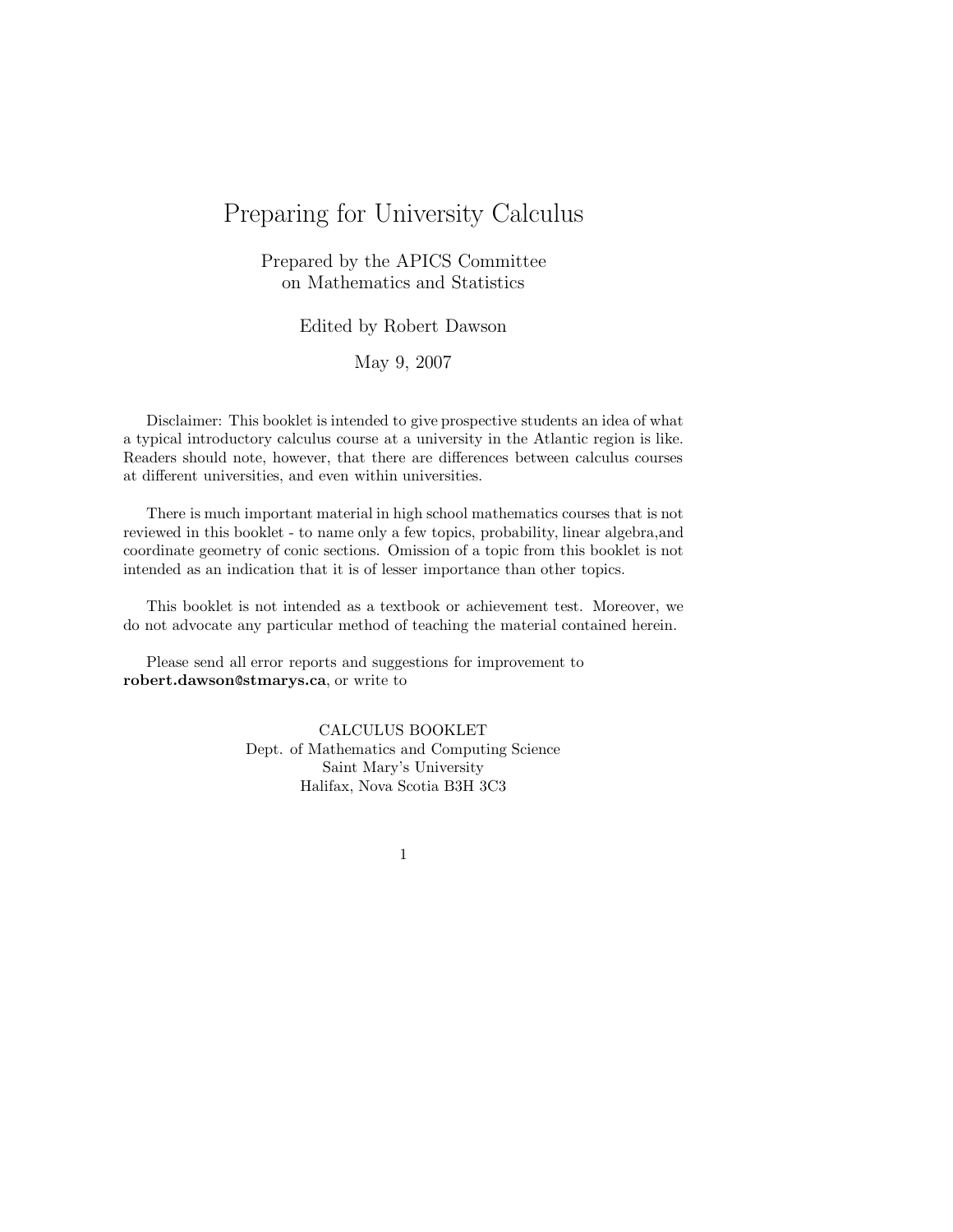c 2002 by the Atlantic Provinces Council on the Sciences Mathematics and Statistics Committee

This booklet may be freely reprinted for educational and private use. For details see page 9.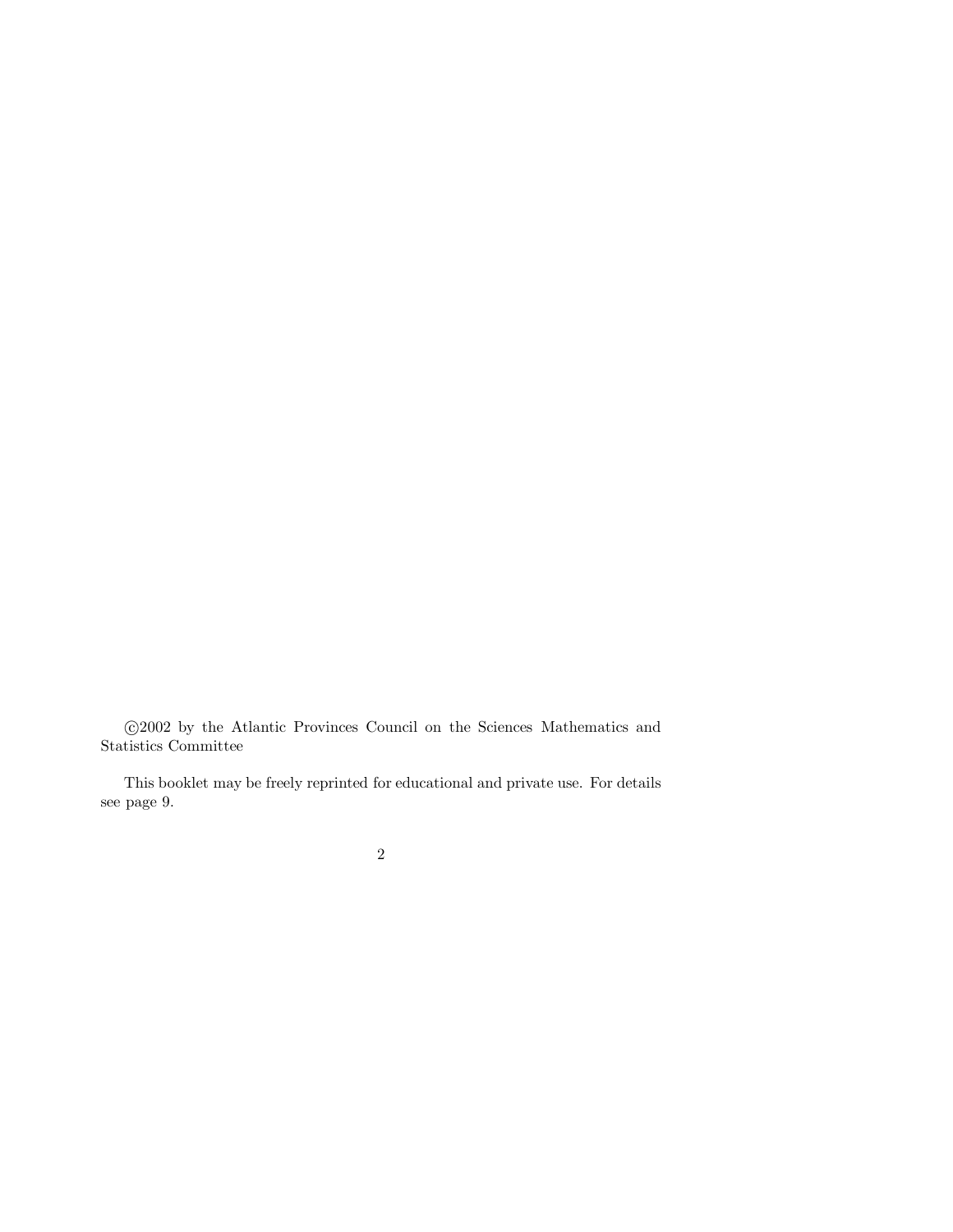## **1 About First-Year Calculus**

### **1.1 What math will I need in university?**

The answer to this depends on what you are taking, and you should check with the university or universities that you are thinking of attending. As a general rule, however, if you are planning to get a degree in science, you will probably need one or more courses in calculus (some universities permit programming or statistics instead in some cases). If you are taking courses in the social sciences or life sciences, you will probably need one or more courses in statistics; and degrees in physics, engineering, astronomy, mathematics, or computing science (and some other subjects) will require additional mathematics courses beyond the first year level.

Some departments (other than mathematics) may teach their own courses in calculus, linear algebra, or statistics. In this case, you may not need to take the standard first-year courses offered by the mathematics department.

### **1.2 What is calculus?**

Calculus is a branch of mathematics that deals with rates of change. Its roots go back as far as Ancient Greece and China, but calculus as we know it today began with Newton and Leibnitz in the 17<sup>th</sup> century. Today it is used extensively in many areas of science.

Basic ideas of calculus include the idea of limit, derivative, and integral. The derivative of a function is its instantaneous rate of change, with respect to something else. Thus, the derivative of **height** (with respect to position) is **slope**; the derivative of **position** (with respect to time) is **velocity**; and the derivative of **velocity** (with respect to time) is **acceleration**.

The integral of a function can be thought of as the area under its graph, or as a sort of total over time. Thus, the integral of **slope** is (up to a constant) **height**; the integral of **velocity** is, up to a constant, **position**; and the integral of **acceleration** (with respect to time) is **velocity**. As you may have guessed, integrals and derivatives are related, and are in a sense opposites.

Now, many functions (though not all) can be represented by algebraic expressions. For instance, the area of a circle is related to its radius by the formula  $A = \pi r^2$ ; and the distance that a body falls in a time *t*, starting at rest, is given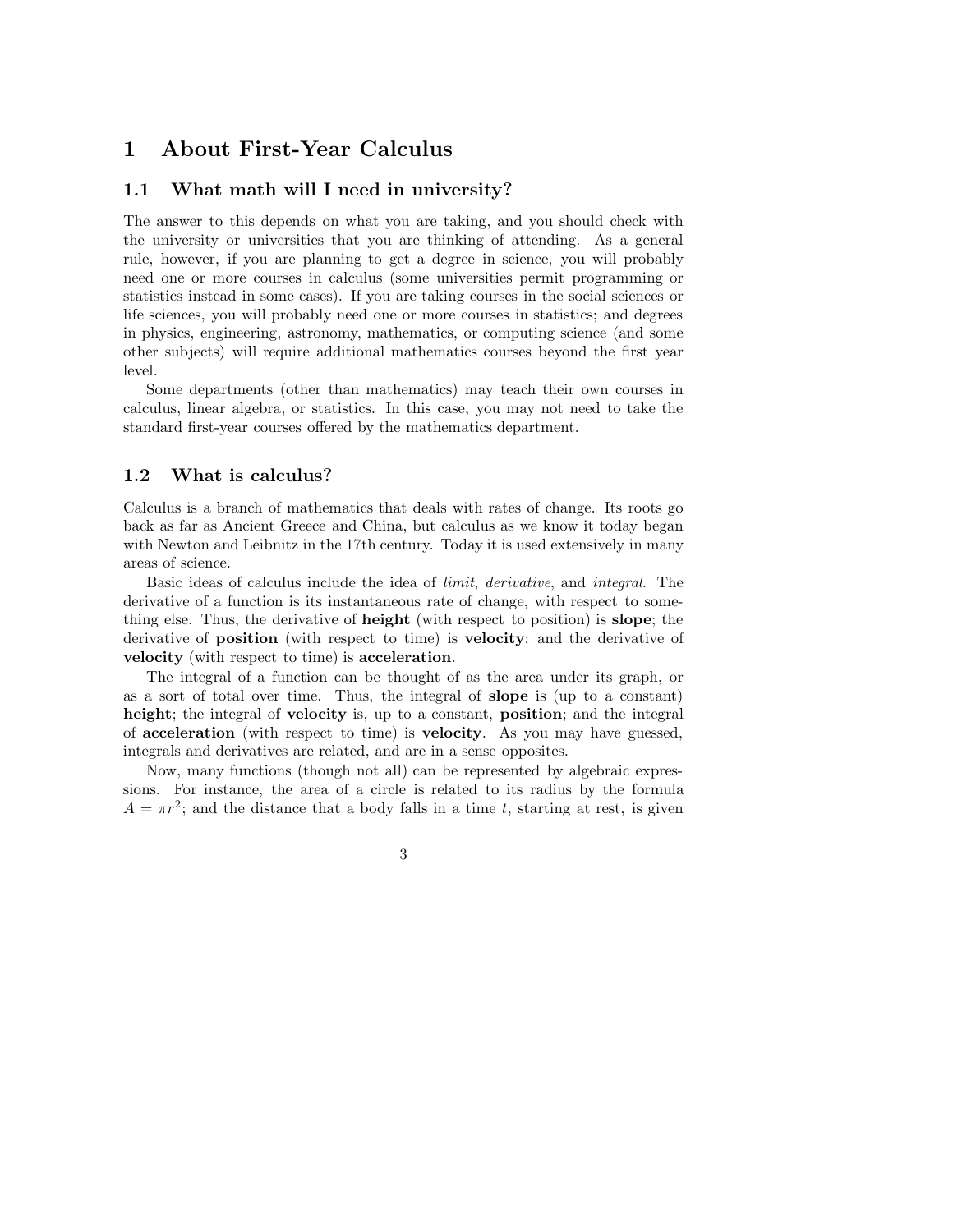by  $x = 1/2at^2$ . Given such an expression, calculus allows us to find expressions for the integral and derivative of the function, when they exist.

### **1.3 Why is calculus important?**

In the sciences, many processes involving change, or related variables, are studied. If these variables are linked in a way that involves chance, and significant random variation, statistics is one of the main tools used to study the connections. But, in cases where a deterministic model is at least a good approximation, calculus is a powerful tool to study the ways in which the variables interact. Situations involving rates of change over time, or rates of change from place to place, are particularly important examples.

Physics, astronomy, mathematics, and engineering make particularly heavy use of calculus; it is difficult to see how any of those disciplines could exist in anything like its modern form without calculus. However, biology, chemistry, economics, computing science, and other sciences use calculus too. Many faculties of science therefore require a calculus course from all their students; in other cases you may be able to choose between, say, calculus, statistics, and computer programming.

It should be understood that there is more to mathematics than calculus. Linear algebra, probability, geometry, and combinatorics are just some of the other branches of mathematics, introduced in schools, that are important at the unversity level. And problem-solving skills, which cut across all branches of mathematics, allow the mathematics to be applied to other subjects.

### **1.4 What background do I need?**

You should have taken Grade 12 precalculus mathematics, or an equivalent course, and understood the material. The second part of this booklet gives some examples of the sort of thing that you should be able to do.

You do *not* need a high school calculus course; if you have taken one, you should not assume that you can skip classes, or not study, during the first part of the course. University calculus goes deeper than most courses in high schools do, even if they appear to cover the same material. If you have been lucky enough to have a calculus course in high school, consider it as a preview of the upcoming feature that you are now about to see! And remember to keep using your algebra and other mathematical skills, to keep them sharp.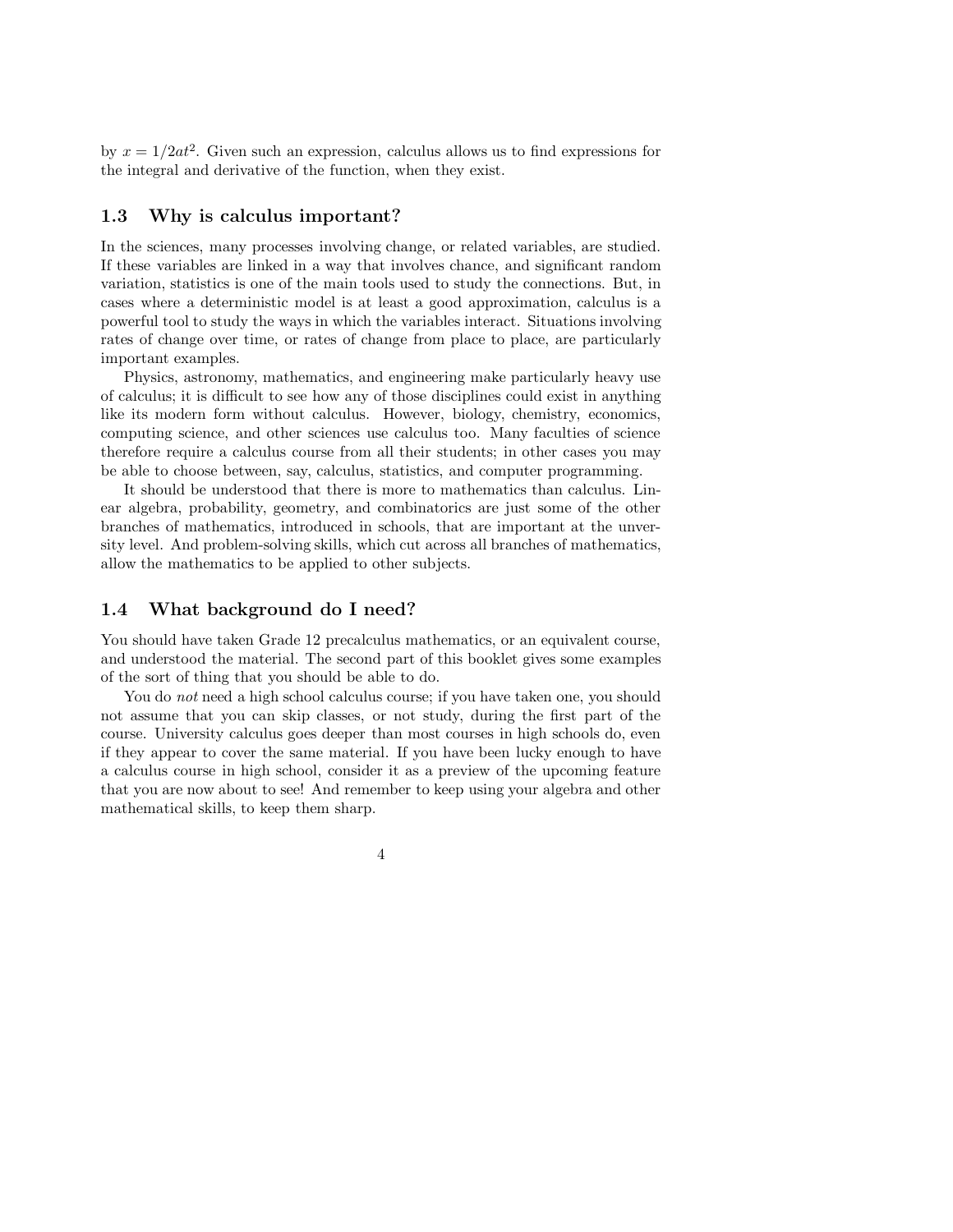### **1.5 What is taking university calculus like?**

You will probably find that university calculus is faster-paced than your high-school courses. At most universities the lecture sections will be bigger — possibly over a hundred students — and the professor will not be able to slow the class to the pace of the slowest students. You — and you alone — will be responsible for handing work in on time, and for being present for classes, tests, and exams.

This is not a course that can be passed by just memorizing everything; you have to understand it. This won't happen instantly, and the instructor cannot make it happen; you have to do that yourself, and be an active participant in the course. If you make this effort consistently through the term, you will find that it pays off.

The course material consists of a rather small number of big ideas, and a moderate number of formulae you will need to know, not hundreds of short cuts and special rules. A common mistake, especially with word problems, is trying to learn one "plug-in" rule for each different kind of problem that you might encounter. Don't do that; instead, **try to understand the underlying patterns.**

Here are the stages by which you will learn and master a new idea in calculus.

- First, you should **read ahead** in the textbook, so that you have at least a rough idea of what the instructor is going to say. This will help you follow the lecture and make note-taking easier.
- In the lecture, **the instructor will introduce the new idea,** give some examples, and perhaps explain how it fits in with other ideas or give some problem-solving tips.
- At this point, a few students think the process is over till the final exam and that if they don't know everything then, it will be the instructor's fault. Not so; the ball is back in your court! **Work on problems**, do the assignments (including additional study problems if you need to, whether assigned or not), and make sure that you understand what you are doing. It's better to work for an hour or so several times a week than in one killer session. **This is the heart of the learning process; the lecture is just to help you get started.**
- If you don't understand something, decide what it is that you don't understand and **go for help.** Go prepared to tell the instructor (or friend, tutor, learning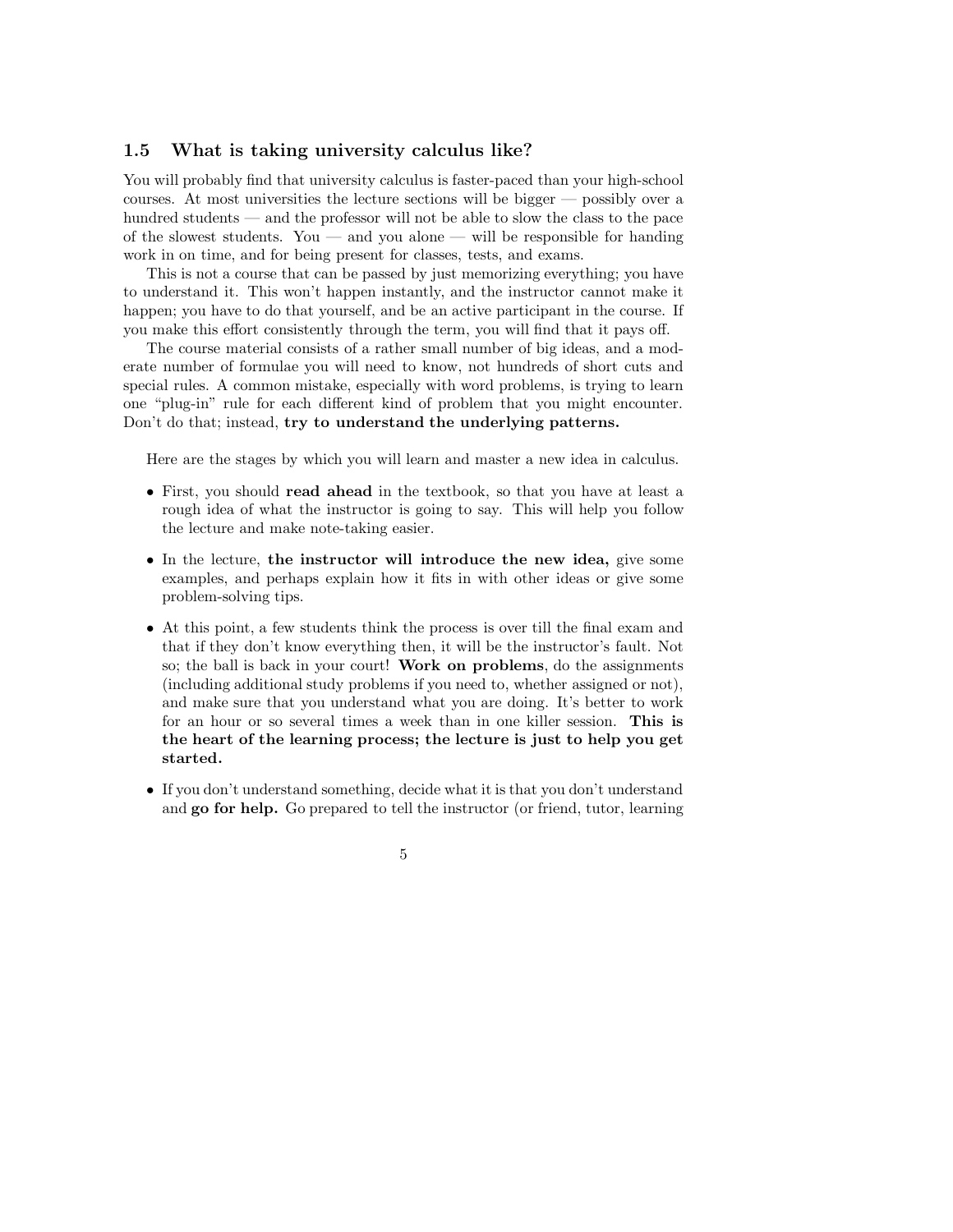center person, etc.) what it is that you don't understand. ("Everything" is not helpful.) On the other hand, do not go along demanding that the instructor tell you how to answer Question 6.11 and refusing to listen to any explanation of why it's done that way.

• Finally, **your knowledge will be tested** on quizzes, midterms, or final examinations. The exams will probably make up the majority of your grade. If you have handed in copied, half-understood assignments, you will lose more marks at exam time than you gained in the short term. But if you kept up with the lectures and assignments, making sure you understood each bit before going on, you will probably do well.

If you find yourself falling behind, you will have to catch up. Don't panic catching up is not impossible. There are various resources to help.

- **Yourself.** If you are falling behind and not putting plenty of time in studying - say five or six hours outside class per week for each course - the solution may be as near as your desk and textbook.
- **Your textbook** contains hundreds of worked examples, and thousands of problems. Usually, about half of the problems have answers in the back of the book; and you may be able to buy a study guide that shows the working of those problems in more detail. You can also get other books such as "Schaum's Outline of Calculus" containing more worked problems.
- Your instructor will have **office hours** during which you can go for help. Try to figure out ahead of time what you need help with; you will get more out of the visit.
- **Discuss** your problem with your classmates. This is not the same thing as copying their assignments, of course! University penalties for cheating are severe, and can include expulsion.
- You might want to hire a **tutor.** Do not try to get the tutor to do your assignments for you; you will not be able to bring the tutor into the exam with you! Get the tutor to make sure you *understand* the material.
- Your university may have a **math learning center**, group tutoring sessions, or other resources that you can use. Take advantage of them!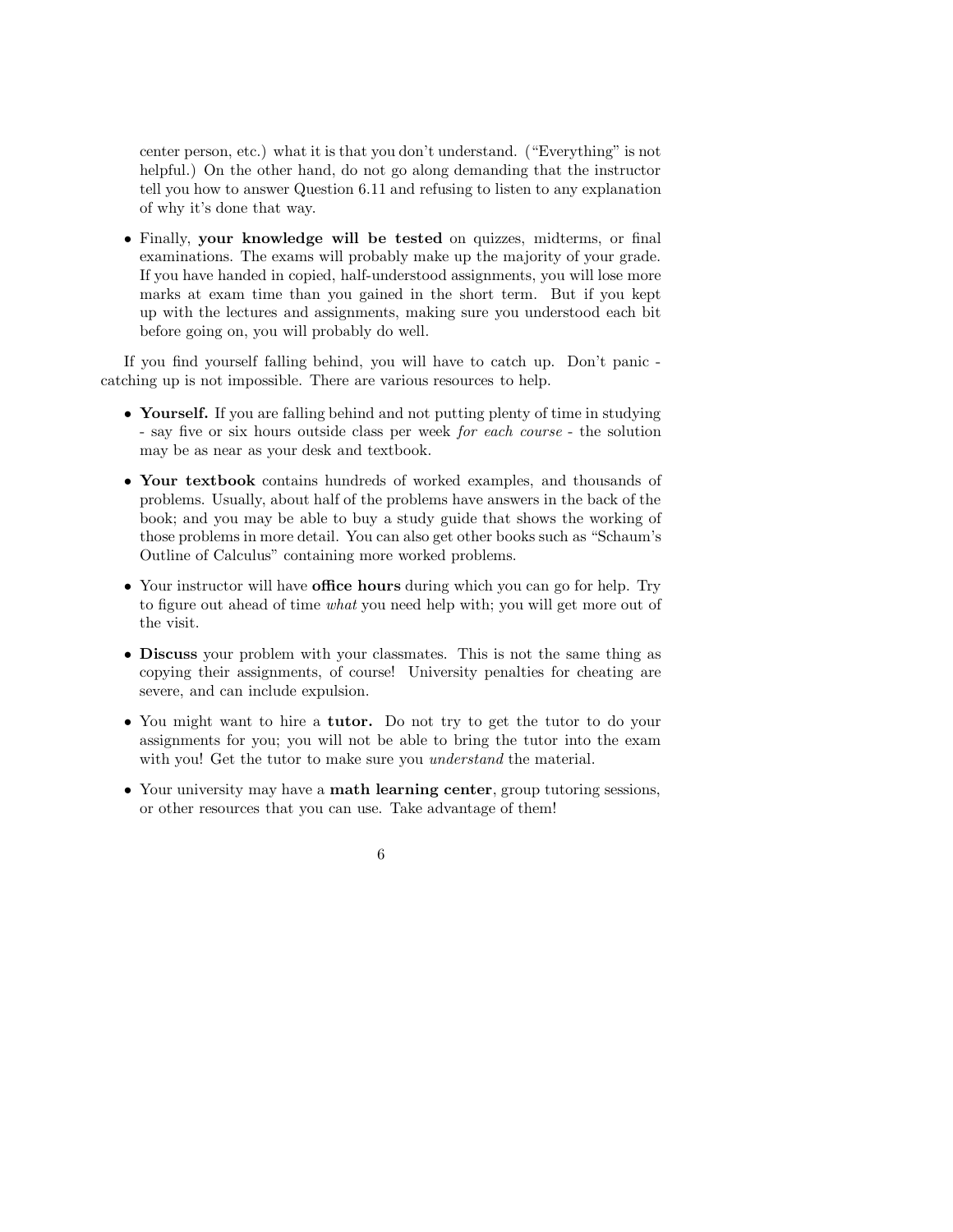• Your university or student union may well have **workshops** on effective studying, effective note-taking, exam nerves, etc. There will also be counselling available for other problems that might interfere with your study.

### **1.6 HELP! I have to write a placement test!**

Many Atlantic-area universities have found that incoming students are not uniformly well-prepared for calculus. Many students are very well prepared, and ready to start the usual calculus curriculum; but some are not. As a result, placement tests are common, and at some universities, if you do not pass the placement test, you will be required to take a remedial course covering important material from the high school curriculum **before you can take calculus.** At other universities you may just be advised to take the remedial course, or allowed into a slow-moving section that takes two semesters to cover the first semester's material.

This is to stop students from starting calculus without adequate preparation and then falling behind and failing. Experience has shown that most students who start calculus without adequate preparation do fail.

The test is often multiple-choice so that it can be graded as quickly as possible. It will generally be closed-book and written without a calculator (see the next section). Because success in first-year calculus requires a fairly high level of preparation, and because the test covers some very elementary (but important) material, the pass mark may be higher than 50%. You will probably have to write the test at or before the beginning of term; find out ahead of time what the rules are at the university you plan to attend.

Some sample questions for one such placement test may be found at http://conway.math.unb.ca/Placement/. Some harder questions, to help you see if you're really ready, are at

http://www.math.unb.ca/ready/exercise.html.

#### **1.7 HELP! They want to take my calculator away!**

In some first-year calculus courses, calculators are not permitted. To be exact, they do not permit them in the pretest, tests, or exams; you can certainly have one in the lecture if you want, or use one for your homework. In other introductory calculus courses, calculators or computers are used intensively to explore the behaviour of functions. You should find out the policy at the university you plan to attend!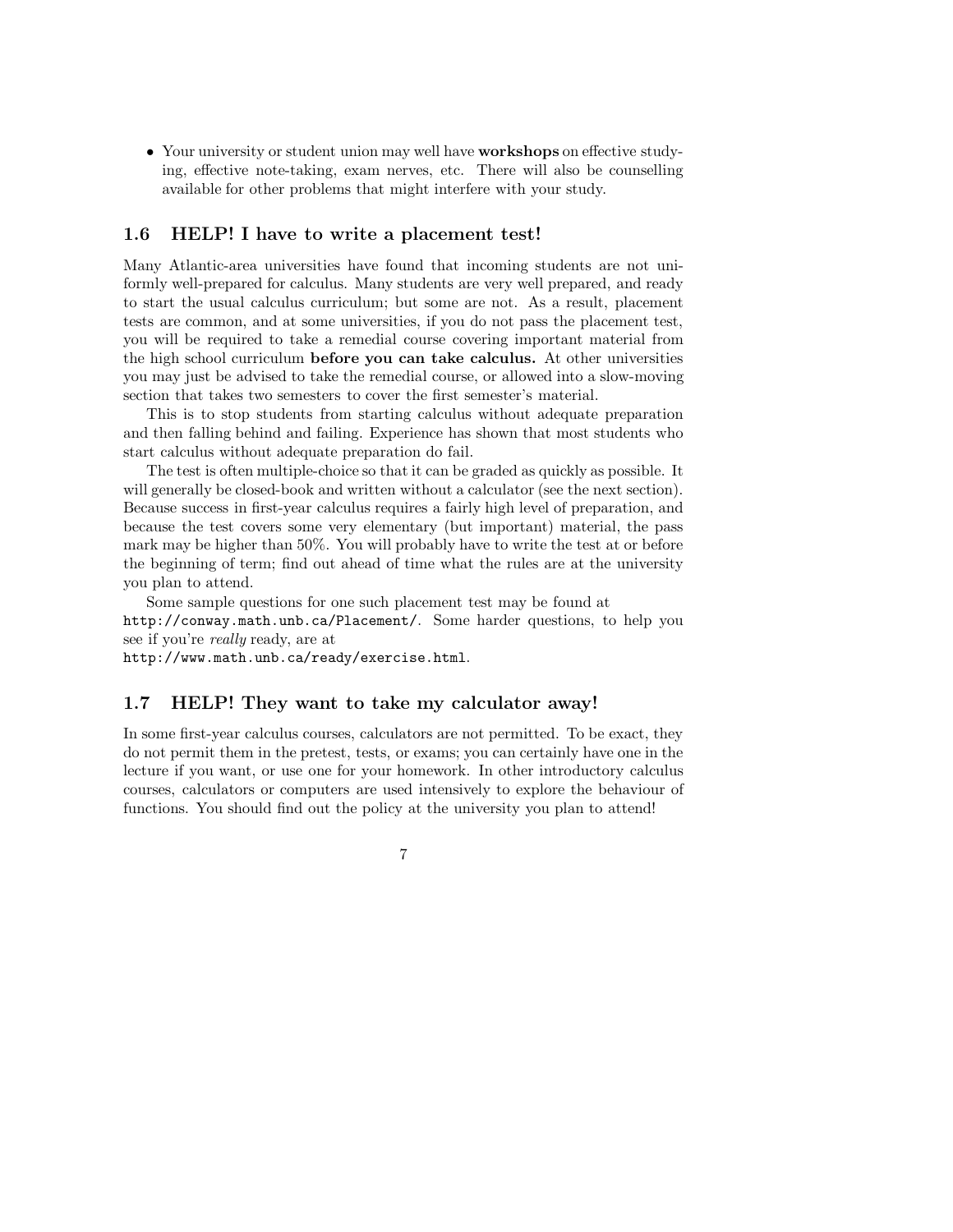- If your calculus course has a no-calculator policy, the questions will be designed so that a calculator is not needed. It would be unreasonable for the professor to ask you to compute  $(1.42433x + 2.4577)^3$  without a calculator. But (s)he won't. You might be asked to compute  $(x+2)^3$ ; the calculator will not be needed here.
- In a situation where calculators are not permitted, any expression that does not have a well-known simplification may always be left as it is. Thus, for instance, while you are expected to know that  $\sqrt{25} = 5$ , and that  $\log_{10} 1000 =$ 3, you may always leave (eg)  $\sqrt{17}$  or ln(1000) in those forms. Now, that is even easier than using the calculator! Do note, however, that you would generally easier than using the calculator! Do note, however, that you would generally<br>be expected to simplify (eg)  $\sqrt{17}/\sqrt{17}$  to 1, should such an expression arise! The use of algebra (as opposed to arithmetic) to simplify expressions will be common in your course. Conventions as to what should and should not be simplified will be made clear during the course.
- Even if your calculus course does allow calculators, you will often be required to give, as an answer, an algebraic expression involving integers. For instance, to give, as an answer, an algebraic expression involving integers. For instance, you might be asked: "Give the answer as an expression of the form  $\sqrt{b}/c$  where *b* and *c* are integers." It is far more important, for the purposes of calculus, to b and c are integers." It is far more important, for the purposes of calculus, to know that  $\sin(\pi/4) = \sqrt{2}/2$ , and why, than to know that it is approximately equal to 0*.*707.

When you get into courses where there is a reason for test questions to involve significant amounts of arithmetic, you will be allowed — and encouraged — to use a calculator, perhaps even a computer. In the meantime, if you are not allowed to use a calculator in tests, you can be fairly sure that the arithmetic will be kept simple.

### **1.8 More Information**

You can get further information about requirements and regulations at specific universities from their admissions offices, calendars, and Web sites.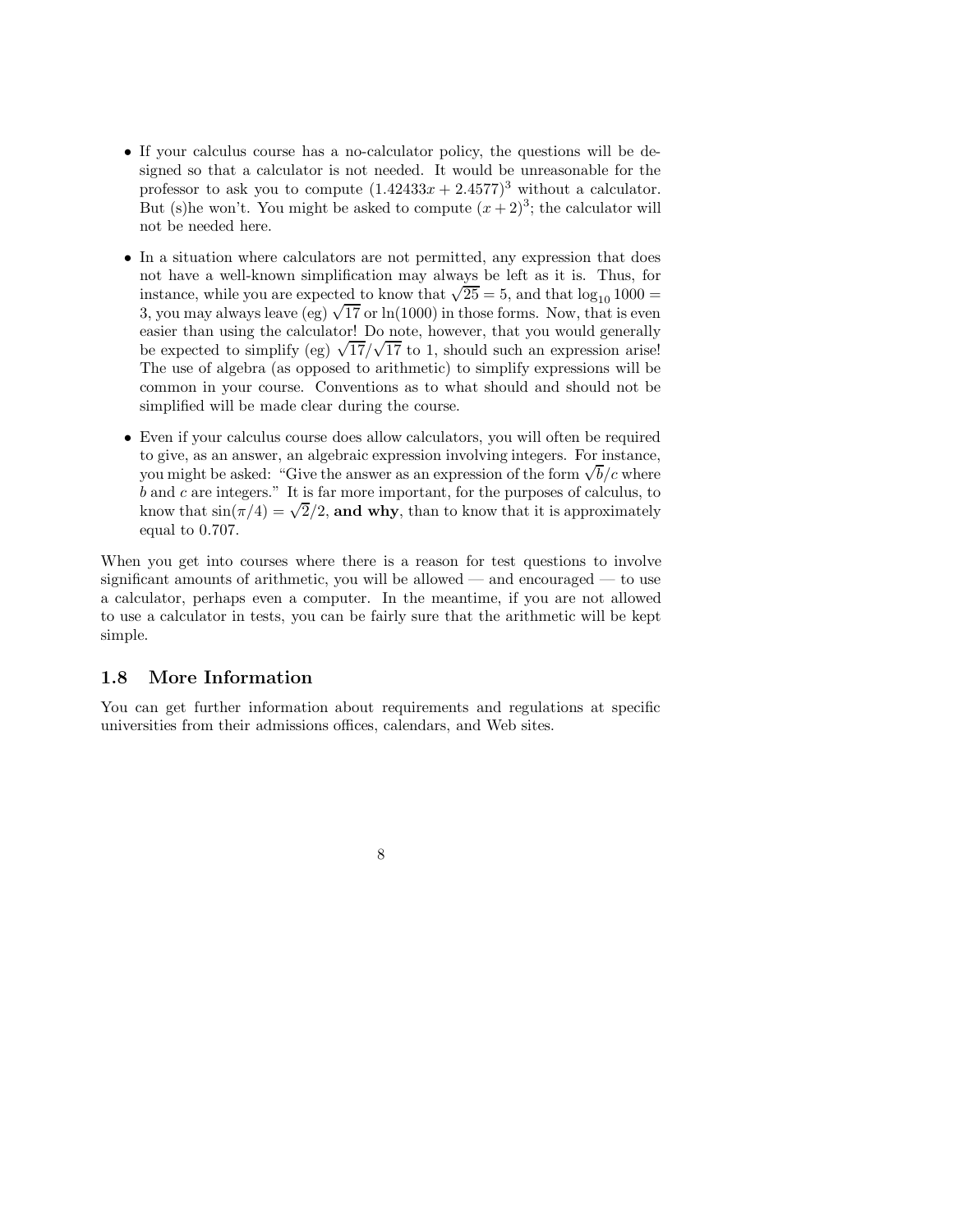# **2 Ordering information**

### **Getting a copy free**

Please note, this is the truly cool way to get this booklet (and saves us time).

• This document may be downloaded in Adobe PDF or PostScript format from the Web, at our website **http://cs.smu.ca/apics/calculus/welcome.php**.

This site also contains links to free software that will allow you to display and print the document.

• Individuals are hereby granted permission to make **photocopies** of this document for their personal use at no charge, provided they include the entire text including the cover, title page, and this page. Please verify that the edition you copy is not out of date.

### **If all else fails, send money**

• Booklets can be purchased in small quantities (1 to 4) at \$2 each from

### **CALCULUS BOOKLET**

c/o Department of Mathematics and Computing Science Saint Mary's University Halifax, Nova Scotia B3H 3C3

Please send cheque or money order made out to "Department of Mathematics and Computing Science, Saint Mary's University". We cannot process credit cards or ship COD.

- Booklets can be purchased in bulk from the same address for \$10 for 10 booklets. Please email **rdawson**@**husky1.stmarys.ca** for pricing on orders over 500.
	- 9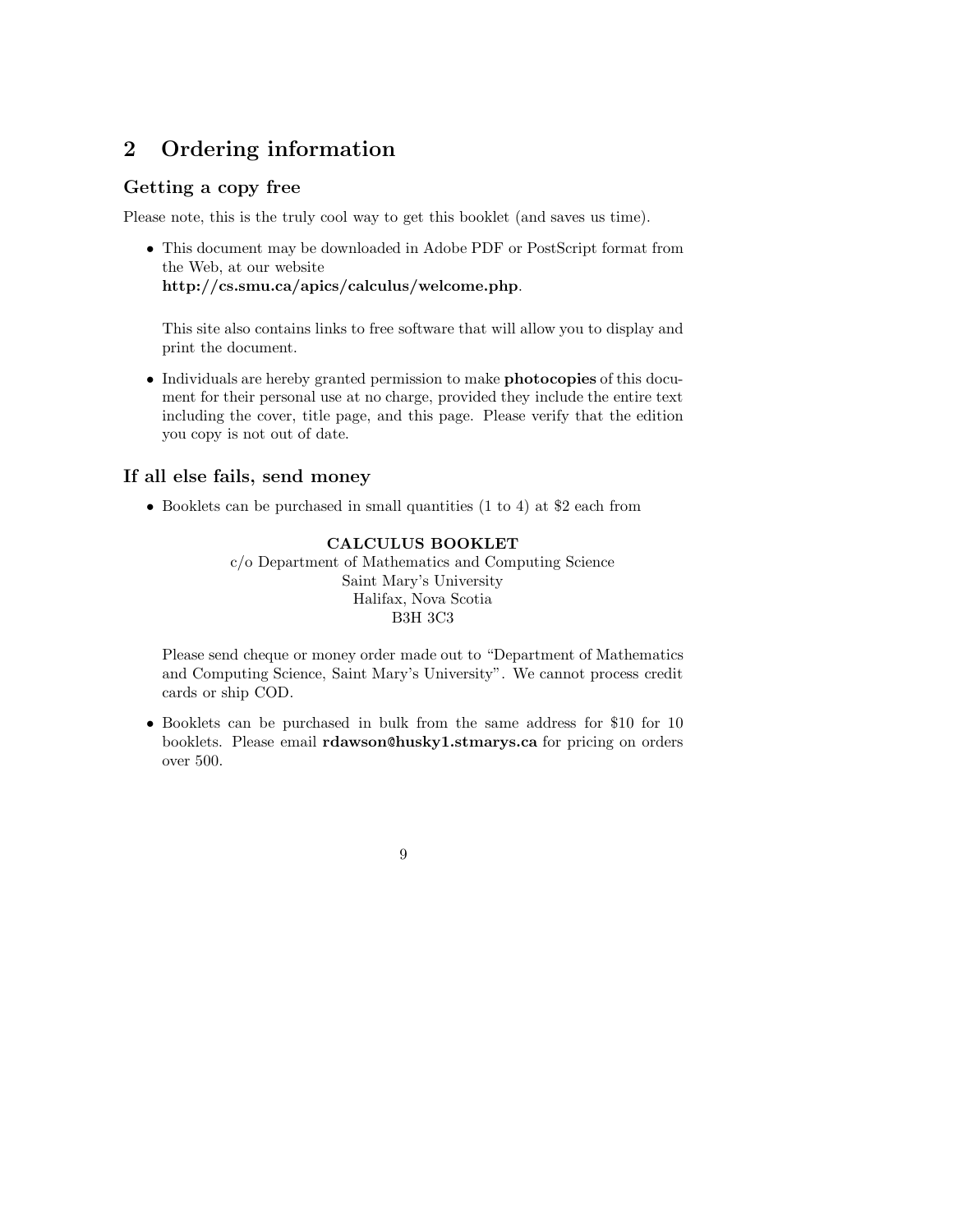## **3 The Math You'll Need**

In this section, we present over 175 questions that cover the absolute minimum of mathematical skills that you will need for university calculus. We give worked answers for a few; the answers to the rest are in the back of the booklet.

There are important topics in high school mathematics that are not covered here, and there may even be some things you'll need for calculus that we have missed. A good student should be able to answer significantly more challenging problems than these. However, if you understand all of this material, you will be reasonably well prepared for calculus.

### **3.1 Arithmetic**

You should be able to do basic arithmetic without a calculator, including operations on fractions, negative numbers, and decimals. You should be able to compute simple powers and roots. This material, which is from the elementary and junior high school curriculum, is fundamental for everything that follows. Also, many arithmetic problems are really "algebra with numbers".

## **Examples:**

1. Find  $\frac{1}{3} + \frac{2}{5}$  $\frac{2}{5}$ .

> **Solution:** To add (or subtract) fractions, you must first find a common denominator:

$$
\frac{1}{3} + \frac{2}{5} = \frac{1 \cdot 5}{3 \cdot 5} + \frac{2 \cdot 3}{5 \cdot 3} = \frac{5}{15} + \frac{6}{15} = \frac{11}{15}
$$

2. Convert 1*.*25 to a fraction in lowest terms. **Solution:** To convert a decimal to a fraction, write as a fraction over a power of 10, then reduce.

$$
1.25 = \frac{125}{100} = \frac{5 \cdot 25}{4 \cdot 25} = \frac{5}{4}
$$

(HINT: Memorizing some common equivalences between decimals and fractions, such as  $1/2 = 0.5$ ,  $1/3 = 0.333$ ..., etc., could save you some time here!)

10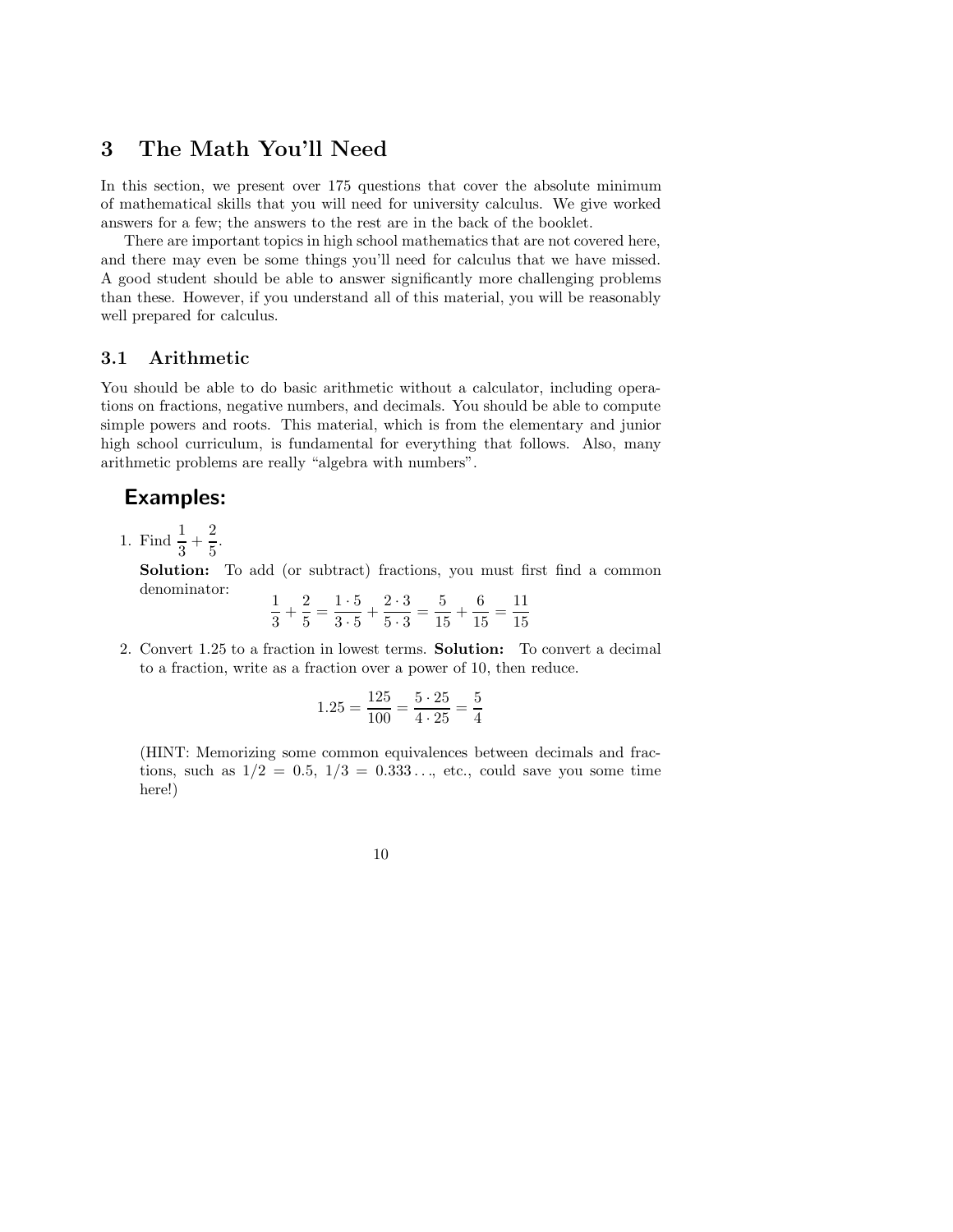1. Find  $\frac{2}{3} + \frac{3}{5}$ 5

- 2. Find  $\frac{3}{4} \frac{1}{5}$
- 3. Find  $\frac{1}{3} \times \frac{6}{5}$  $\frac{3}{5}$  in lowest terms.
- 4. Convert 3*.*125 to a fraction in lowest terms.
- 5. Convert 37*/*25 to a decimal.
- 6. Convert 17*/*10 to a decimal.
- 7. Find  $0.0001 \times 0.01/0.001$
- 8. Find  $1.23\times0.1$
- 9. Find 1*.*005 + 9*.*995
- 10. Find  $1 (-2)$
- 11. Find  $\sqrt{64}$
- 12. Find  $20^3/20^5$  as a decimal.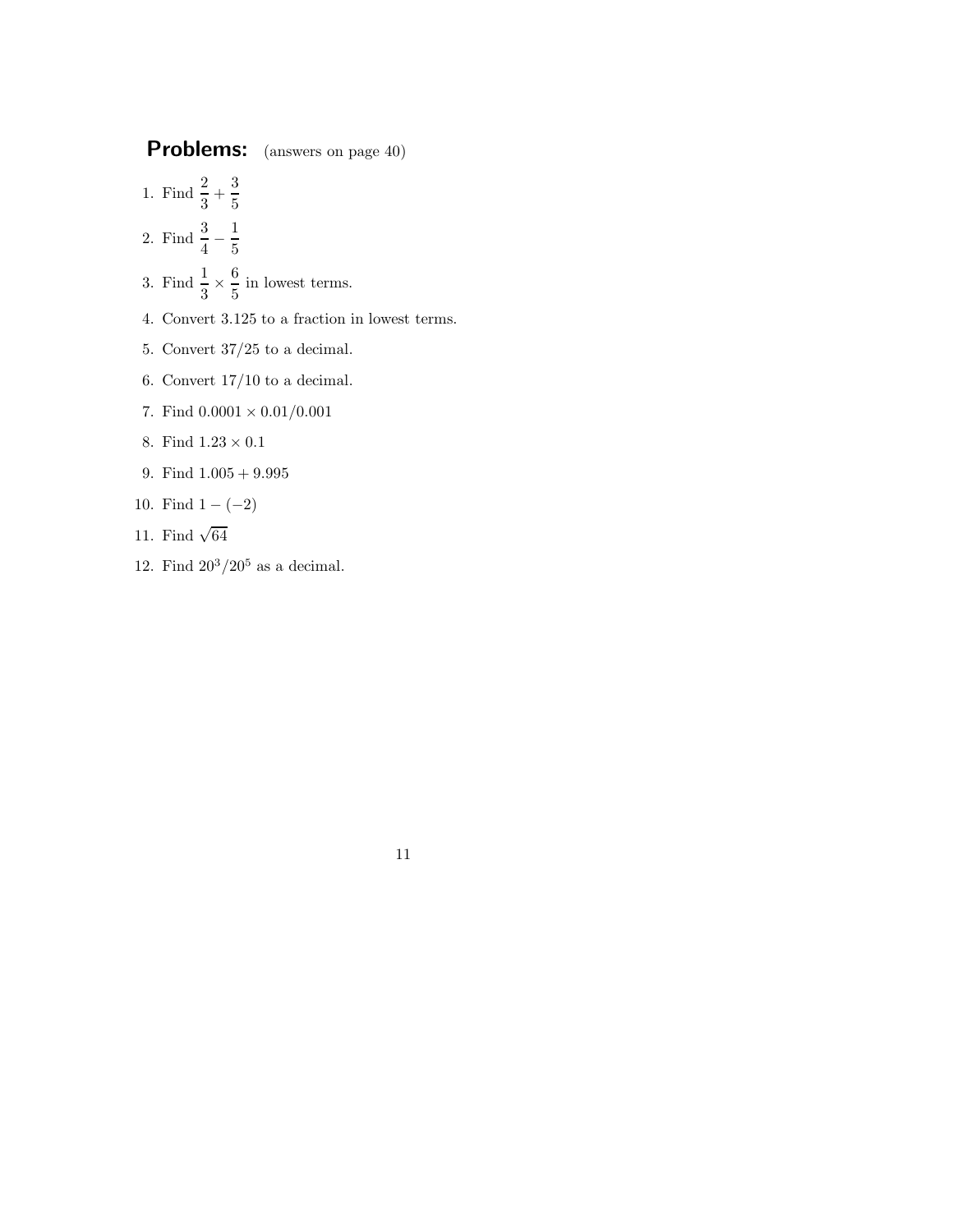### **3.2 Basic Algebra**

As observed above, basic algebra is closely related to arithmetic, and many of its rules are familiar as "rules of arithmetic". You should be aware that  $a \times b$  may be written as *ab*.

You should know the basic rules for addition, subtraction, multiplication, division, and exponents, and be aware of the operations such as division by 0 and taking the square root of a negative number that cannot be done within the real number system.

You should know how to solve a simple equation, simplify an algebraic expression, and evaluate an expression by plugging values into it. All of these will be very important when you take calculus.

## **Examples:**

1. Simplify  $\frac{a^7b^3}{a^4b^4}$ .<br> **Solution:** By basic rules of exponents

$$
\frac{a^7b^3}{a^4b^4}=a^{7-4}b^{3-4}=a^3b^{-1}=\frac{a^3}{b}
$$

2. Solve  $ax + 4 = 2x - a$  for x when  $a = 5$ .

**Solution:** Substituting  $a = 5$  and adding, subtracting and dividing like quantities on both sides of the equation we reduce to an equation which is its own solution:

$$
5x + 4 = 2x - 5
$$
  
\n
$$
5x + 4 - 2x = 2x - 5 - 2x
$$
  
\n
$$
3x + 4 - 4 = -5 - 4
$$
  
\n
$$
3x \left(\frac{1}{3}\right) = -9 \left(\frac{1}{3}\right)
$$
  
\n
$$
x = -3
$$

so  $x = -3$ .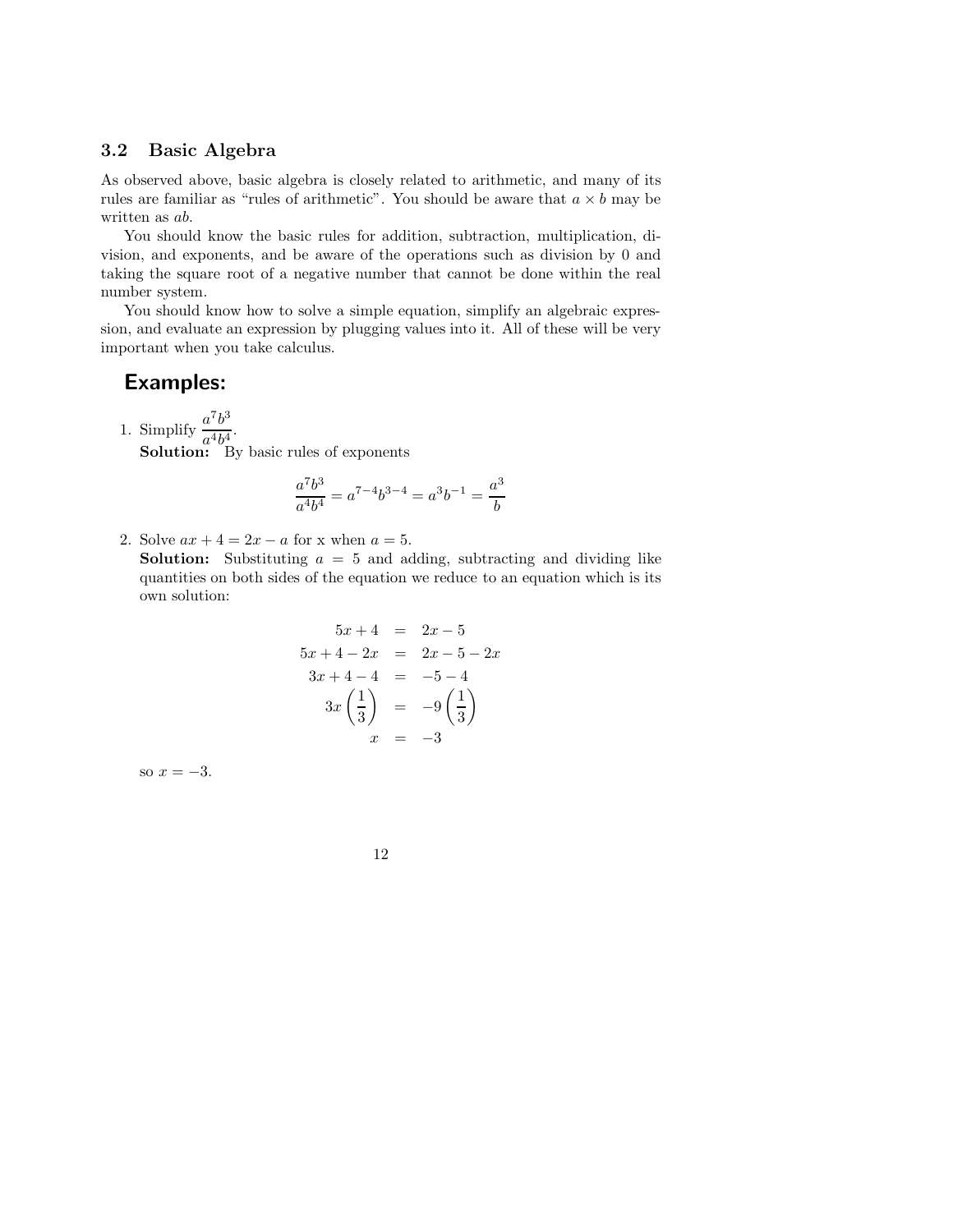- 1. Simplify  $(a^4/a^2)^2$
- 2. Simplify  $abc acb + acd ace$ , factoring if possible .
- 3. Simplify  $\frac{y}{x} + x$   $\frac{2}{x}$ .
- 4. Simplify  $(a^2 + a^3 + a^4)/a$ , factoring if possible.
- 5. Solve  $3x + 2 = x + 2$  for x.
- 6. If  $x = 5$  and  $y = 7$ , find  $x^2 xy + 3y$ .
- 7. Simplify  $\frac{a^2 (-a^2)}{a^2}$
- 8. If  $a = 5$  and  $b = 2$ , find  $a b^2 + 2ab$
- 9. Solve  $x^5 + 2x + 3 = x^5 x$ .
- 10. If *x* = 3 and *xy* = 1, find *y*.
- 11. Simplify  $(a^2/a^{-2})(b^{-2}/b^2)$ .
- 12. Solve  $a + x + 2 = a x + 4$ .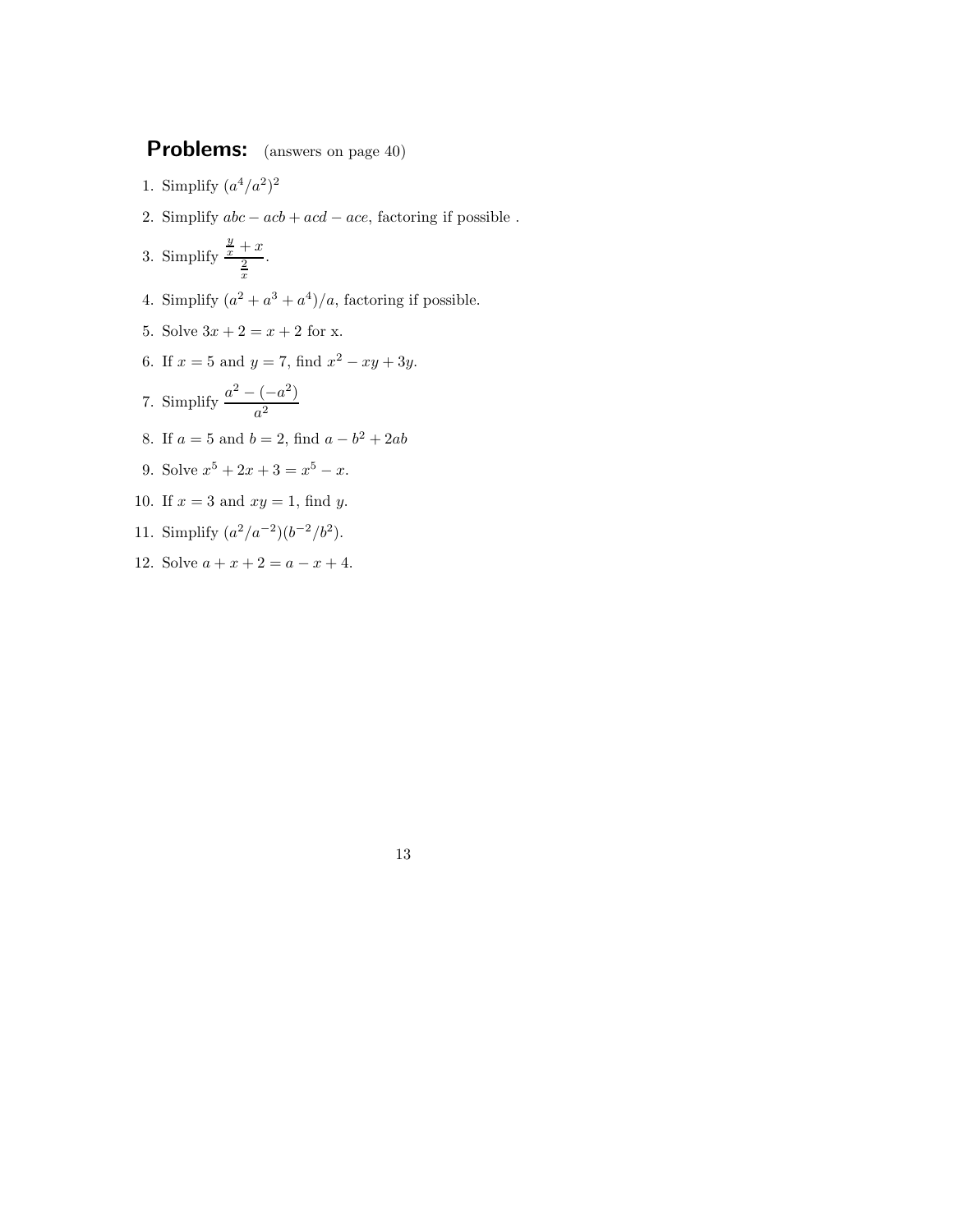#### **3.3 Inequalities and absolute values**

You should be able to solve simple inequalities and perform algebraic operations with them. In particular, you should know which operations reverse inequalities and which ones preserve them. You should understand interval notation, including open, closed, and half-open intervals, and intervals with limits at  $\infty$ . You should know how to compute an absolute value, and to do simple algebra using the absolute value function.

## **Examples:**

- 1. Solve  $\frac{7-2x}{3} \le 4$ . **Solution:**  $\frac{7-2x}{3} \le 4$  implies  $7-2x \le 12$  and  $-2x \le 5$ . Thus  $x \geq -\frac{5}{2}$  $\frac{3}{2}$ , or  $x \in [-\frac{5}{2}, \infty)$ .
- 2. Solve  $x^2 + 3x 10 \le 0$ .

### **Solution:**

Factoring the left side,  $(x + 5)(x - 2) \leq 0$ . The corresponding equation  $(x+5)(x-2) = 0$  has solutions –5 and 2 which divide the real line into three intervals: (−∞*,* −5)*,* (−5*,* 2)*,* (2*,* ∞).

On each of these intervals we determine the sign of the factors as follows: **Interval**  $x+5$   $x-2$   $(x+5)(x-2)$ 

|             | $\sim$<br>$\sim$ | $\sim$ | $\sim$<br>$\sim$ $\sim$ $\sim$ |
|-------------|------------------|--------|--------------------------------|
|             |                  |        |                                |
| -5          |                  |        |                                |
| 2, $\infty$ |                  |        |                                |

From the table we find that  $x^2 + 3x - 10 \le 0$  on the interval  $x \in [-5, 2]$ .

3. Solve  $|4x+5| > 9$ .

**Solution**:  $|4x+5| > 9$  is equivalent to  $4x + 5 > 9$  or  $4x + 5 < -9$  $4x > 4$  or  $4x < -14$  $x > 1$  or  $x < -\frac{7}{2}$ ; which can be written as  $x \in (-\infty, -\frac{7}{2}) \cup (1, \infty)$ .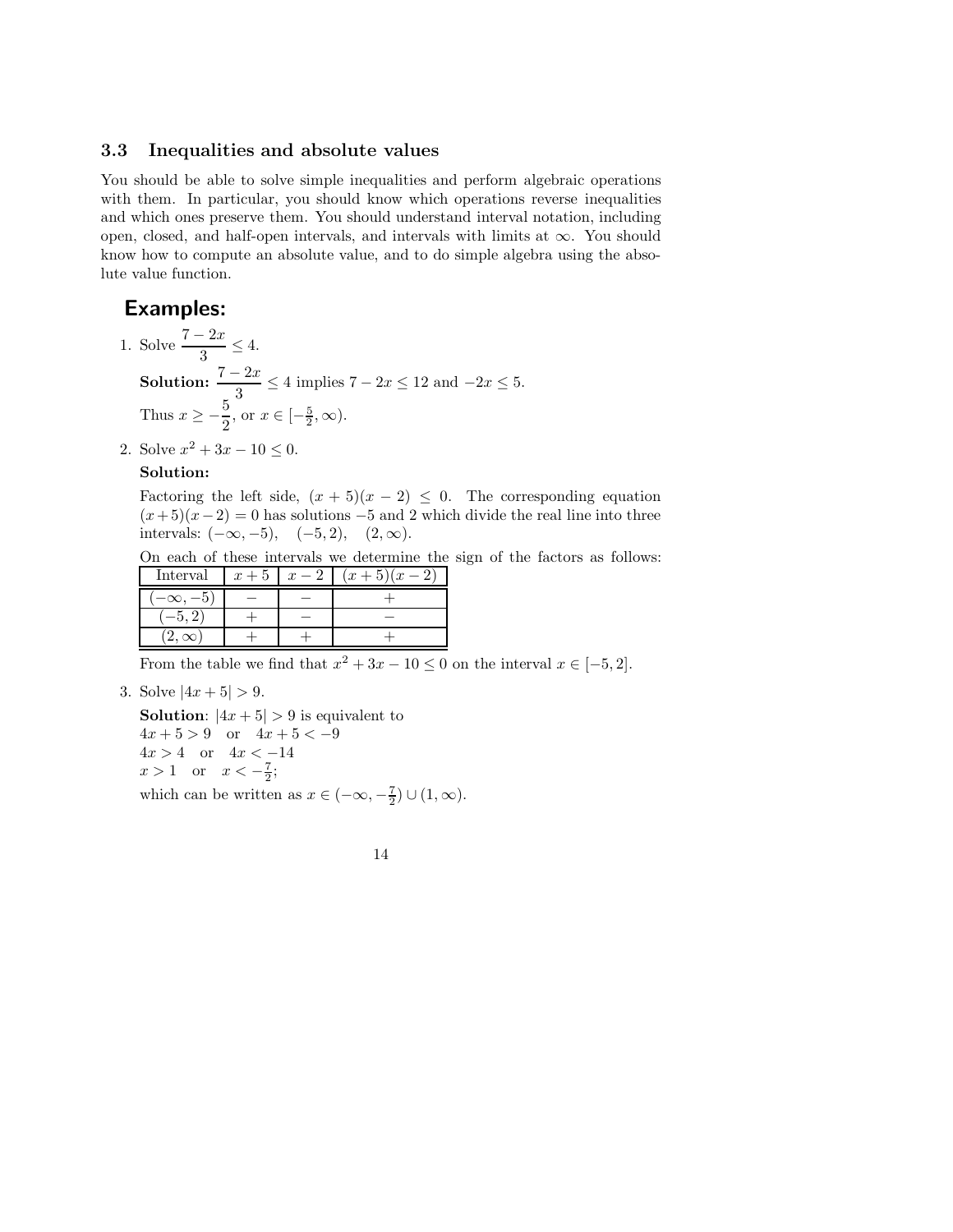- 1. If  $y > x$ ,  $x \geq w$ , and  $w < z$ , which of the following must hold? (a)  $y > w$ , (b)  $y < w$ , (c)  $y > z$ , (d)  $y < z$ , (e) none of these.
- 2. For what values of *x* does  $(x 2)^2 \ge 0$ ?
- 3. If  $a > b$ , can we conclude that:

(a)  $a^2 > b^2$  always; (b)  $a^2 > b$  always; (c)  $a^2 > b^2$  if  $b > 0$ ; (d)  $a^2 \ge b^2$  always; (e) none of these are true.

- 4. For what values of *x* is  $1/(1 + x) > -1$ ?
- 5. For what values of *y* is  $y^2 > 0$ ?
- 6. For what values of *y* is  $y^2 \geq 2$ ?
- 7. For what values of *x* is  $|x-3| \leq 1$ ?
- 8. Which of the following intervals contains the point 0?  $(a)(-\infty, 0)$  (b)(−1*,* 1) (c)(0*,* ∞) (d)all of a,b,c (e) a and c only
- 9. Which of the following intervals contains the point 0?  $(a)(-\infty, 0]$  (b)[−1*,* 1] (c)[0*,* ∞) (d)all of a,b,c (e) a and c only
- 10. Find |3 − |3 − 6||
- 11. Simplify  $x^2 2|x^2|$ .
- 12. Solve −1 *<* 2*x* − 5 *<* 7.
- 13. Solve  $x^2 3x + 2 > 0$ .
- 14. Solve  $|2x-3| \leq 5$ .
- 15. Solve the equation  $\frac{|x+3|}{|2x+1|} = 1$ .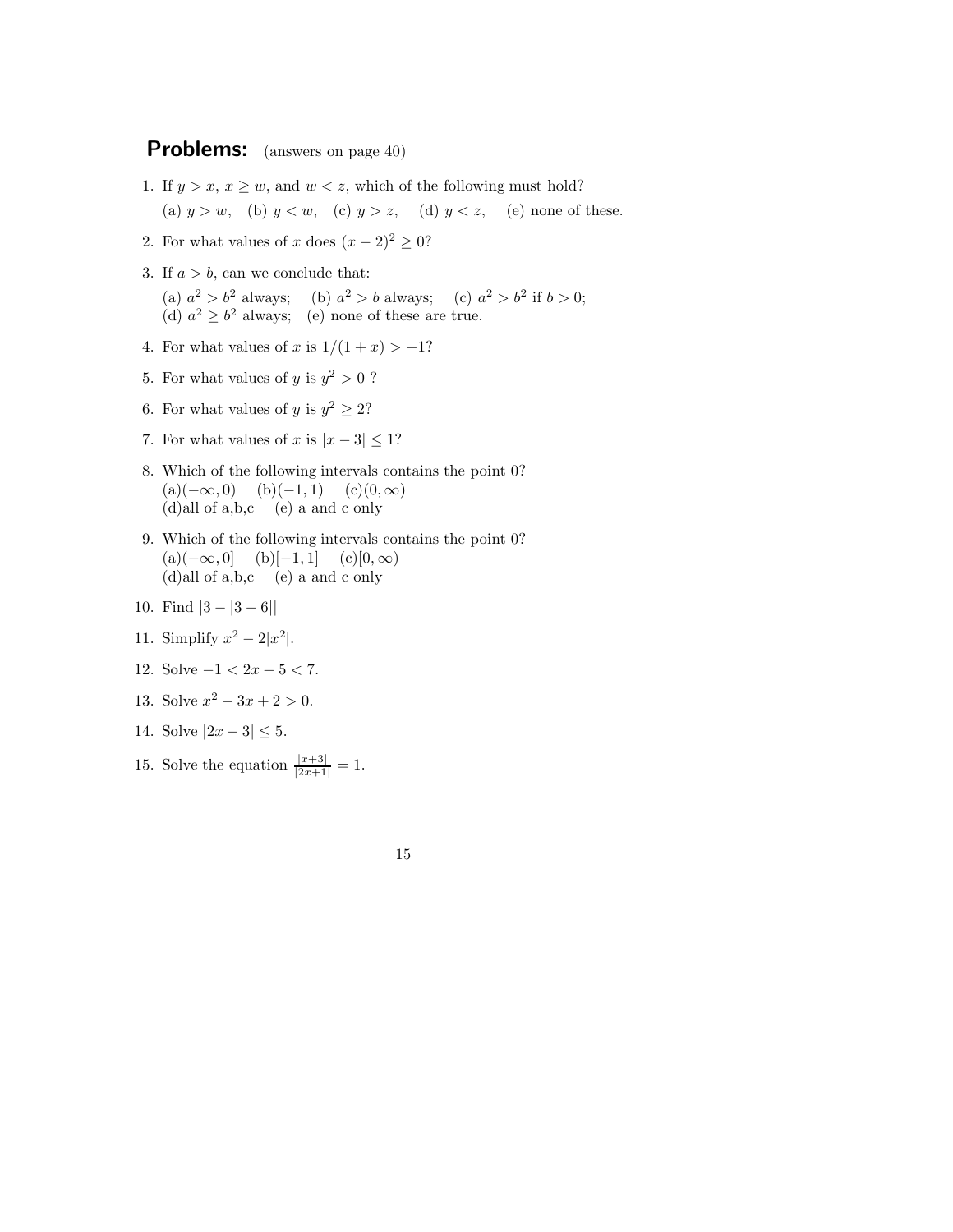### **3.4 Functions**

You should understand the concept of "function" and "inverse function" and know how to compute the composition of two or more functions. You should be able to determine the range and domain of a simple function. This will be important for understanding the Chain Rule, various methods of integration, and limits.

## **Examples:**

1. Find the domain of the functions defined by: Find the domain of the functions define<br>
(a)  $f(x) = \frac{1}{x^2-1}$  (b)  $g(x) = \sqrt{4-x^2}$ 

#### **Solution**

(a) The domain of  $f(x) = \frac{1}{x^2-1}$  is the set of all values of *x* such that  $x^2-1 \neq 0$ ; that is  $x \neq \pm 1$  or  $x \in \{(-\infty, -1) \cup (-1, 1) \cup (1, \infty)\}\$ 

(b) The domain of  $g(x) = \sqrt{4-x}$  is the set of all values of x such that  $4 - x \geq 0$ ; that is  $x \leq 4$  or  $x \in (-\infty, 4]$ .

2. If 
$$
f(x) = 3x + 5
$$
, find  $\frac{f(x+h) - f(x)}{h}$ 

**Solution**

$$
\frac{f(x+h) - f(x)}{h} = \frac{[3(x+h) + 5] - [3x + 5]}{h} = \frac{3x + 3h + 5 - 3x - 5}{h}
$$

$$
= \frac{3h}{h} = 3
$$

3. If 
$$
f(x) = \sqrt{x-1}
$$
 and  $g(x) = x^2$ , find:  
(a)  $f(g(x))$  (b)  $g(f(x))$ 

### **Solution**

(a)  $f(g(x)) = f(x^2) = \sqrt{x^2 - 1}$ ; this has domain  $(-\infty, -1] \cup [1, \infty)$ . (b)  $g(f(x)) = g(\sqrt{x-1}) = (\sqrt{x-1})^2$ This is  $x - 1$  on the domain  $(1, \infty)$  but is undefined elsewhere.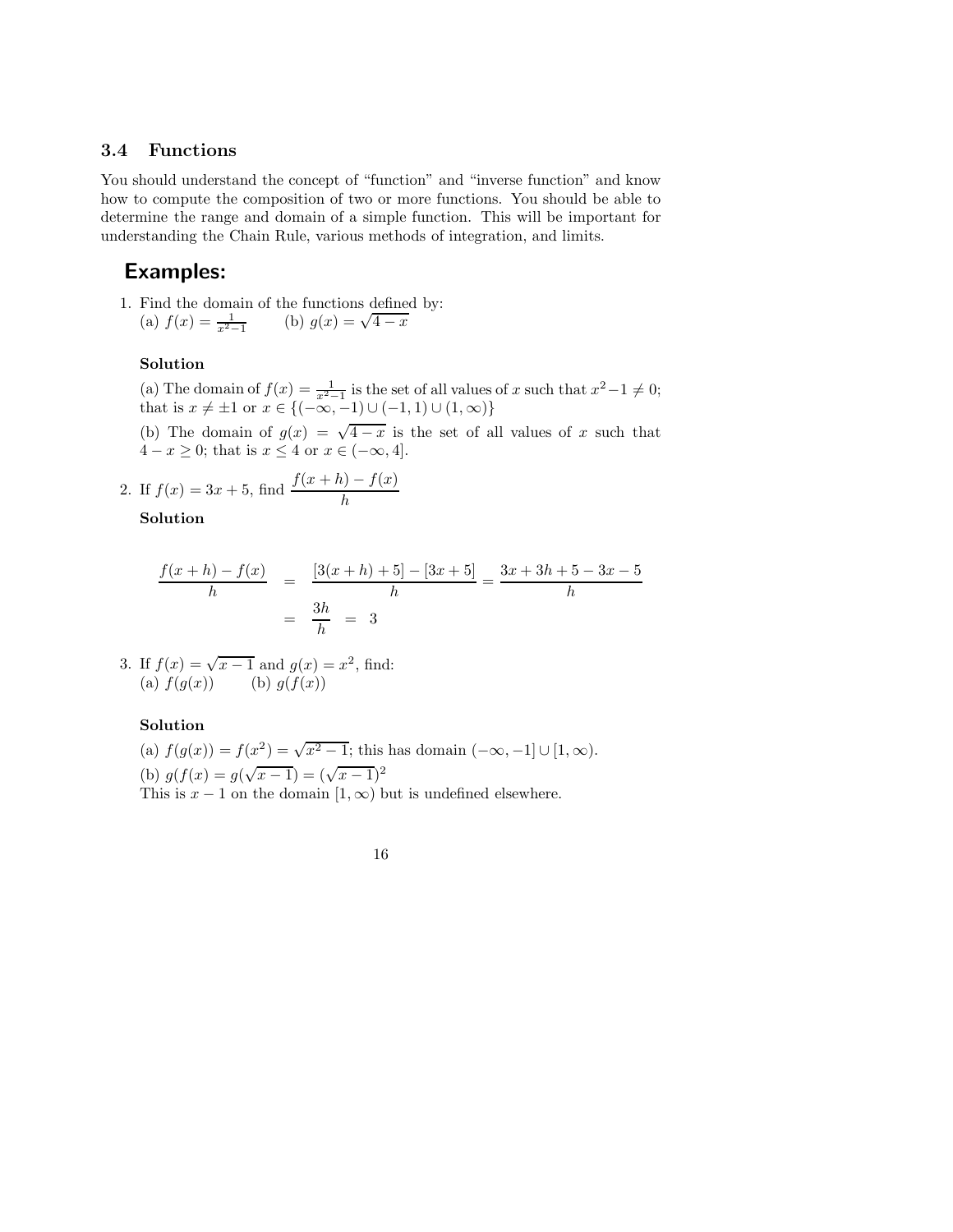- 1. If  $f(x)=1/x$ , find the largest possible domain (within the real numbers) on which *f* could be defined.
- 2. If  $f(x) = 1/(x+1)$ , find the domain of  $f$ .
- 3. If  $g(x) = x^2 + 2$ , find  $g(1+x)$
- 4. If  $f(x) = x^2$ , find the range of f.
- 5. Find the domain and range of  $f(x) = \frac{|x|}{x}$
- 6. If  $f(x) = \frac{1}{x+1}$ , find (a)  $f(x^2)$ ; (b)  $f(-2)$ ; (c) $f(\sqrt{x})$ .
- 7. If  $f(x) = 1/x$  and  $g(x) = x^2$ , find  $f(g(a))$ .
- 8. If  $f(x) = 1/x$  and  $g(x) = x^2$ , find  $g(f(2))$ .
- 9. If  $f(x) = 1/(x+1)$ , find  $f(f(x))$
- 10. If  $f(x) = x^{-3}$ , find the inverse function.
- 11. Which of the following functions is its own inverse: (a)  $f(x) = x^2$ , (b)  $g(x) = -x$ , (c) $h(x) = x$ (d) each of *f*,*g* and *h* (e) *g* and *h* only
- 12. Which of the following functions has an inverse function?
	- (a)  $f(x) = x^3$ , (b)  $g(x) = x^5$ , (c) $h(x) = x$ (d) each of *f*,*g* and *h* (e) *g* and *h* only
- 13. Finds the inverse of  $f(x) = \frac{x+1}{2x+1}$ .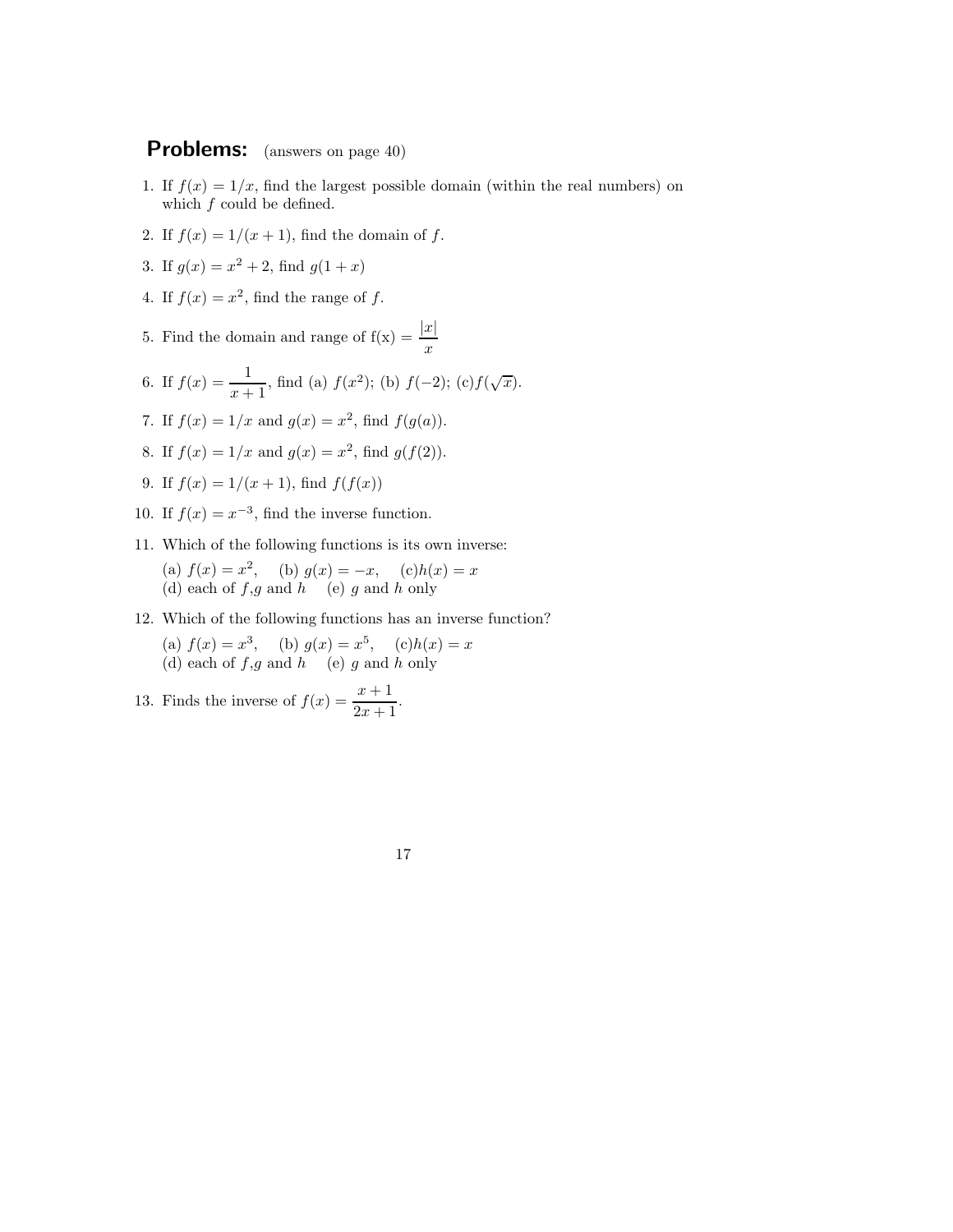### **3.5 Polynomials**

You should know how to add, subtract, multiply, divide, and factor polynomials. You should know special forms such as the difference of powers. You should understand the connection between roots and factorizations, and be able to solve a quadratic equation using the quadratic formula. You should be able to work with a polynomial function of something nontrivial: eg, factor  $sin(x)^2 + 2sin(x) + 1$ .

## **Examples:**

1. Expand:  $(x^2 - 1)(x^2 + 3)$ 

Solution: 
$$
(x^{2} - 1)(x^{2} + 3) = x^{2}(x^{2} + 3) - 1(x^{2} + 3)
$$

$$
= x^{2} \times x^{2} + x^{2} \times 3 - 1 \times x^{2} - 1 \times 3
$$

$$
= x^{4} + 3x^{2} - x^{2} - 3
$$

$$
= x^{4} + 2x^{2} - 3
$$

2. Expand:  $(x-1)(x+1)(x^2+1)$ 

**Solution:** (*x* − 1)(*x* + 1)(*x*<sup>2</sup> + 1) = (*x* − 1)(*x* + 1) (*x*<sup>2</sup> + 1) = (*x*(*x* + 1) − 1(*x* + 1)) (*x*<sup>2</sup> + 1) = (*x*<sup>2</sup> + *x* − *x* − 1)(*x*<sup>2</sup> + 1) = (*x*<sup>2</sup> − 1)(*x*<sup>2</sup> + 1) = *x*<sup>2</sup>(*x*<sup>2</sup> + 1) − 1(*x*<sup>2</sup> + 1) = *x*<sup>4</sup> + *x*<sup>2</sup> − *x*<sup>2</sup> − 1 = *x*<sup>4</sup> − 1

3. Solve:  $y^2 - 7y + 12 = 0$ 

**Solution:** This problem can be solved in one of two ways: either by factoring the quadratic, or by using the quadratic formula. We observe that

$$
y^2 - 7y + 12 = 0
$$
 through factoring becomes  

$$
(y-4)(y-3) = 0
$$

which implies that the zeroes are  $y = 3$  and  $y = 4$ .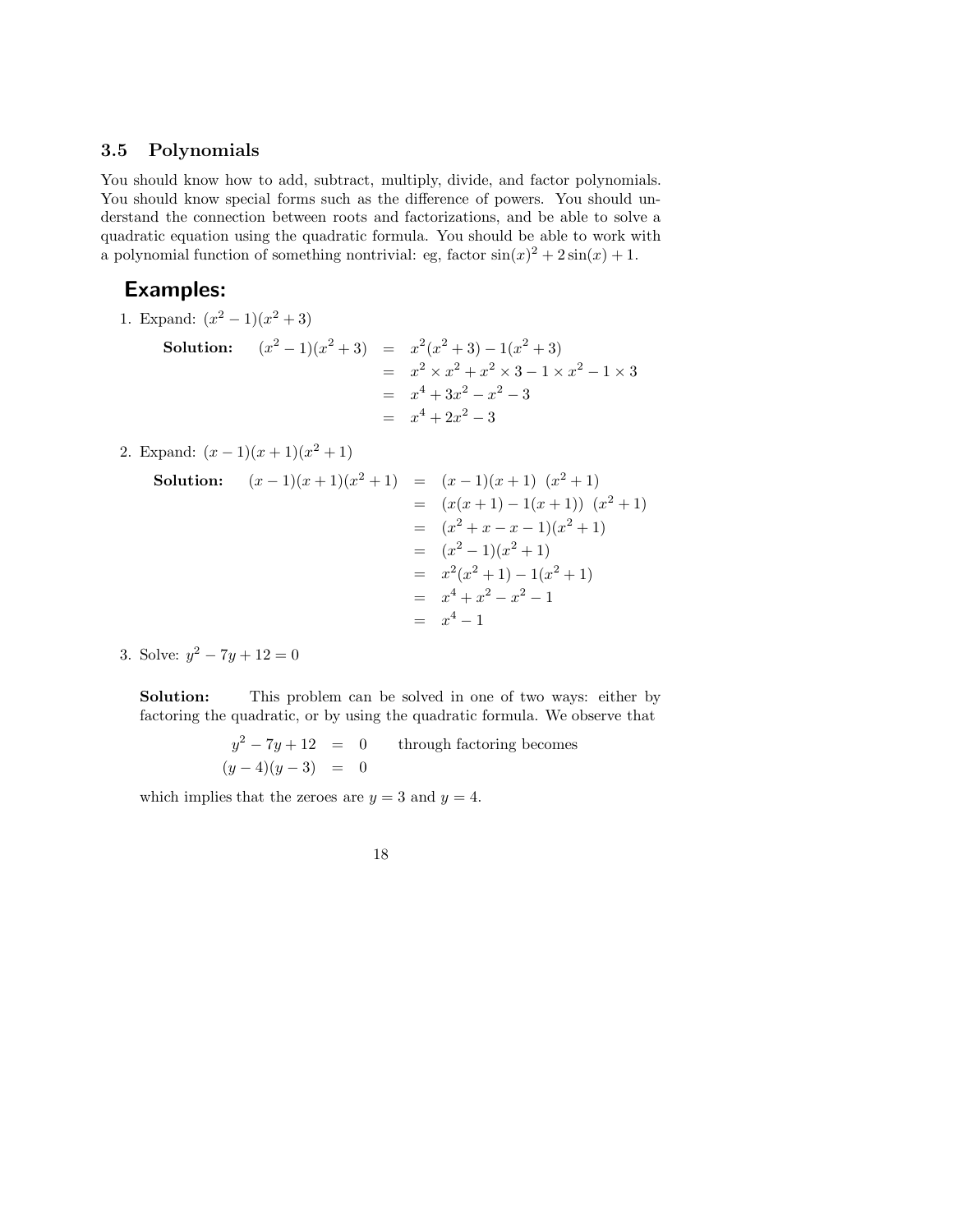- 1. Solve:  $x^2 5x + 3 = 0$ .
- 2. Factorize  $2x^2 + 5x + 2$ .
- 3. Put  $x^2 + 2x + 2$  in completed square form, and graph it.
- 4. Simplify:  $(x^2 + 3)(x^2 + a) x^4$ .
- 5. If we divide  $x^4 + x^3 + x^2 + x + 1$  by  $x + 1$ , what is the remainder?
- 6. Expand:  $(x+2)^4$ .
- 7. Expand and simplify:  $\frac{(x+1)^3 (x-1)^3}{x}$
- 8. Expand and simplify:  $\frac{(x+1)^3 + (x-1)^3}{x}$
- 9. Expand:  $(x^2 1)(x^2 x + 1)$
- 10. How many real solutions does  $x^4 5x^2 + 6 = 0$  have?
- 11. Factorize:  $x^4 13x^2 + 36 = 0$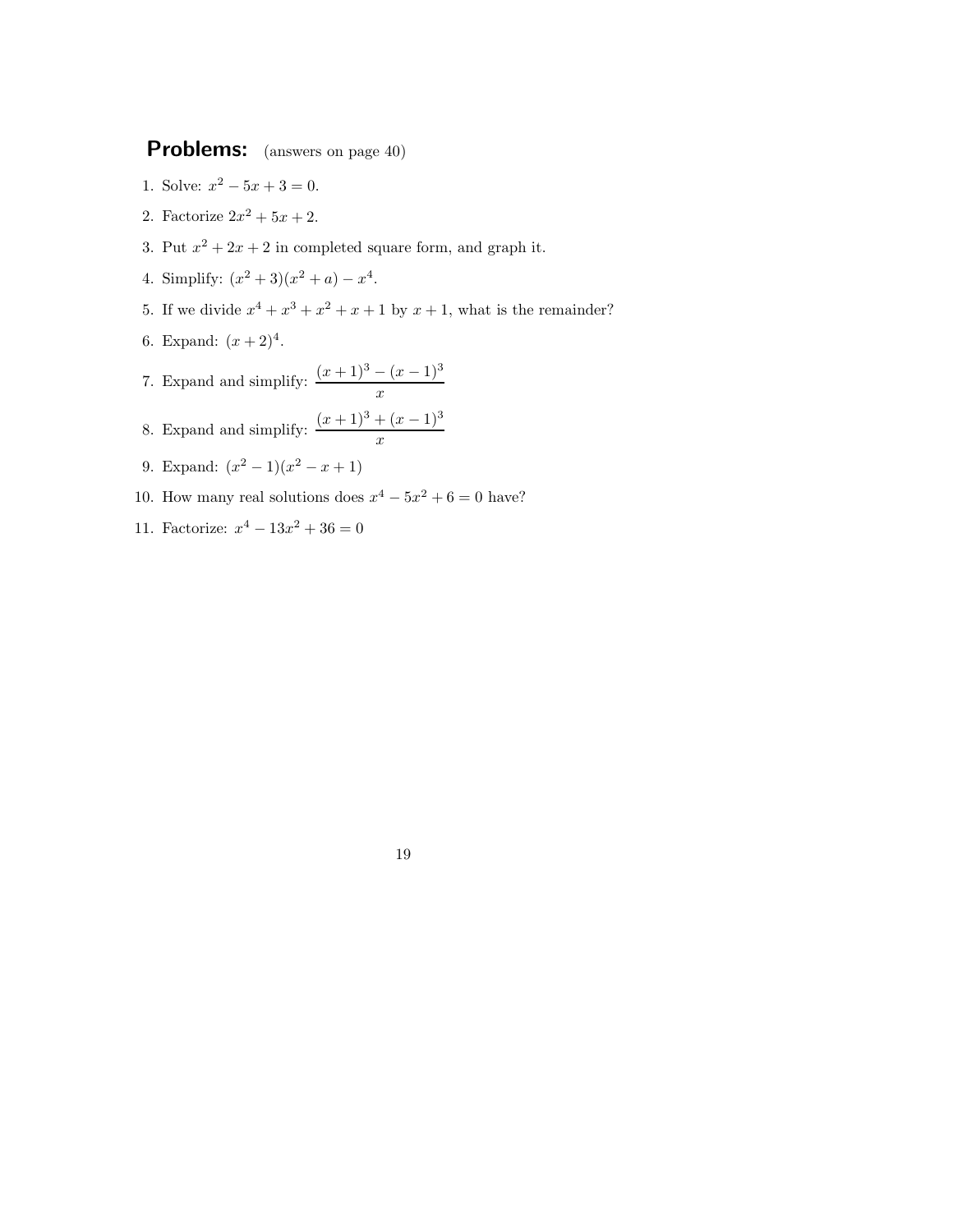### **3.6 Algebra with Fractions**

You should be able to simplify a fractional expression, convert a "stacked" fractional expression into a simple one, put fractional expressions over a common denominator, and perform a partial fraction expansion. These skills will be useful in finding various derivatives, simplifying derivatives and integrals, and in particular for the "partial fractions" technique of integration.

## **Examples:**

1. Simplify  $\frac{(x-1)^2 + 4x}{x+1}$ .

**Solution:**  $\frac{(x-1)^2 + 4x}{x+1} = \frac{x^2 - 2x + 1 + 4x}{x+1} = \frac{x^2 + 2x + 1}{x+1} = x+1.$ 

2. Simplify  $\frac{x-1}{x+2} - \frac{x-2}{x+1}$ .<br> *x* 

.

Solution: 
$$
\frac{\frac{x-1}{x+2} - \frac{x-2}{x+1}}{x} = \frac{\frac{(x-1)(x+1) - (x-2)(x+2)}{(x+1)(x+2)}}{x} = \frac{(x^2 - 1) - (x^2 - 4)}{x(x+1)(x+2)} = \frac{3}{x(x+1)(x+2)}.
$$

3. Expand  $\frac{x^2+1}{x^2-1}$  in partial fractions.

Solution: 
$$
\frac{x^2+1}{x^2-1} = 1 + \frac{2}{x^2-1} = 1 + \frac{2}{(x+1)(x-1)}.
$$

We want to write this as  $1+\frac{A}{x+1}+\frac{B}{x-1}$  for suitable *A*, *B*. Putting the fractions over a common denominator, we have  $A(x-1)+B(x+1) = 0x+2$ ; so  $A = -1$ ,  $B = 1$ , and

$$
\frac{x^2+1}{x^2-1} = 1 - \frac{1}{x+1} + \frac{1}{x-1} .
$$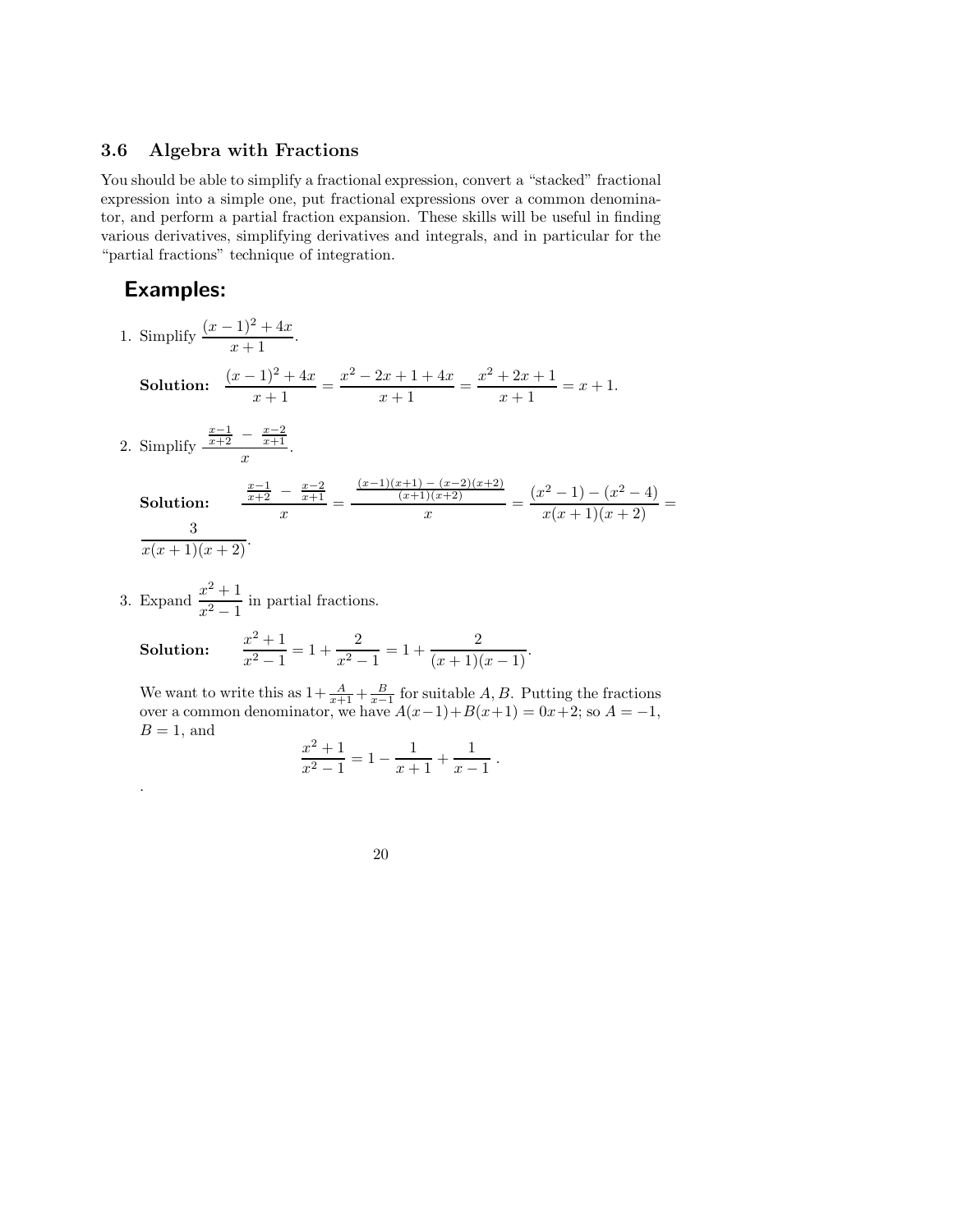- 1. Simplify  $\frac{1}{x+1} \frac{1}{x-1}$ .
- 2. Write  $x + 1 + 1/x + 1/x^2$  in the form  $P(x)/Q(x)$  where P,Q are polynomials.
- 3. Simplify  $\frac{x+1}{x+3} \frac{x}{x+2}$ . Is this equal to 0 for any *x*? 4. Simplify  $\frac{1/x}{1/x^2}$ . 5. Simplify  $\frac{\frac{1}{x} - \frac{1}{x+h}}{h}$ . 6. Solve  $\frac{x+1}{x-2} - \frac{x}{x-1} = 0$ . 7. Simplify  $\frac{1/x + 1/y}{1/x - 1/y}$ . 8. Simplify  $\frac{x}{x+1} - \frac{1}{x(x+1)}$ .
- 9. Expand  $\frac{1}{x^2 + x 6}$  in partial fractions.
- 10. Expand  $\frac{x^3 + 4x^2 + 4x + 1}{x^2 + 2x}$  in partial fractions.
- 11. Expand  $\frac{1}{x^3 x}$  in partial fractions.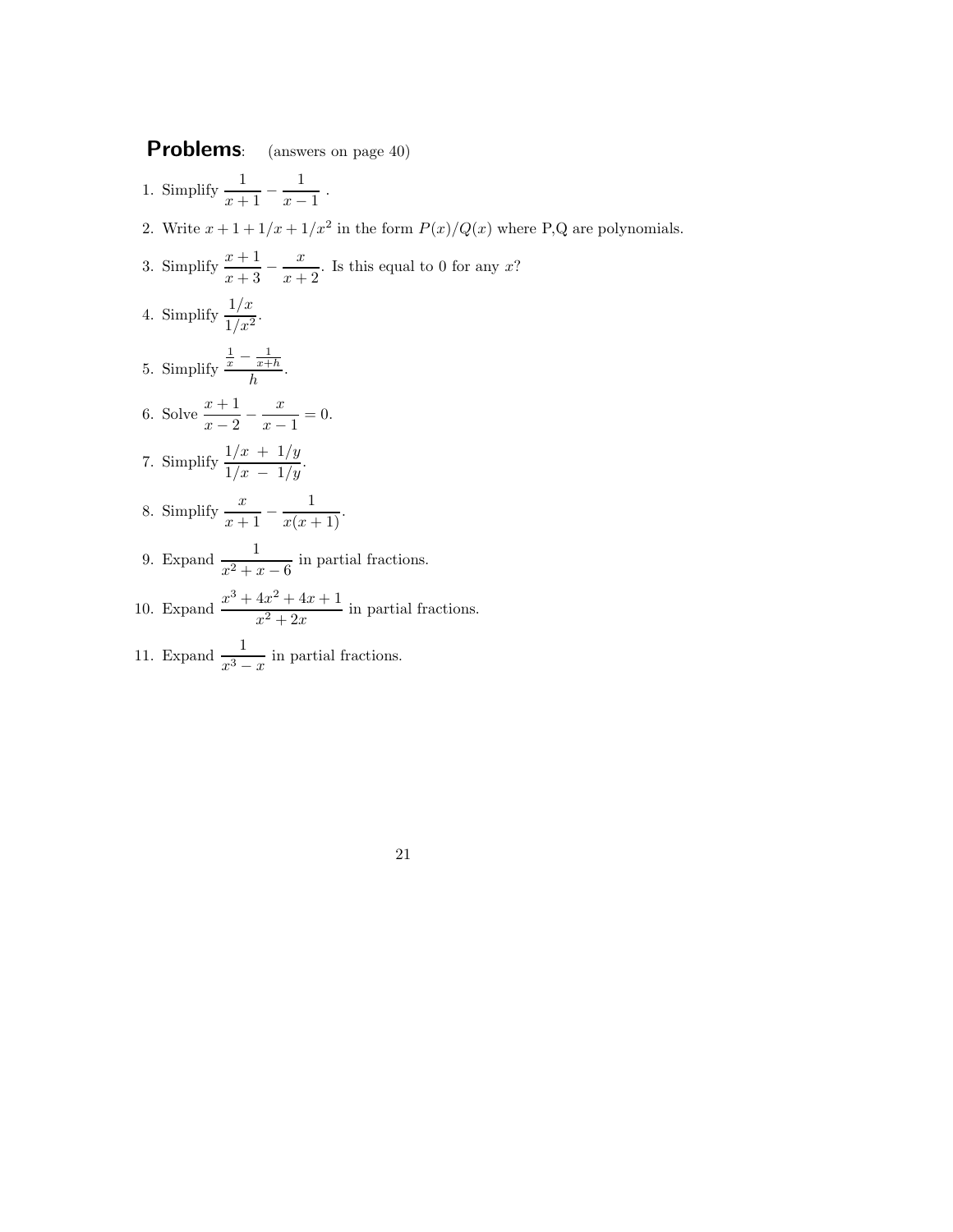### **3.7 Rationalizing numerators or denominators**

You should know how to eliminate square (and other) roots from the numerator or denominator of a fraction by multiplying both the numerator and denominator by an appropriate expression. This technique will be important in finding the derivatives of certain expressions involving roots.

### **Examples**:

1. Rationalize the denominator of  $\frac{1}{\sqrt{a}}$ 

**Solution:** By multiplying both numerator and denominator by  $\sqrt{a}$  we obtain

$$
\frac{1}{\sqrt{a}} = \frac{1}{\sqrt{a}} \frac{\sqrt{a}}{\sqrt{a}} = \frac{\sqrt{a}}{a}
$$

2. Rationalize the denominator of  $\frac{1+\sqrt{x}}{2+\sqrt{x}}$ 

**Solution:** Recall, when we multiply  $(a + b)(a - b)$  we obtain a difference of squares  $a^2 - b^2$ . So, if the denominator of a rational expression contains a constant added to a square root term, we can eliminate the root term by multiplying by the difference of the constant and the root term. In this case if we were to multiply both the numerator and the denominator by  $2 - \sqrt{x}$ we will obtain the desired result.

$$
\frac{1+\sqrt{x}}{2+\sqrt{x}} = \frac{(1+\sqrt{x})}{(2+\sqrt{x})} \frac{(2-\sqrt{x})}{(2-\sqrt{x})} \n= \frac{2-\sqrt{x}+2\sqrt{x-x}}{4-2\sqrt{x}+2\sqrt{x-x}} \n= \frac{2+\sqrt{x-x}}{4-x}
$$

3. Rationalize the numerator of  $\frac{1+\sqrt{x}}{2+\sqrt{x}}$ 

**Solution:** This time we multiply numerator and denominator by the conjugate of the numerator:

$$
\frac{1+\sqrt{x}}{2+\sqrt{x}} = \frac{(1+\sqrt{x})}{(2+\sqrt{x})} \frac{(1-\sqrt{x})}{(1-\sqrt{x})} = \frac{1-x}{2-\sqrt{x}-x}
$$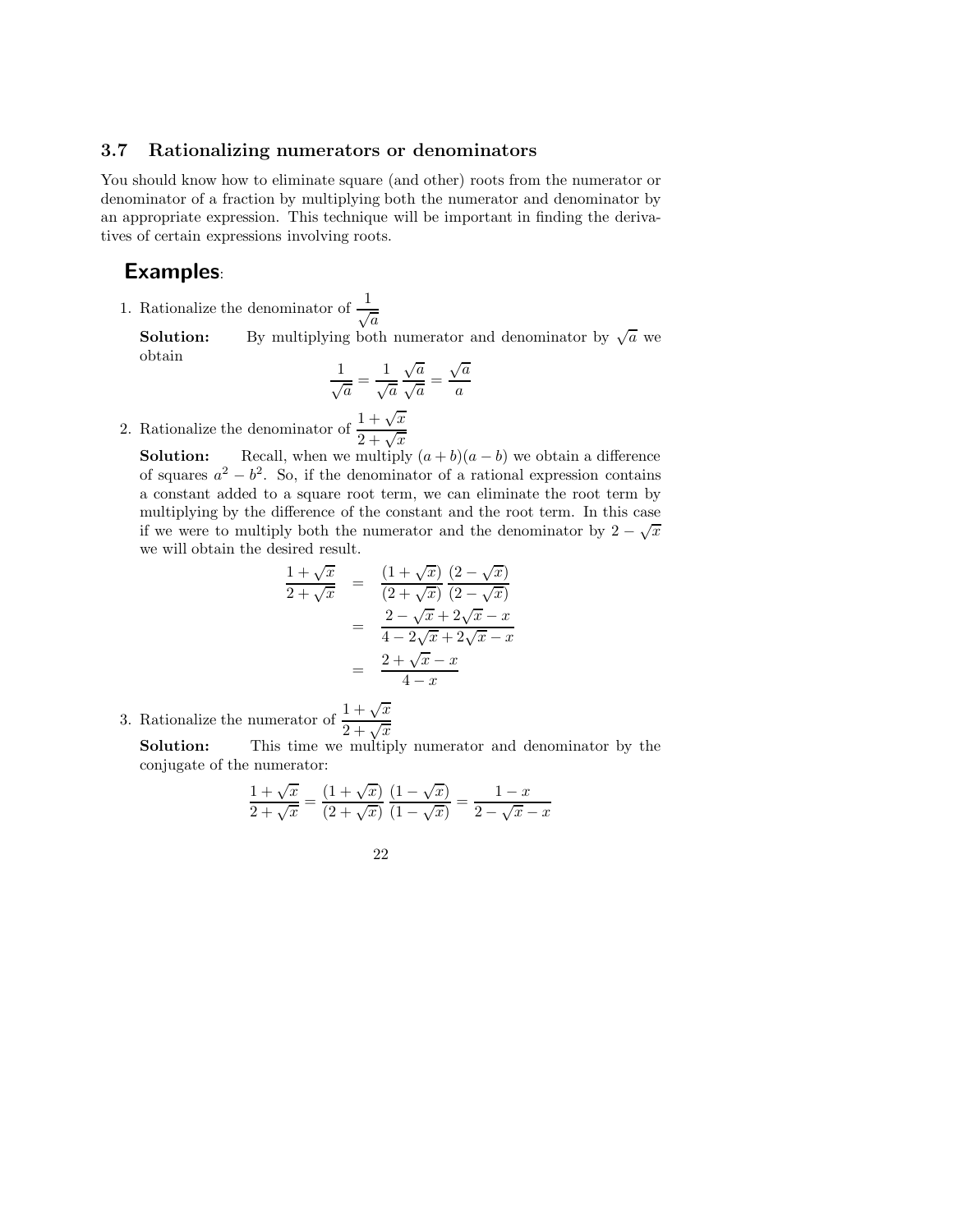- 1. Rationalize the denominator of  $\frac{x+1}{\sqrt{x}}$
- 2. Rationalize the denominator of  $\frac{a}{\sqrt{a}\sqrt[3]{b}}$
- 3. Rationalize the denominator of  $\frac{1}{\sqrt{x} + \sqrt{y}}$
- 4. Rationalize the denominator of  $\frac{a \sqrt{x}}{b \sqrt{x}}$
- 5. Rationalize the denominator of  $\frac{1}{1+x^{1/3}+x^{2/3}}$
- 6. Rationalize the numerator of  $\sqrt{x} + \sqrt{y}$ *x*
- 7. Rationalize the numerator of  $\frac{a \sqrt{x}}{b \sqrt{x}}$
- 8. Rationalize the numerator of  $\sqrt{x+1} \sqrt{x}$ *x*
- 9. Rationalize the numerator of  $\frac{\sqrt[3]{y+h} \sqrt[3]{y}}{1}$ *h*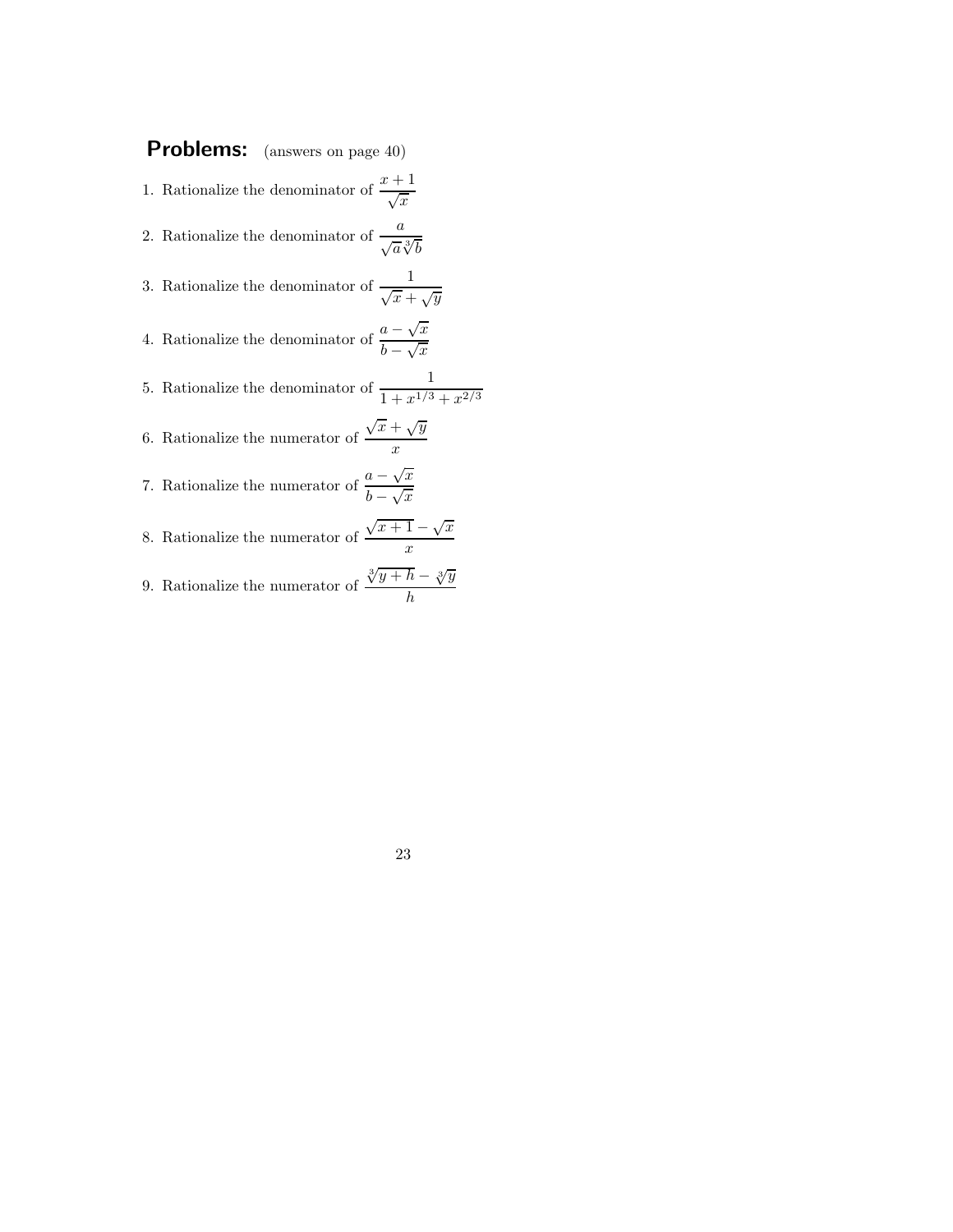### **3.8 Linear Graphs**

You should be able to graph linear functions and inequalities, determine the slope and intercept of a line from its equation and vice versa, determine where two lines meet, use the negative-reciprocal rule for orthogonal lines, and find the distance between two points.

Many of these ideas will be conceptually important in calculus, which deals a lot with slopes, tangent lines, secant lines, etc.

## **Examples:**

1. Find the point of intersection of the lines  $x = 2$  and  $x + y = 5$ .

**Solution:** This does not require a graph to be drawn. Remember that the line (or curve) corresponding to an equation is the set of points  $(x, y)$  for which the equation is true; and the intersection of two lines or curves is the set of pairs  $(x, y)$  for which both equations are true.

So we need to find a pair  $(x, y)$  such that  $x = 2$  and  $x + y = 5$ . The first equation gives us the value of *x* immediately; plugging that into the other equation we get  $2 + y = 5$ ,  $y = 3$ , so the answer is  $(x, y) = (2, 3)$ .

2. Find the slope of the line through the points (−5*,* 0) and (3*,* 2).

**Solution:** The "rise" is  $2 - 0 = 2$  and the "run" is  $3 - (-5) = 8$ .  $Slope = rise/run = 2/8 = 1/4.$ 

3. Find the equation of the line through  $(5, 0)$  and orthogonal to  $x + 2y = 3$ .

**Solution:** First we find the slope of the given line  $x + 2y = 3$ . To find the slope we isolate *y* in the equation, rewriting it first as  $2y = 3 - x$  and then as  $y = \frac{3}{2} - \frac{1}{2}x$ . Thus the given line has slope  $m = -\frac{1}{2}$ .

The line we are looking for is orthogonal to the given line, so its slope is the negative reciprocal of the first line's slope.  $-1/(-\frac{1}{2}) = 2$ , so we are looking for a line with slope 2, hence with eqation  $y = 2x + b$ .

Every point on that line satisfies that equation, so  $0 = 2 \times 5 + b$ . Solving, we find that  $b = -10$ , and our equation is

$$
y=2x-10.
$$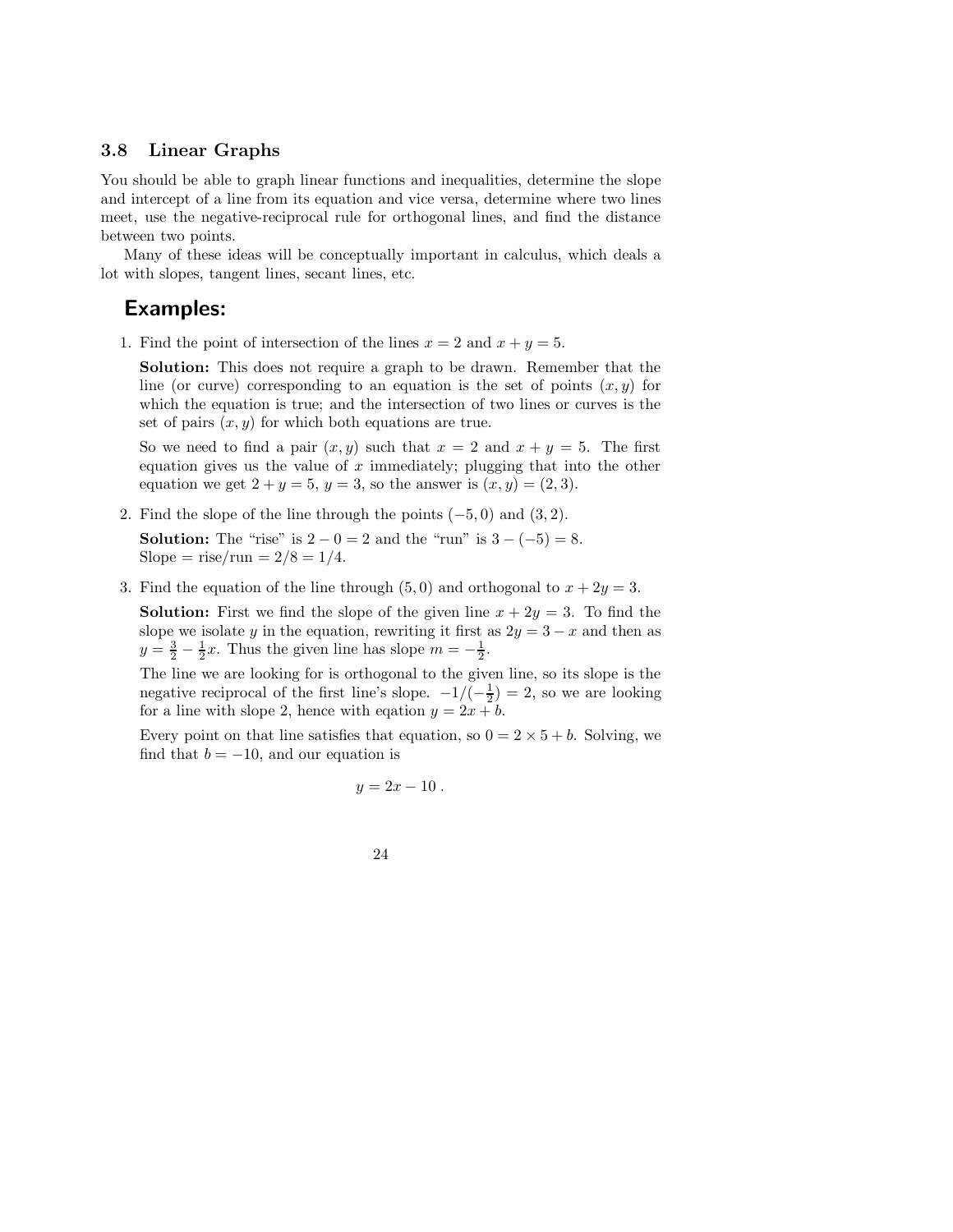- 1. Find the slope of the line  $2y = x 2$
- 2. Give the equation of a line with slope 3, through (0*,* 0).
- 3. If a line has slope 3*/*2 and passes through (2*,* 2), give its equation.
- 4. Find the distance from the point (0*,* 3) to the point (3*,* 0)
- 5. Find the slope of the line through the points (0*,* 3) and (3*,* 0).
- 6. Find the point of intersection of the lines  $y = 5 x$  and  $y = 2x + 2$
- 7. Find the equation of the line with slope −1*/*2 and *y*-intercept 3
- 8. Find the slope of a line orthogonal to the line  $y = 3x + 5$ .
- 9. Find the equation of the line through (3*,* 2) and (1*,* 0)
- 10. Which inequality is this the graph of?



(a)  $y > 2$  (b)  $x > y + 2$  (c)  $x < y + 2$  (d)  $x > 2$  (e)  $x + y > 2$ 

- 11. Which of these lines is parallel to  $2y = 6x 1$ ? (a)  $2y = 5x - 1$  (b)  $y = 6x + 1$  (c)  $y = 3x + 1$ (a)  $2y = 3x + 2$  (a)  $2y = -6x + 1$
- 12. Which of these lines is orthogonal to  $y = 3x 1$ ? (a)  $y = -3x - 1$  (b)  $y = -x/3 + 1$  (c)  $y = x/3 + 1$ (d)  $3x = y + 2$  (e)  $y = 1 - 3x$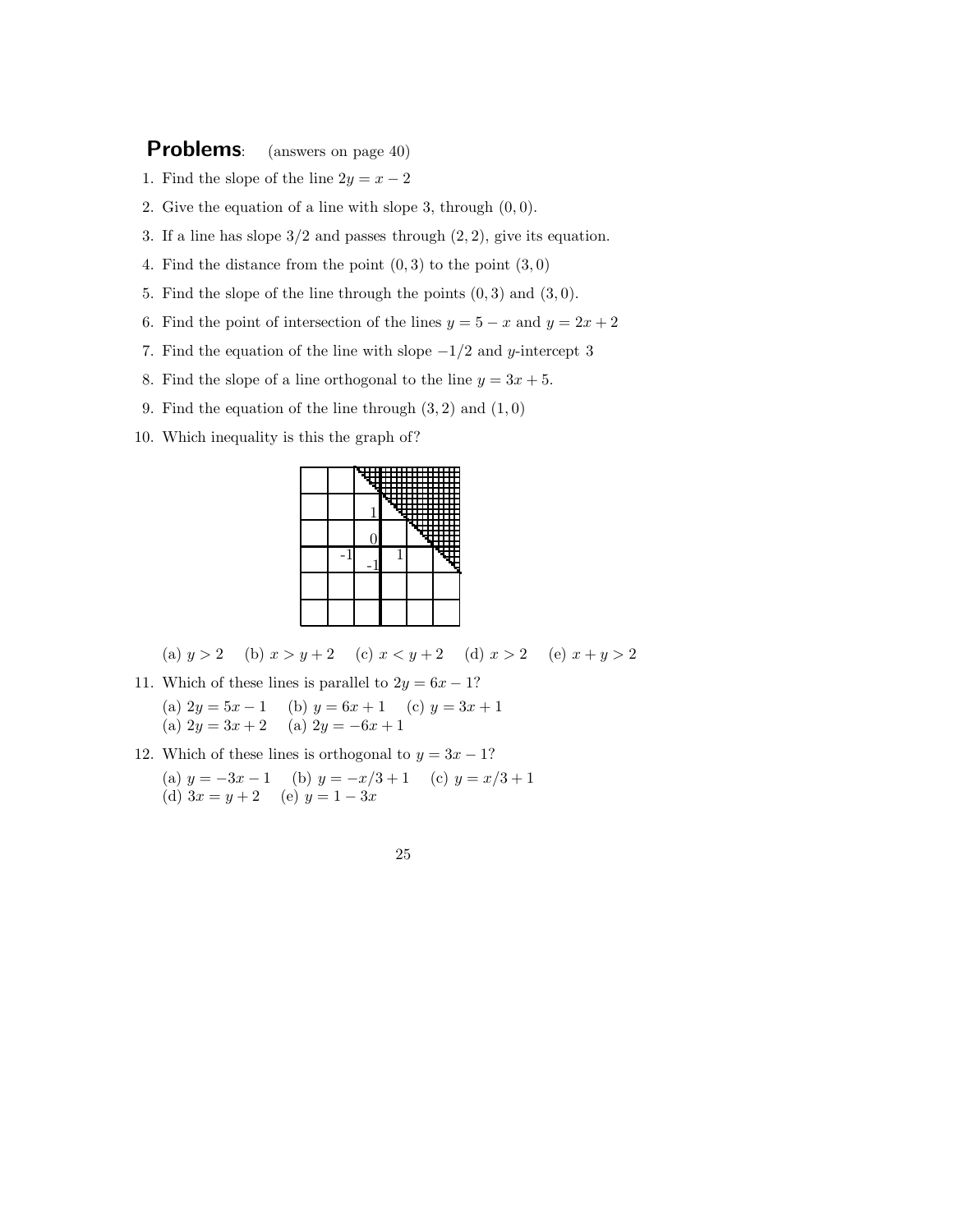### **3.9 Graphs**

You should be able to graph polynomials and rational functions, showing features such as zeroes, y intercept, horizontal, vertical, and slant asymptotes, and points of discontinuity. You should also be able to read significant features from a graph.

A graph - for our purposes - should be drawn by determining the main features and joining them together with smooth curves. It should not be drawn by plotting five or six points and joining them with straight lines! In your calculus course, you will learn to extend these graphing skills by adding other features, such as maxima, minima, and points of inflection.

### **Examples:**

1. Which equation best fits the given curve?

| (a) $y = x^2$     |
|-------------------|
| (b) $y = 1/x$     |
| (c) $y = \sin(x)$ |
| (d) $x = -1/y$    |
| (e) $x = y^2$     |
|                   |

**Solution:** As the graph has a vertical asymptote (here,  $x = 0$ ), we can rule out  $(a)$ , $(c)$ , and  $(e)$ . Of the remaining two options,  $(b)$  has a graph consisting of points in the first and third quadrants (*x* and *y* are either both positive or both negative), while the equation (d) is satisfied by points such as  $(1,-1)$ that are on the given curve. So we choose (d), which does indeed have all the right features.

2. Which of the following is the graph of a function  $y = f(x)$ ?



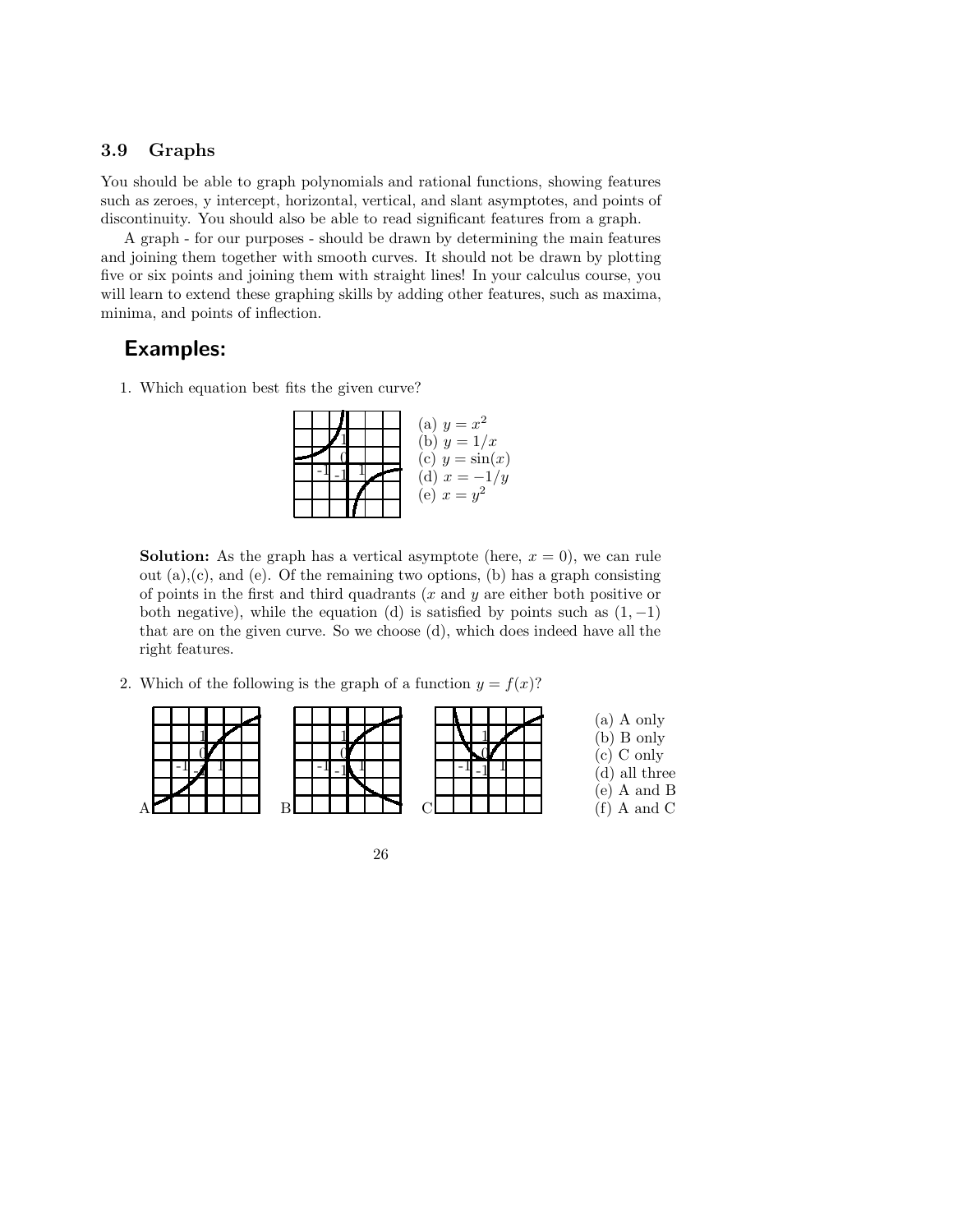**Solution:** (f). Graph B does not have a unique *y* value for every *x*, and the others do. The smoothness of graph B, and the fact that it appears to be a parabola, are not relevant. (It is the graph of an equation  $x = f(y)$ .)

## **Problems**: (answers on page 40)

|  |  | н |  |  |
|--|--|---|--|--|
|  |  |   |  |  |

|  |  |  | 1. Which of the following is the graph of a function $y = f(x)$ ? |  |  |  |  |  |  |  |  |
|--|--|--|-------------------------------------------------------------------|--|--|--|--|--|--|--|--|
|--|--|--|-------------------------------------------------------------------|--|--|--|--|--|--|--|--|

0 1

 $^{-1}$  -1 $^{-1}$ 

|  |  |  | ., |  |
|--|--|--|----|--|
|  |  |  |    |  |
|  |  |  |    |  |
|  |  |  |    |  |
|  |  |  |    |  |
|  |  |  |    |  |
|  |  |  |    |  |

(a) A only (b) B only (c) C only (d) all three (e) B and C  $(f)$  A and C

2. Which equation best fits the given curve?



3. Which equation best fits the given curve?

|  |  |  | (a) $y = x^2 - 2$      |
|--|--|--|------------------------|
|  |  |  | (b) $y = (x+1)^2$      |
|  |  |  | (c) $y = x^2 + 2x - 1$ |
|  |  |  | (d) $y = x^2 - 2x - 1$ |
|  |  |  | (e) $y = x^2 + 2x - 2$ |
|  |  |  |                        |

4. Which equation best fits the given curve?

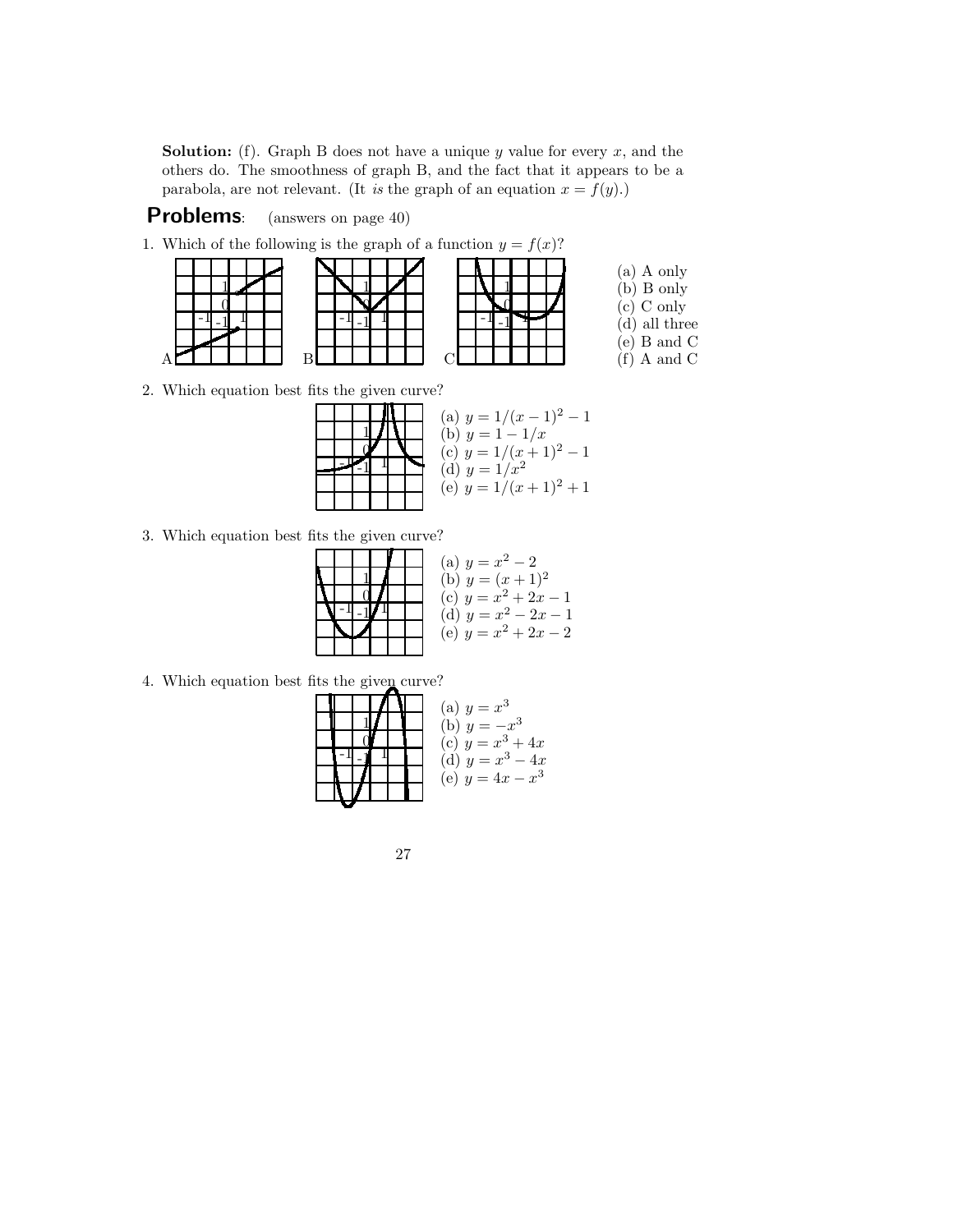#### **3.10 Exponents and roots**

You should know the basic identities for exponents and roots, and be able to use them to solve equations and derive other identities. In particular, you should be able to convert a reciprocal to a negative power, or a root to a fractional power. These identities will be extremely important for differentiation and integration, because they let us use one rule to differentiate and integrate many apparently different expressions. For instance, we use the same rule to differentiate  $x^n$ ,  $\sqrt[k]{x}$ , and  $1/x$ .

## **Examples**:

1. Find 418*/*416.

**Solution:**  $4^{18}/4^{16} = 4^{18-16} = 4^2 = 16.$ 

2. Simplify  $\sqrt{a^{7/2}a^{5/2}a^{3/2}a^{1/2}}$ .

**Solution:** First we simplify the expression under the square root sign:

$$
a^{7/2}a^{5/2}a^{3/2}a^{1/2} = a^{7/2+5/2+3/2+1/2} = a^8.
$$

So

$$
\sqrt{a^{7/2}a^{5/2}a^{3/2}a^{1/2}} = \sqrt{a^8} = a^4.
$$

3. Solve:  $x^{-2} = 100$ .

**Solution:** Taking the reciprocal of both sides,  $x^2 = 1/100$ . Taking the square root of both sides,  $x = 1/10$  or 0.1.

4. If  $a^4 = 9$ , find  $a^{-2}$ 

**Solution:** If  $a^4 = 9$ ,  $a^2 = 3$  and  $a^{-2} = 1/3$ .

28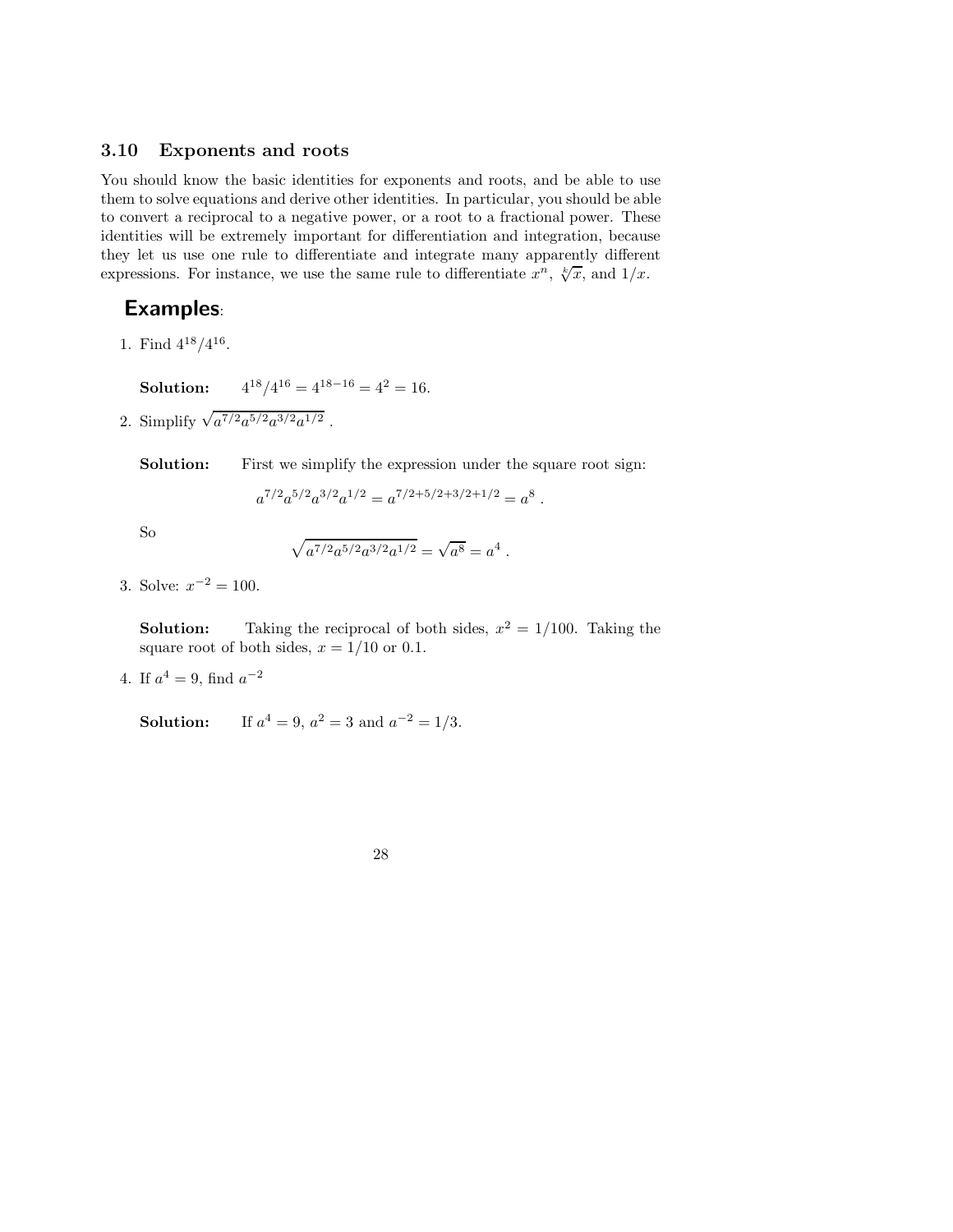- 1. Simplify  $\frac{\sqrt{x} \times x^2}{1+x^2}$ 1*/x*<sup>2</sup>
- 2. If  $a^{3/2}a^{-2}\sqrt[3]{a} = a^b$ , what is *b*?
- 3. Solve:  $4^x 2^x = 64$ .
- 4. Solve:  $4^0 + 2^x = 9$ .

5. Find 
$$
\left(\frac{1}{\sqrt{16}}\right)^{1/2}
$$

- 6. If  $a^4 = b^8$ , for real numbers *a*, *b*, which of the following must hold? (a)  $a = b^2$  (b)  $a = -b^2$  (c)  $a = b^{-2}$ (d)  $a = b^2$  or  $a = -b^2$  (e) none of these must hold.
- 7.  $\sqrt{a^{16}b^{16}} = (a) (ab)^2 (b) (ab)^4 (c) (ab)^8 (d) (ab)^{16}$ (e) none of these.
- 8. If  $a^b = (\sqrt[3]{a})^{12}$ , what is *b*?
- 9. If  $a^3 = b$ , and  $b^{1/6} = 10$ , find *a*.
- 10. If  $\sqrt[b]{a} = a^2$ , find *b*.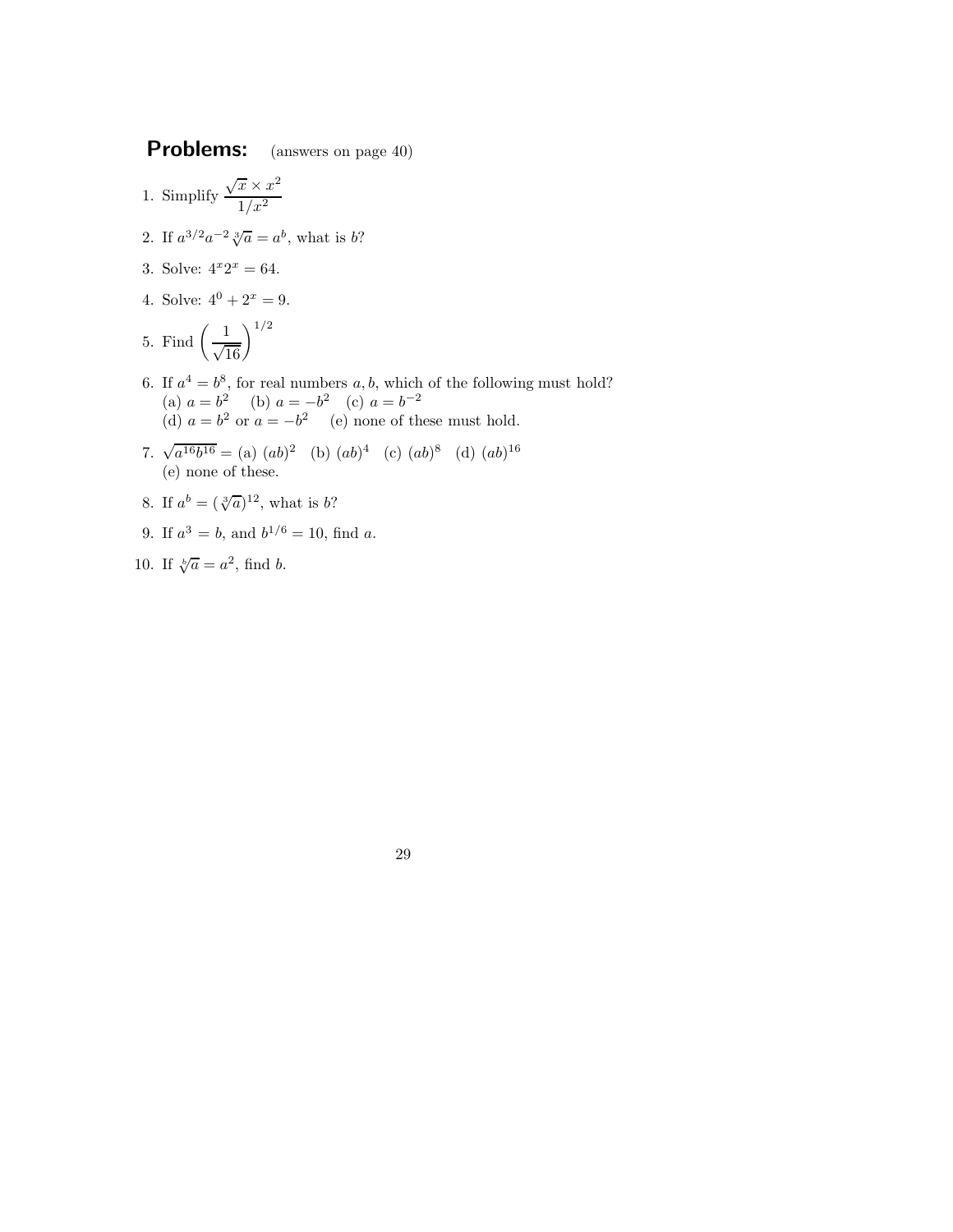### **3.11 Logarithms**

Logarithms are extremely important in many of the sciences, and it is important to be able to differentiate and integrate expressions using them. To do that, you have to be able to manipulate logarithms algebraically.

You should know the definition of logarithms to various bases, their relation to powers and roots, and the change-of-base formula  $\log_a(b) \log_b(c) = \log_a(c)$ . While logarithms appear tricky at first, there are actually not very many things to learn about them.

## **Examples**:

1. Find  $log_5(125)$ .<br>**Solution:** 

We recognize 125 as the cube of 5, (or, in a pinch determine that fact by trial and error.)  $5^3 = 125$ , so  $\log_5(125) = 3$ .

- 2. Simplify  $log_2(3) log_3(4)$ **Solution:** Using the change-of-base rule,  $\log_2(3) \log_3(4) = \log_2(4)$ . Because  $4 = 2^2$  we have  $log_2(4) = 2$ .
- 3. What is the decimal logarithm of  $10\sqrt{10}$ ? What is the decimal logarithm of  $10\sqrt{10}$ .<br>**Solution:**  $10\sqrt{10} = 10^{3/2}$ , so  $\log_{10}(10\sqrt{10}) = 3/2$ .
- 4. If  $\log_a(b^2) = 3$ , find  $\log_b(a^2)$ **Solution:** If  $\log_a(b^2) = 3$ , then  $\log_a(b) = 3/2$ . By the change-of-base rule,  $\log_b(a) = 2/3$  and so  $\log_b(a^2) = 4/3$ .
- 5. (Without a calculator or notes!) The natural logarithm of 10 is between: (a) 0 and 1 (b) 1 and 2 (c) 2 and 4 (d) 4 and 6 (e) 6 and 10 **Solution:** It would be useful here to know  $\ln(10) = 2.3025...$ , but you do not need to. If you just know that *e*, the base of the natural logs, is between 2 and 3, you can rule out (a) and (b) as too small (because  $e^2 < 3^2 < 10$ ) and (d) and (e) as being too big (because  $e^4 > 2^4 > 10$ ).

(The actual value of *e* is 2*.*71828 *...*)

30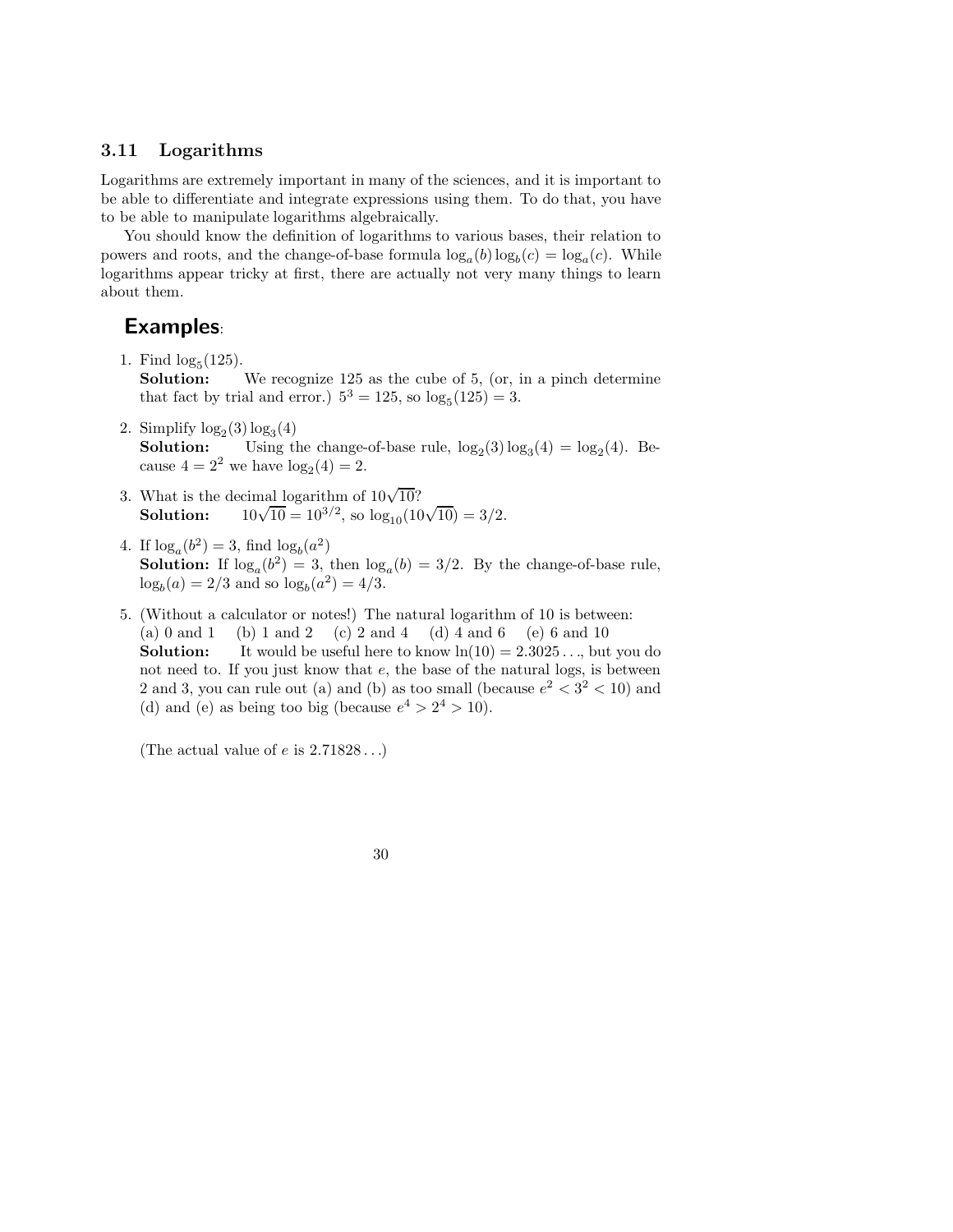- 1. Find  $log_{10}(0.001)$ .
- 2. Find  $log_2(64) + log_3(9)$
- 3. If  $3^x = 7$ , which is true? (a)  $7 = \log_x(3)$  (b)  $x = \log_7(3)$  (c)  $3 = \log_x(7)$  (d)  $7 = \log_3(x)$ (e)  $x = \log_3(7)$  (f)  $3 = \log_7(x)$
- 4.  $\log_3(5) \log_5(7) \log_7(9) =$ (a)1 (b)2 (c)3 (d)4 (e) none of these
- 5. If  $log_a(25) = 4$ , what is *a*? If  $\log_a(25) = 4$ , what is *a*?<br>(a)1/5 (b) $\sqrt{5}$  (c)5 (d)log<sub>2</sub>(5) (e) none of these
- 6. Find log100(1*,* 000*,* 000)
- 7. Find  $log_{100}(10)$
- 8. If  $\log_{10}(2) \approx 0.301$ , which of these is closest to  $\log_{10}(2000)$ ? (a) 0*.*6 (b) 3 (c) 6 (d) 30 (e) 60 (f)300
- 9. If  $\log_{10}(2) \approx 0.301$ , which of these is closest to  $\log_{10}(8)$ ? (a) 0*.*3 (b) 0*.*6 (c) 0*.*9 (d) 1*.*2 (e) 2*.*4 (f)6
- 10. If  $\log_{10}(2) \approx 0.301$ , which of these is closest to  $\log_2(10)$ ? (a) 0*.*5 (b) 1 (c) 3 (d) 5 (e) 20 (f)50
- 11. Find  $2^{\log_2(17)}$
- 12. Find  $4^{\log_2(3)}$
- 13. If  $\log_3(10) = K$ , then  $\log_9(10) =$ (a)2*K* (b)*K*/3 (c)*K*/2 (d)*K*<sup>2</sup> (e)3*K* (f) $\sqrt{K}$ 
	- 31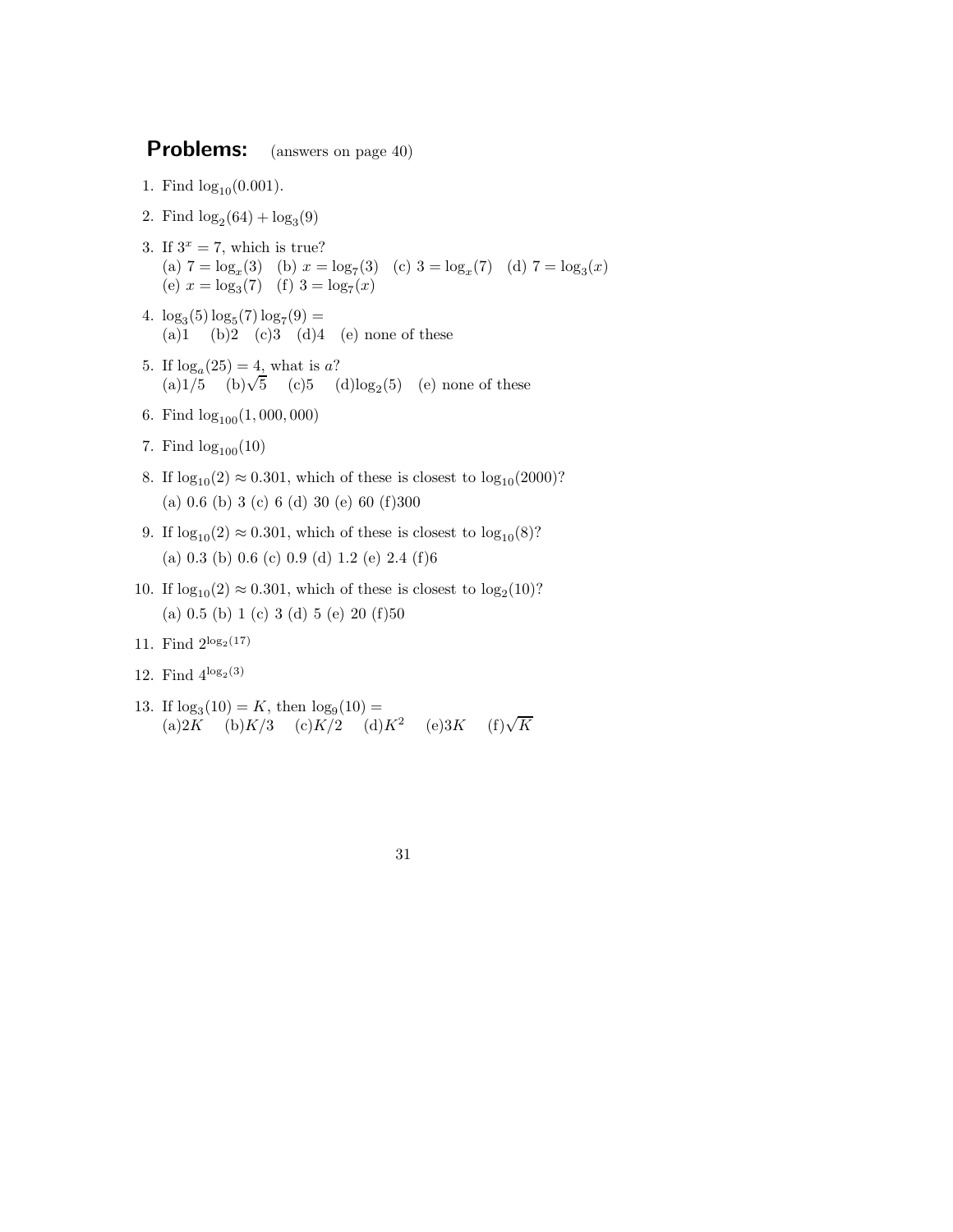### **3.12 Geometry and basic trigonometry**

Calculus does not use very advanced geometry, but you should be thoroughly familiar with similar triangles, Pythagoras' theorem, and parallel lines; and, from analytic geometry, the midpoint and distance formulae, and the "negative reciprocal" rule. Trigonometry is important in various branches of science, but especially in mathematics, physics, and engineering.

You should be able to convert between degrees and radians ( $180° = \pi$  radians). You should know the definitions of the trig functions, and be able to use them to find sides and angles of triangles. You should know and be able to use the sine and cosine laws for triangles.

Most angles do not have trig functions that are easy to give as exact expressions rather than decimal approximations (and you will not be expected to do so), but you should know the trig functions of a few common angles, such as  $0^\circ$ ,  $30^\circ$ ,  $45^\circ$ , 60◦,and 90◦. You should also know how to find the trig functions of angles outside the range  $[0^\circ, 90^\circ]$  in terms of trig functions of angles in that range.

You should also be familiar with the inverse trigonometric functions. Note that although (for instance)  $\sin^2(x)$  means  $(\sin(x))^2$ , and  $\sin(x)^{-1}$  means  $1/\sin(x)$ , which is  $\csc(x)$ ,  $\sin^{-1}(x)$  means  $\arcsin(x)$ .

## **Examples:**

1. If the hypotenuse of a right triangle is 10, and one leg has length 8, how long is the other leg?

**Solution:** Let the length of the unknown leg be *x*. By Pythagoras' theorem,  $x^2 + 8^2 = 10^2$ , so  $x^2 = 100 - 64 = 36$  and  $x = 6$ .

- 2. Find the midpoint of the segment from the point  $(2, 3)$  to  $(8, -3)$ . Solution: By the midpoint formula, the coordinates of the midpoint are  $\left(\frac{2+8}{2}, \frac{3+-3}{2}\right)$ 2  $\tilde{\setminus}$ which simplifies to (5*,* 0).
- 3. If two sides of a triangle have length 1 and 2, and the angle between them is  $45^\circ$ , what is the length x of the remaining side? 45°, what is the length x of the remaining side  $S$ <br>**Solution:** By the cosine law,  $x^2 = 1^2 + 2^2 - 2(1)(2) \cos(45^\circ) = 5 - 4(\sqrt{2}/2) =$ **5** – 2 $\sqrt{2}$ ; and therefore  $x = \sqrt{5 - 2\sqrt{2}}$

2. We cannot simplify this further so we leave it in this form.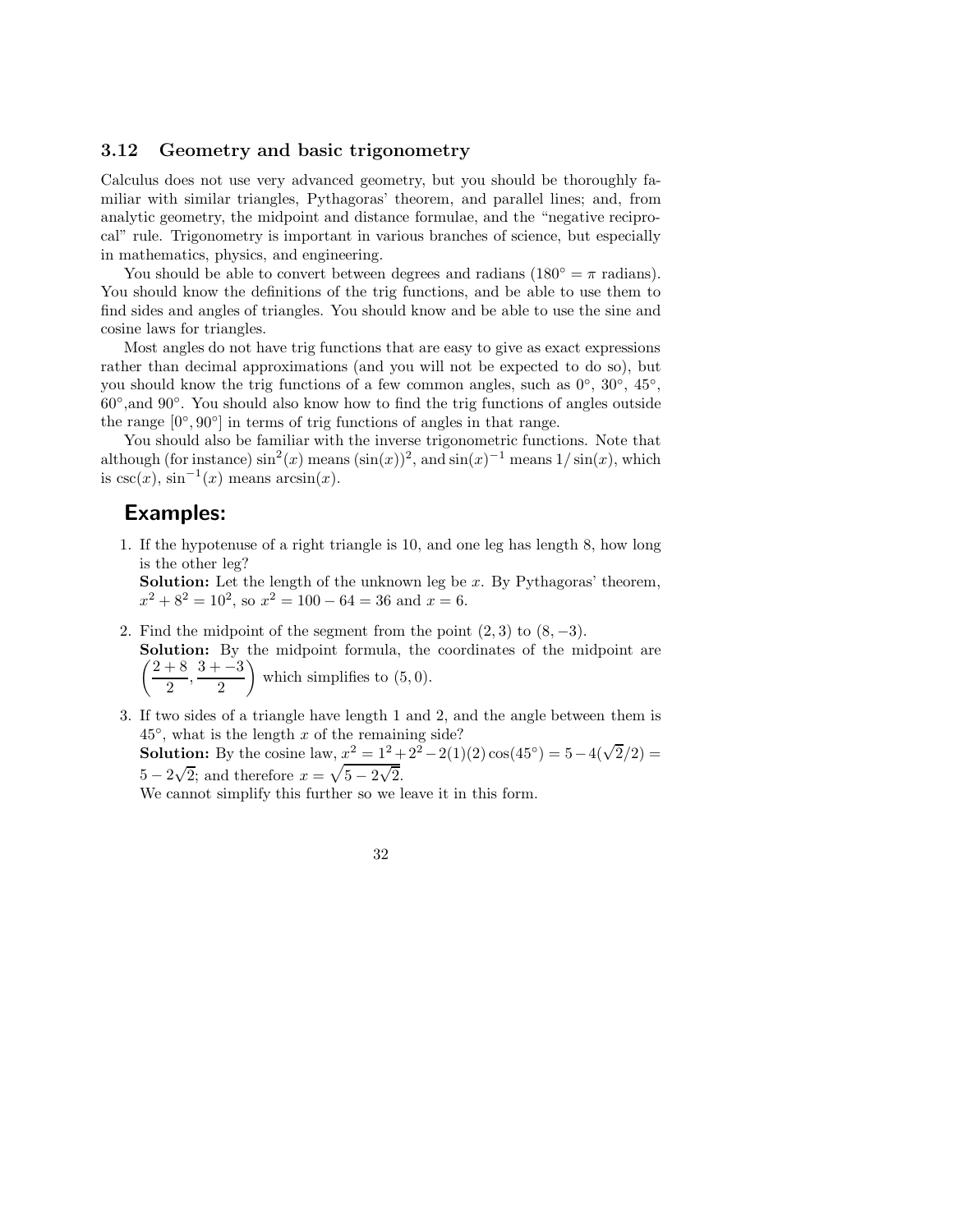- 1. If a triangle has sides 15, 20, and 25 units long, what is the measure in degrees of its largest angle?
- 2. If a rectangle has edge lengths 10 and 15, how long is its diagonal? (a) 25 (b) $\sqrt{25}$  (c) $\sqrt{125}$  (d) $\sqrt{225}$  (e) $\sqrt{325}$
- 3. Which of these triples could not be the edge lengths of a right triangle? (a)(3, 4, 5) (b)(12, 16, 20) (c)(2, 2, 3) (d) (12, 13, 5) (e)  $(\sqrt{2})$ √ 2*,* 2)
- 4. In the plane, what are the coordinates of the midpoint of the line segment whose ends are (10*,* 6) and (4*,* 10)?

(a) (2*,* 3) (b) (3*,* 2) (c) (5*,* 5) (d) (7*,* 8) (e) none of these are correct.

5. What is the distance between the points whose coordinates are (−2*,* 3) and  $(1, -1)$ ?

(a) 5 (b) 7 (c) 
$$
9/2
$$
 (d)  $\sqrt{7}$  (e)  $\sqrt{5}$ 

- 6. Find the cosine of 225◦
- 7. Find the arctangent of 1, in degrees
- 8. Find the cotangent of 30◦
- 9. How many radians is 75°?
- 10. How many degrees is 3/2 radians? (a)2*π/*3 (b)180 (c)270*/π* (d)*π/*120 (e)3*π/*2
- 11. How many angles  $\theta$  between  $0^\circ$  and  $360^\circ$  have  $\sin(\theta)=1/2$ ? (a)0 (b)1 (c)2 (d)3 (e)4
- 12. Find  $\tan(\pi/6)$
- 13. The value of  $arcsin(0.5)$  is: (a)  $0°$  (b)  $30°$ (c)  $45^{\circ}$  (d)  $60^{\circ}$  (e)  $90^{\circ}$
- 14. If  $cos(\theta)=3/5$ , then  $sin(\theta)$  can be (a) 4*/*5 only (b)5*/*4 only (c) 5*/*4 or −5*/*4 (d) 4*/*5 or −4*/*5 (e) −5*/*4 only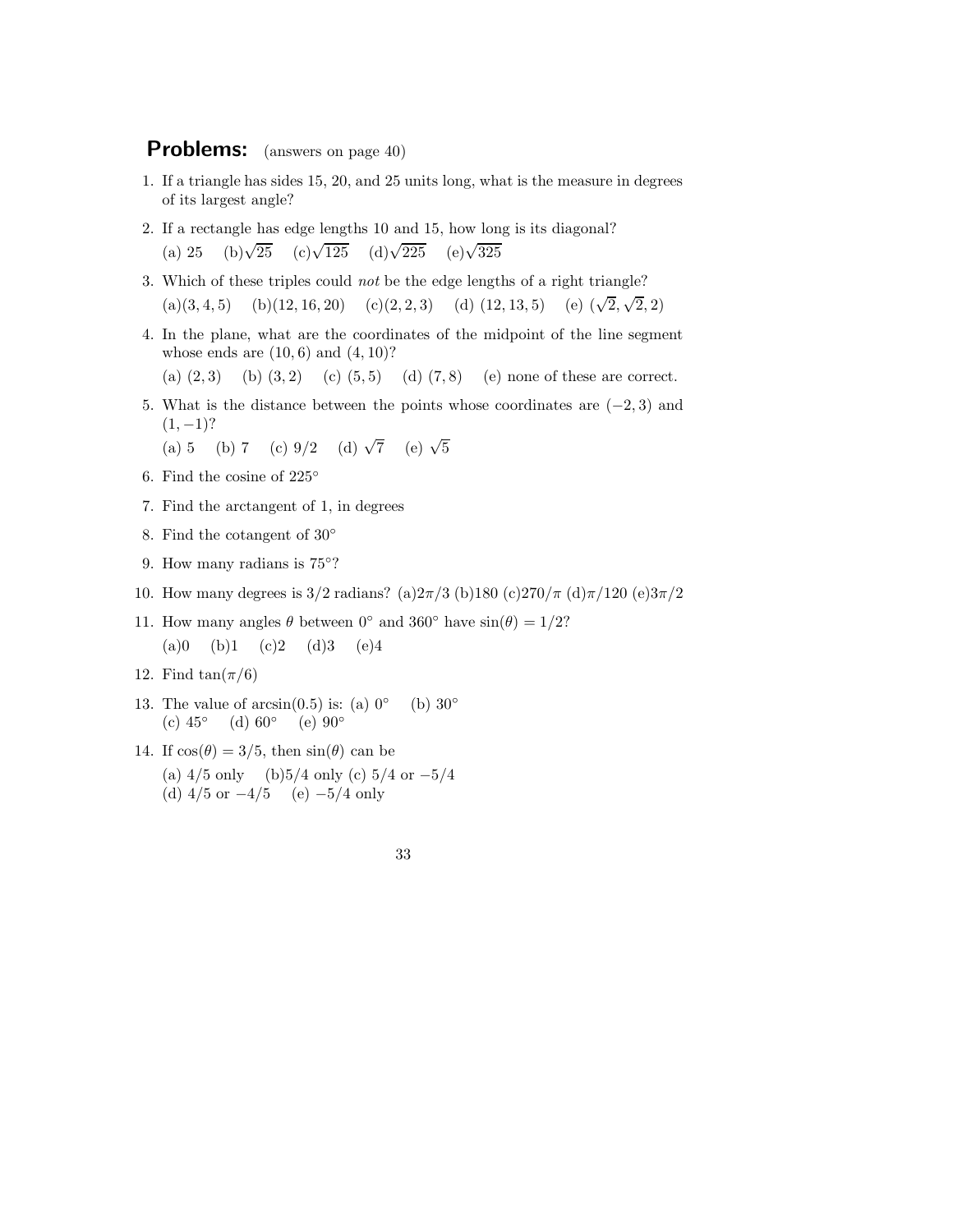#### **3.13 Trigonometric identities**

There are many identities that are satisfied by the trigonometric functions. They are important in calculus because they are used to reduce the number of rules you have to learn. Note that  $\cos^2(\alpha)$  means  $(\cos(\alpha))^2$ .

The identities for one angle can all be derived from the definitions of the six functions, via the relations  $tan(\alpha) = sin(\alpha) / cos(\alpha)$ ,  $cot(\alpha) = cos(\alpha) / sin(\alpha)$ ,  $sec(\alpha) =$  $1/\cos(\alpha) \csc(\alpha) = 1/\sin(\alpha)$  and from the identities  $\sin^2(\alpha) + \cos^2(\alpha) = 1$ ,  $\sec^2(\alpha) \tan^2(\alpha) = 1$ , and  $\csc^2(\alpha) - \cot^2(\alpha) = 1$ .

There are also various identities for trigonometric functions of sums and differences of angles, and for double and half angles. These are aso useful in calculus.

## **Examples**:

1.  $\sin^2(\theta)\sec(\theta)\csc(\theta) =$ (a)  $\sin(\theta)$  (b)  $\cos(\theta)$  (c)  $\tan(\theta)$  (d)  $\sec(\theta)$  (e)  $\csc(\theta)$  (f)  $\cot(\theta)$ **Solution:**

$$
\sin^2(\theta)\sec(\theta)\csc(\theta) = (\sin(\theta)\sec(\theta))(\sin(\theta)\csc(\theta))
$$
  
=  $(\sin(\theta)(1/\cos(\theta)))(\sin(\theta)(1/\sin(\theta)))$   
=  $(\tan(\theta))$ 

so the answer is (c).

- 2. If  $\sin(35^\circ) = \cos(\beta)$ , and  $\beta \in [0^\circ, 90^\circ]$ , find  $\beta$ . **Solution:**  $\sin(\alpha) = \cos(90^\circ - \alpha)$  for all  $\alpha$ ; so here  $\beta = 55^\circ$ .
- 3. If  $cos(\alpha) = 0.3$ , find  $cos(2\alpha)$ . **Solution:** We do not need to know  $\alpha$  for this! One form of the "double angle" formula" for cosines is

$$
\cos(2\alpha) = 2\cos^2(\alpha) - 1
$$

from which we see that  $\cos(2\alpha) = 2(0.3^2) - 1 = -0.82$ .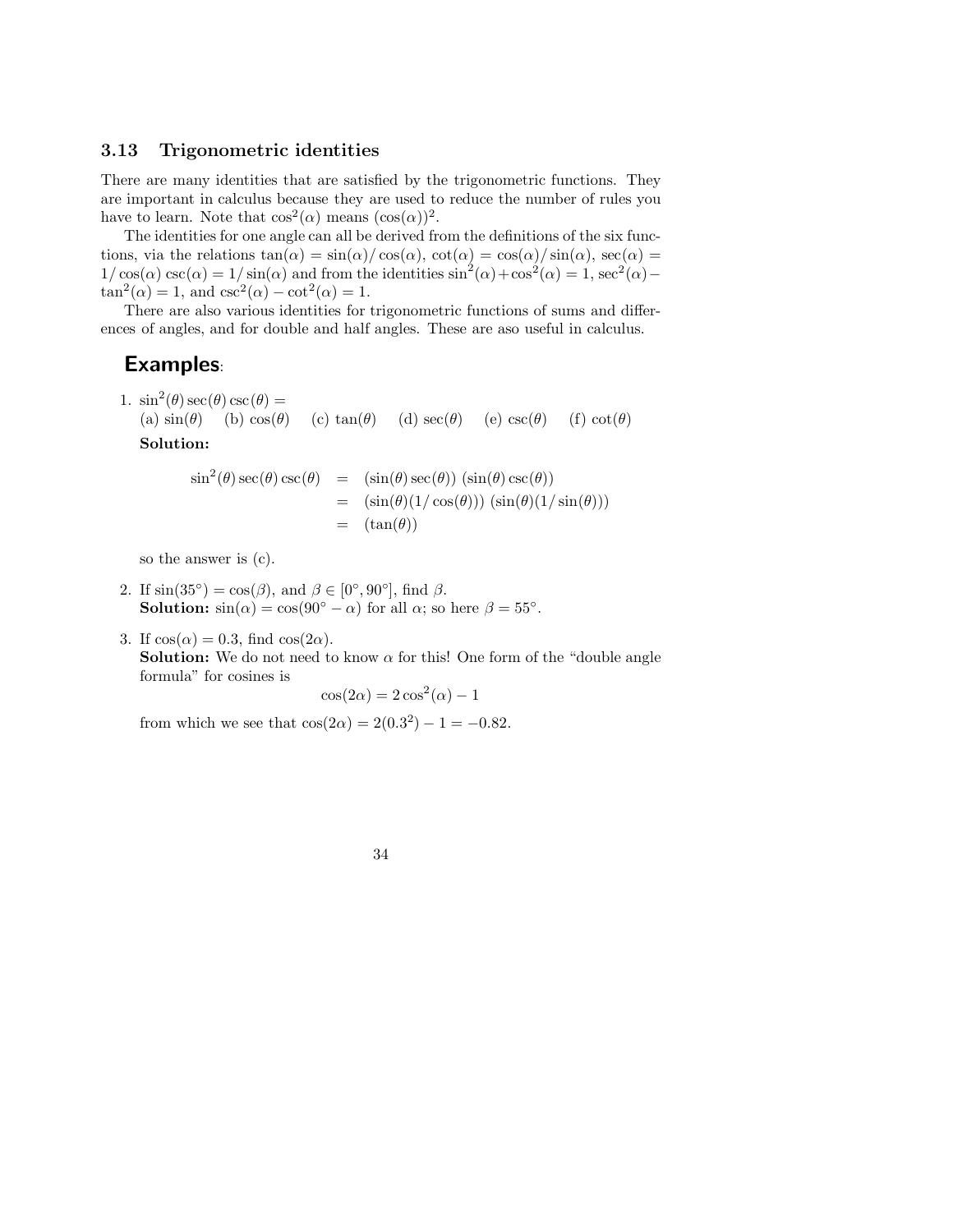- 1.  $sin(2x) =$ (a)  $2\sin(x)$  (b)  $\sin(x) + \cos(x)$  (c)  $\cos(x)\sin(x)$ (d)  $2\cos(x) - 2\sin(x)$  (e)  $2\cos(x)\sin(x)$
- 2.  $\cot(\alpha)\cos(\alpha)\sin(\alpha) =$ (a)  $cos(\alpha) sin(\alpha)$  (b)  $sin^2(\alpha)$  (c)  $cos^2(\alpha)$  (d)  $cos(\alpha)$  (e)  $sin(\alpha)$
- 3.  $tan(\alpha)cot(\alpha) =$ (a)  $\sin(\alpha)$  (b)cos( $\alpha$ ) (c)  $\sin^2(\alpha)$  (d)cos<sup>2</sup>( $\alpha$ ) (e) 1
- 4. If  $\cos(\theta) = \sqrt{2}/2$ , then  $\tan(\theta) =$ (a) 2 (b) 1 (c) 0 (d)  $1/2$  (e)  $\pm 1$
- 5. If  $tan(\theta) = 3$ , then  $cot(\theta) =$ (a)  $3 \t(b) 1/3$  (c)  $0 \t(d) -3$  (e)  $-1/3$
- 6. If  $\sin(\gamma) = 1/3$ ,  $\sin(-\gamma) =$ (a) 2*/*3 (b) 1*/*3 (c) −1*/*3 (d) −2*/*3 (e) none of these
- 7. If  $\cos(\gamma) = 1/3$ ,  $\cos(-\gamma) =$ (a) 2*/*3 (b) 1*/*3 (c) −1*/*3 (d) −2*/*3 (e) none of these
- 8. If  $cos(\alpha) = 3/5$ , find  $cos(2\alpha)$
- 9. How many angles  $\theta$  between  $0°$  and  $360°$  have  $\sin(\theta) = \cos(\theta)$ ?  $(a)0$  (b)1 (c)2 (d)3 (e)4
- 10. How many angles  $\theta$  between 0° and 360° have  $\sin(\theta) = \sec(\theta)$ ?  $(a)0$  (b)1 (c)2 (d)3 (e)4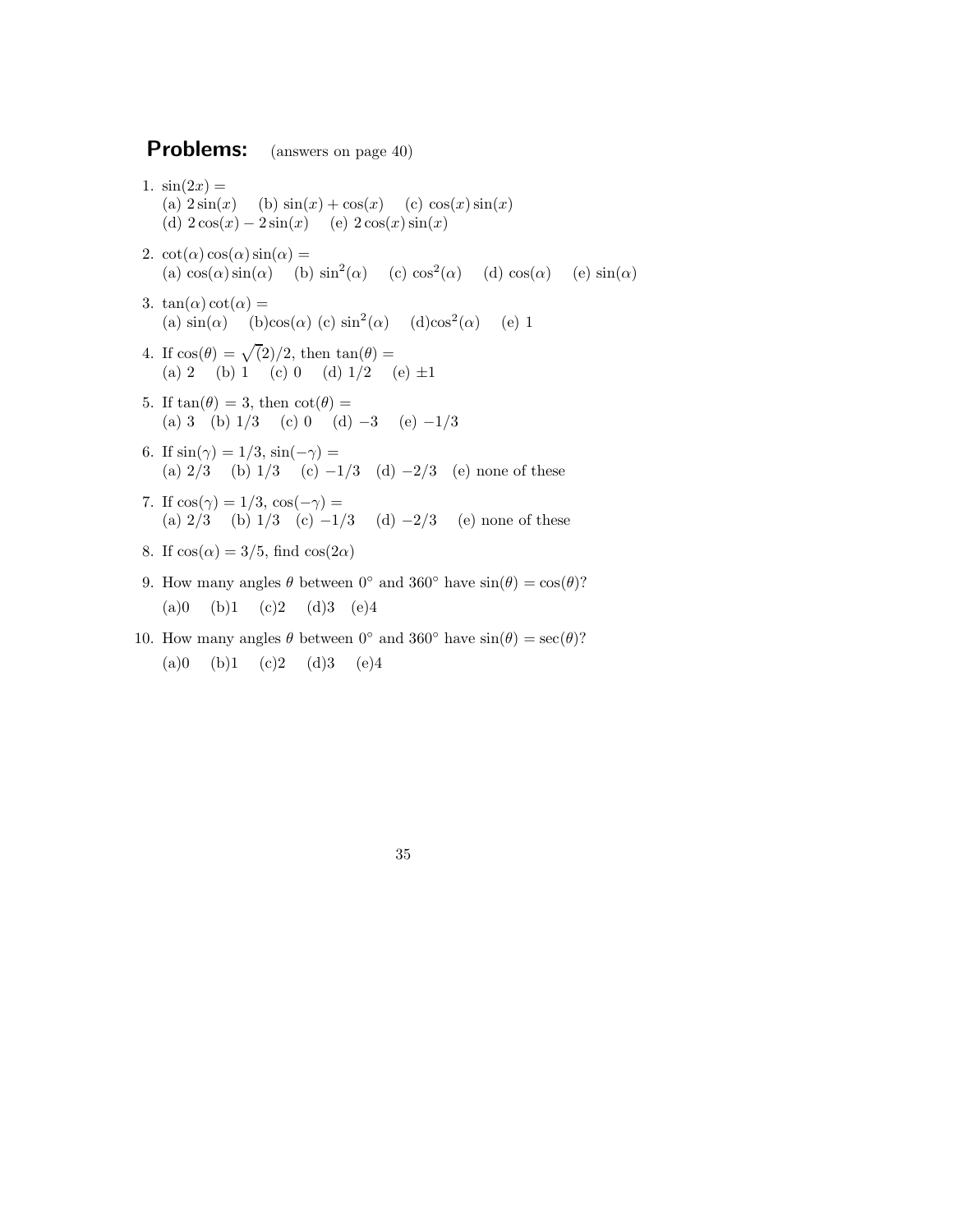### **3.14 Problem solving**

Solving applied problems ("word problems") using calculus uses many of the same skills as solving applied problems using algebra. In each case, you have to pick out the important numerical quantities — known or unknown — from the problem, and determine the relations between them. These yield a set of equations that must be solved to yield the desired quantity. You may also need to know certain quantities and relations that are not given in the problem.

Do **not** try to learn "the formula for each type of problem." A common mistake is to think that there is one formula for "the problem with the lawnmowers" and another for "the problem with the antifreeze". There are many different problems involving time to complete tasks, and many different problems involving mixtures. Instead, learn basic relations and heuristics, such as that when two agents (people, taps, etc) cooperate on a task, the amount of work done can be added and the time taken cannot.

## **Examples**:

1. A tap fills a 100-liter tank in 2 hours, if the tank starts empty and the drain is closed. If the drain is open, and the tap is off, the tank drains at a constant rate; starting full, it would empty in 3 hours. If the tank starts half-full at noon, when is it completely full?

Answer: We combine the effects of the tap and drain by adding or subtracting work done per hour. The tap adds  $100 \ell$  in 2 hours, or  $100/2 \ell/hr$ . The drain removes 100  $\ell$  in 3 hours, or 100/3  $\ell$ . We need to ad 50 $\ell$  to the tank; this takes  $50\ell/(100/6 \ell/hr) = 3hr$ , so the tank is full at 3:00 PM.

2. If a 10*m* ladder leans against a vertical wall, with the foot of the ladder 6*m* from the wall, how high above the ground is the midpoint of the ladder?

Answer:**Draw a diagram and label it.** Because the wall is vertical, and we assume the ground to be horizontal, the wall and ground make a right angle. Therefore the wall, ground, and ladder make a right triangle (with the ladder as hypotenuse) and Pythagoras' theorem applies.  $a^2 + 6^2 = 10^2$ , so  $a = \sqrt{(100 - 36)} = 8$ , and the height of the midpoint is *a/*2 or 4.

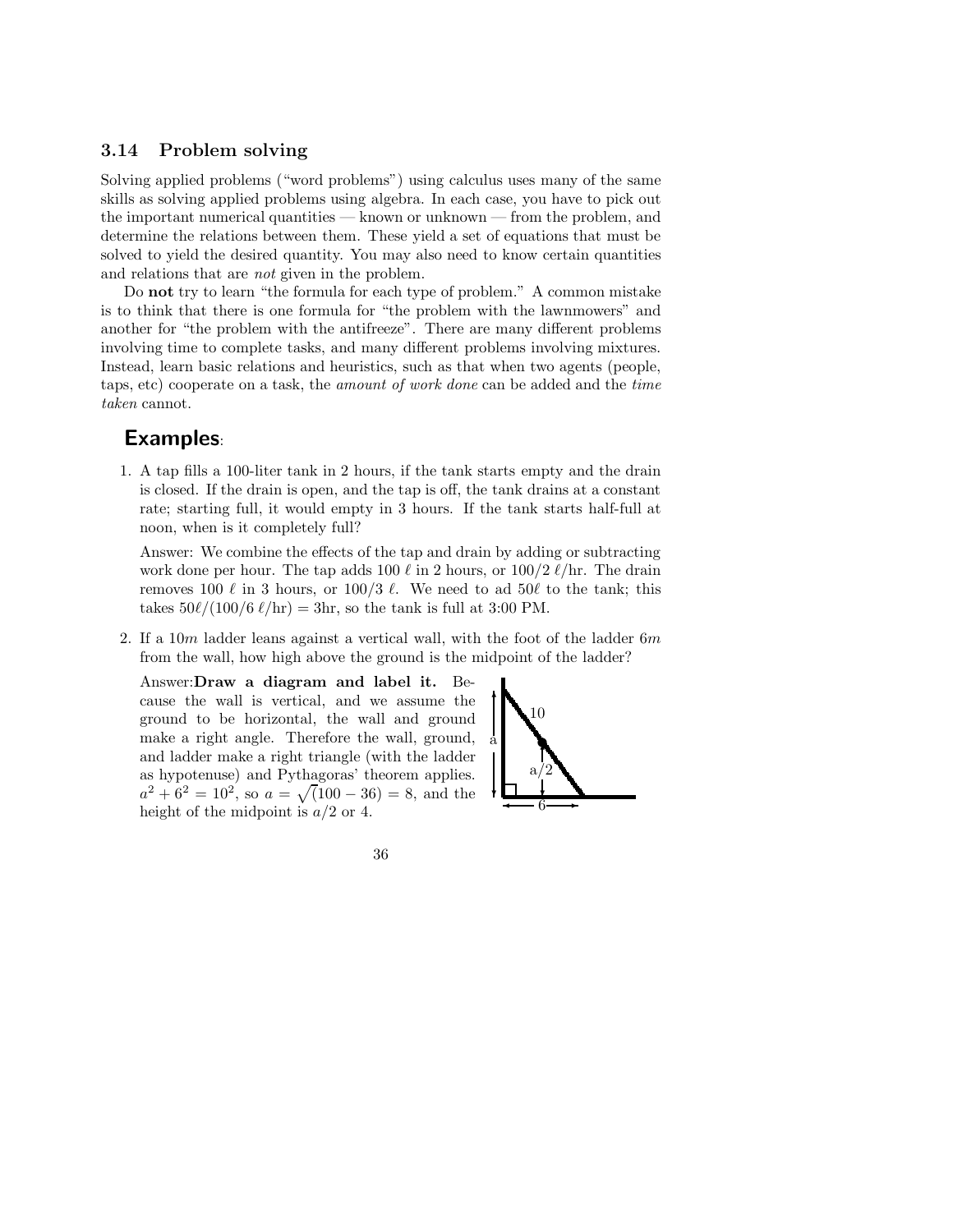- 1. If the area of a triangle is  $100 \text{ cm}^2$  and its base is equal to twice its height, what is its base? (a)  $5 \text{ cm}$  (b)  $10 \text{ cm}$  (c)  $20 \text{ cm}$  (d)  $50 \text{ cm}$  (e)  $200 \text{ cm}$
- 2. If the perimeter of a rectangle is 28 meters, and the diagonal is 10 meters, what is the area?
- 3. If the perimeter of a rectangle is 26 meters, and the area is 30 square meters, what is the diagonal?
- 4. A right triangle has area 30 square meters and perimeter 30 meters. What is its hypotenuse?
- 5. If a goat can eat the grass on a lawn in 1 day and a sheep can eat the grass on the same lawn in 2 days, how long would it take two goats and a sheep working together? Assume the grass is not growing. (a) 2*/*5 of a day (b) 3*/*8 of a day (c) 1 day (d) 2 days (e) 4days
- 6. Joe started day trading with a certain amount of money. On the first day he doubled his money, and on the second day he lost 2/3 of what he had at the end of the first day. At the end of the second day he had \$ 100. How much did he start with? (a) \$50 (b) \$75 (c) \$80 (d) \$125 (e) \$133.33 (f)\$150
- 7. If a puppy weighs a third as much as a dog, and together they weigh 12 kg., how much does the puppy weigh?
- 8. A driver is driving 100 km. She drives the first 50 km at 50 km/hr and the second 50 km at 150 km/hr. How long does the trip take? (a) 30 minutes (b) 50 minutes (c) 60 minutes (d) 80 minutes (e) 90 minutes
- 9. The towns of Ayton and Beaton are 60 km apart. At noon, Alice leaves Ayton and drives to Beaton at 80 km/hr, and Bob leaves Beaton and drives (on his tractor) to Ayton at 40 km/hr. At what time do they meet?
- 10. The towns of Ayton and Beaton are 60 km apart. At noon, Alice leaves Ayton and drives to Beaton at 90 km/hr. If Bob rides from Ayton to Beaton on his bicycle at 15 km/hr, when must he leave Ayton to get to Beaton at the same time that Alice does?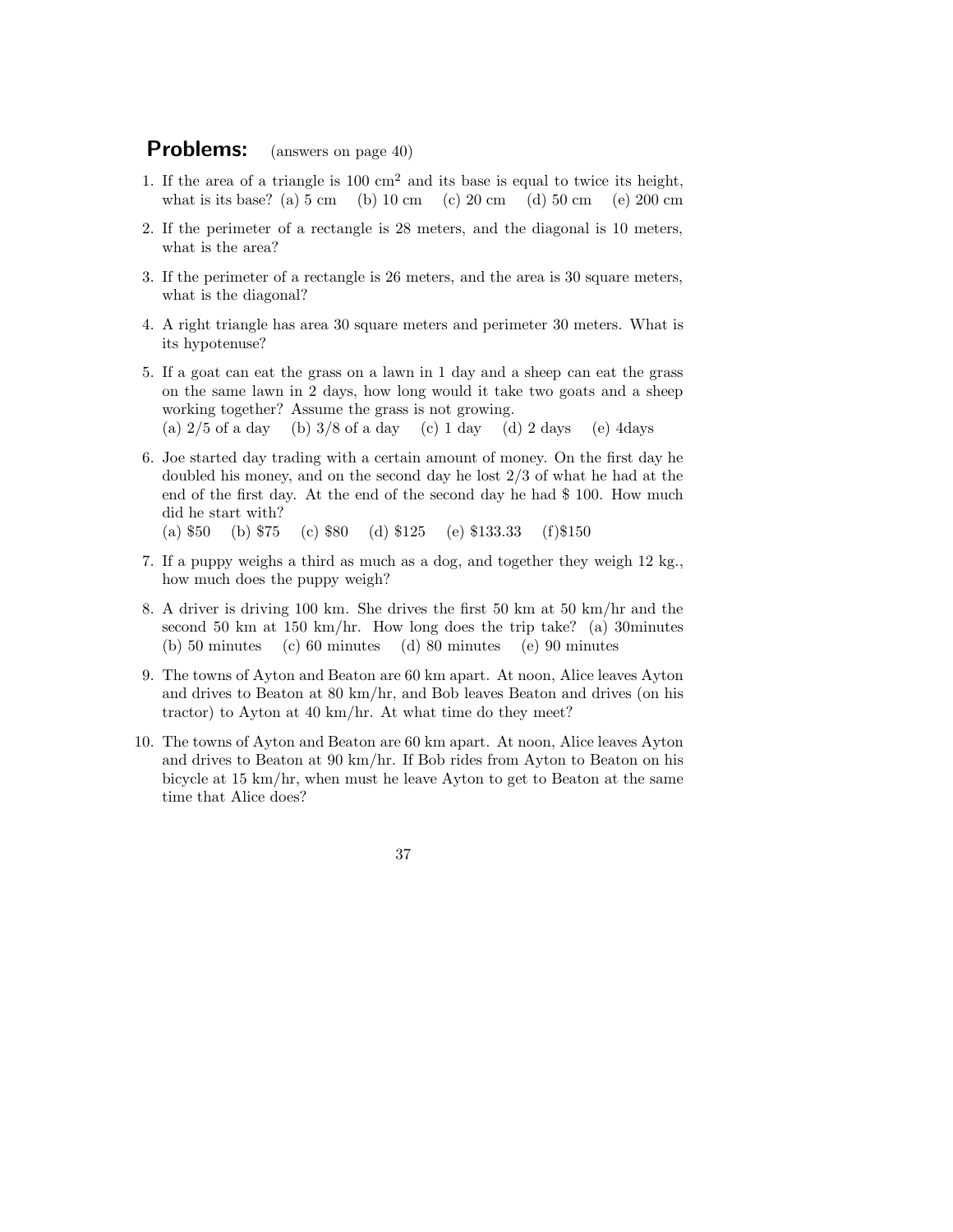## **3.14159265358979... Harder Problems**

The material earlier in this booklet represents the minimum that you need to know before you begin university calculus. We hope that it won't be all that you know! You should also know something about linear algebra, geometry, statistics, and other areas of mathematics; you should have experience applying mathematics in other subjects; and you should be able to write clear explanations of what you know, and solve problems that require a certain amount of lateral thinking. In this section, we present some problems intended to challenge the stronger student. Such students may also want to look for problems in publications such as Crux Mathematicorum, or compete in mathematics contests.

Answers to these questions are not given.

- 1. Find all solutions to  $x^7 + 4x^5 + x^3 6x = 0$ .
- 2. Explain why it is impossible for  $x^{11} 7x^7 + x^3 4x = 0$  to have an even number of real solutions. Find a general statement about polynomials that this is a general case of.
- 3. You want to know if  $ax^8 + bx^6 + cx^4 + dx^2 + e$  has an odd or even number of real solutions, where *a, b, c, d, e* are real numbers (not all 0) that you don't know. You are allowed to "buy a letter" and find out its value for \$10 per letter . Explain how to find the answer for minimum cost.
- 4. Explain why 123*abc*567 cannot be a perfect square (where *a, b, c* are unknown digits), without using a calculator or doing any lengthy calculations.
- 5. Given that  $2^{10} = 1024$ , show how to estimate the decimal logarithm of 2; and find the first digit and number of digits of  $2^{100}$ .
- 6. Explain why we cannot define 0*/*0 to be 1 without changing other rules of mathematics.
- 7. Find the area of a regular octagon, if its edge length is 1.
- 8. (a) If we put the biggest possible circle inside a square of radius 1, and the biggest possible square into that circle, what would its area be?

(b) If we put the biggest possible sphere inside a cube of radius 1, and the biggest possible cube into that sphere, what would its volume be?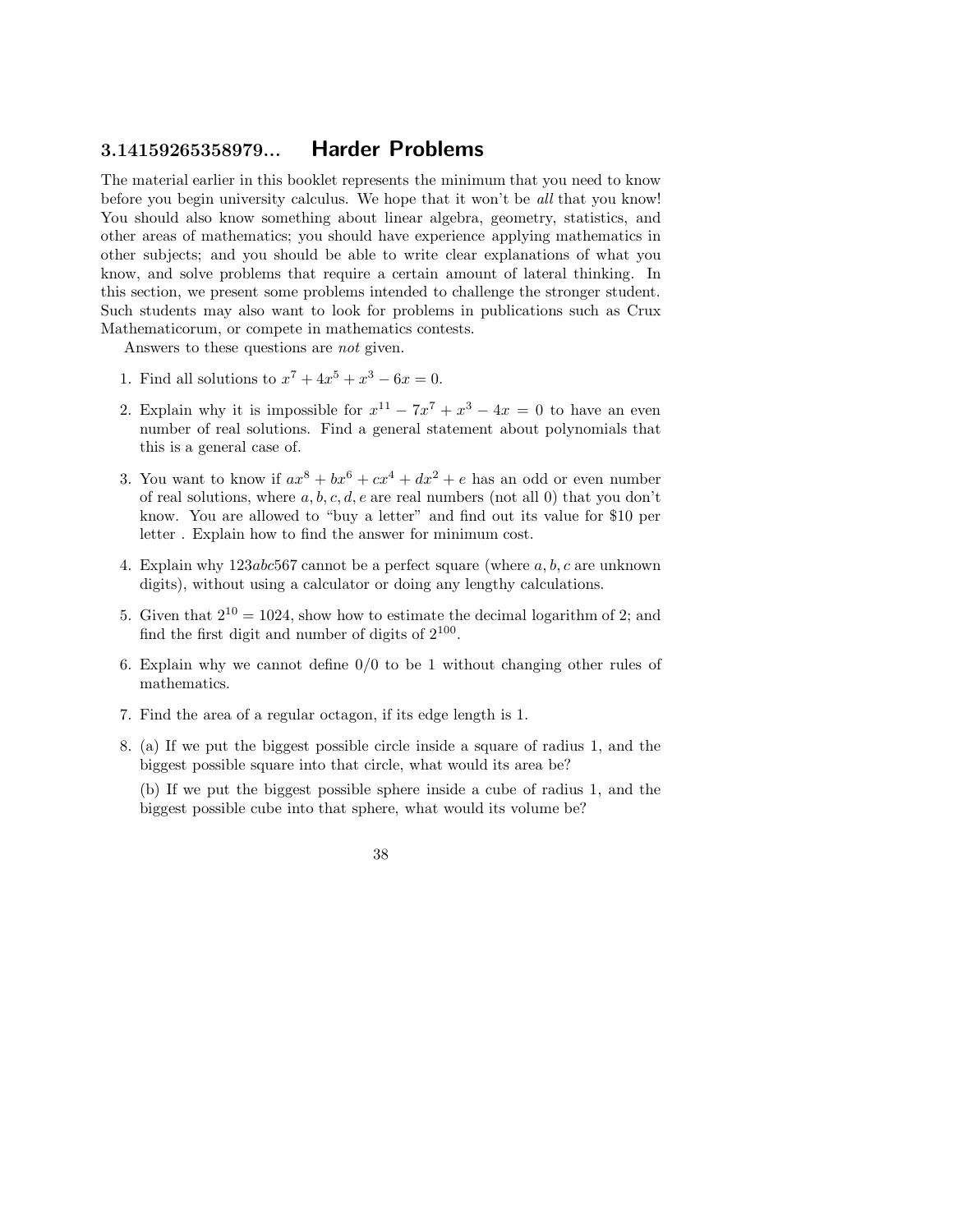- 9. Which is larger,  $100^{200}$  or  $200^{100}$ ? Explain your answer.
- 10. For  $n = 1, 2, 3, \ldots$  we define  $n! = n \times (n-1) \times \cdots 3 \times 2 \times 1$ . (This is pronounced "*n* factorial" and is important in combinatorics, probability, and other areas of math.).
	- (a) Find *n*! for *n* = 3*,* 4*,...,* 8
	- (b) How many 0's does 100! end in?
- 11. By using Pythagoras' theorem and elementary geometry, find  $sin(30°)$ ,  $sin(45°)$ , and  $\sin(60^\circ)$ .
- 12. Determine  $sin(15°)$  and  $sin(75°)$ .

.

- 13. Starting with the sum-of-angles formulae for sines and for cosines, derive the difference-of-angles formulae, the double-angle formulae, the half-angle formulae, and the formulae for  $sin(a) cos(b)$ ,  $sin(a) sin(b)$ , and  $cos(a) cos(b)$ .
- 14. A rhombus has the edge length equal to its short diagonal. Find the area in terms of the length of the long diagonal.
- 15. A river runs straight east and west. A horse and rider are 4km north of the river. The rider could get to camp by riding 2km south and then 2km west, but the horse needs to get to the river to drink, too. What is the shortest distance that the horse and rider must travel to get first to the river and then to the camp?
- 16. The decimal expansion of 1*/*3, 0*.*333 *...*, repeats with period 1; and that of 1*/*7, 0*.*142857142857 *...* repeats with period 6. Find fractions whose decimal expansions repeat with periods 2, 3 and 4. Can you find the smallest denominators that work?
- 17. Show (without calculus) that for any positive *a, b*, we always have

$$
\frac{a+b}{2} \geq \sqrt{ab}
$$

39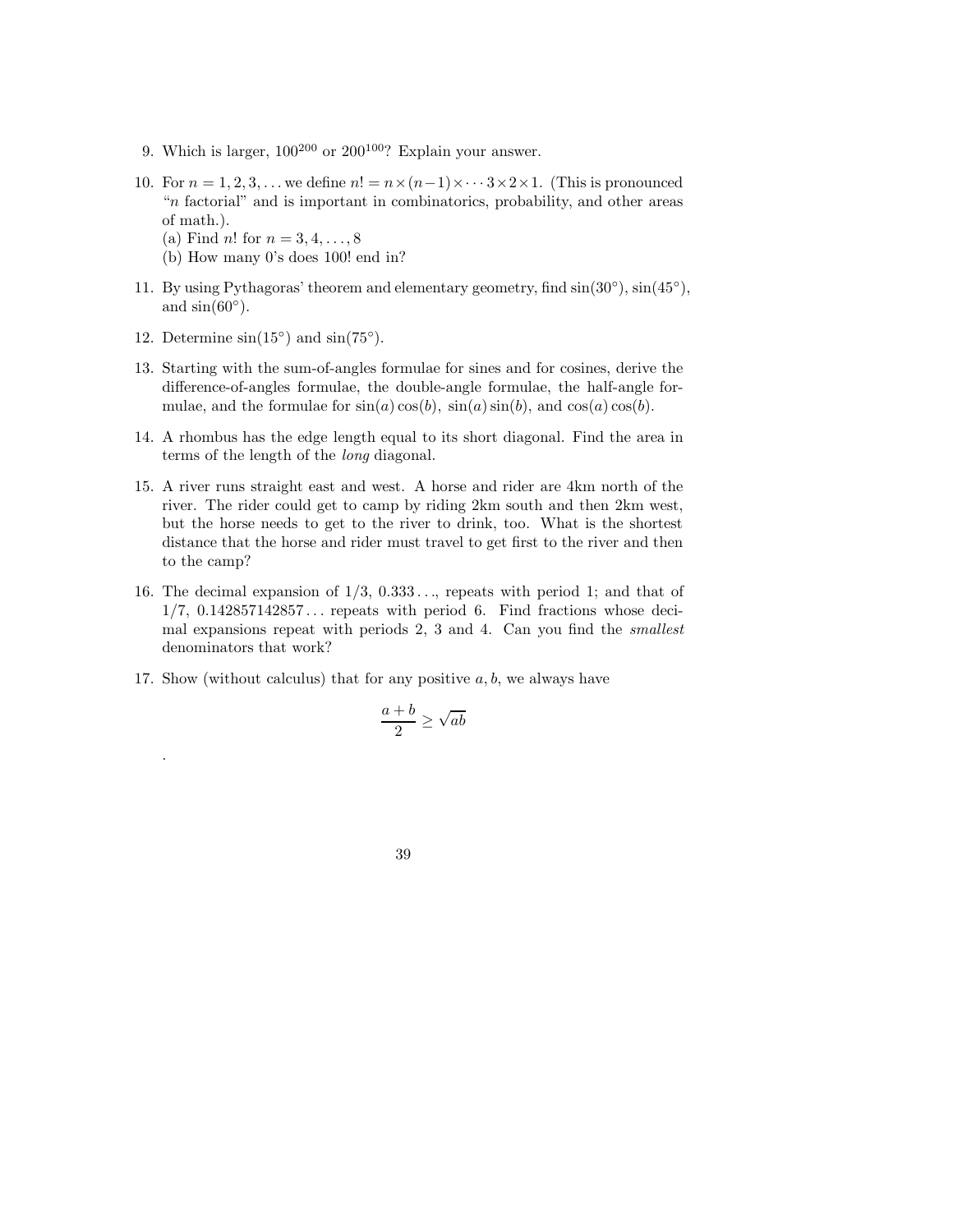### **Answers to problems:**

**Section 3.1** (1)  $\frac{19}{15}$  (2)  $\frac{11}{20}$  (3)  $\frac{2}{5}$  (4)  $\frac{25}{8}$  (5) 1.48 (6) 1.7 (7) 0.001 (8)0*.*123 (9) 11*.*0 (10) 3 (11) 8 (12) 0*.*0025

**Section 3.2** (1)  $a^4$  (2)  $ac(d-e)$  (3)  $\frac{y-x^2}{2}$  (4)  $a(1+a+a^2)$  (5)  $x=0$  (6) 11 (7) 2 (8) 21 (9)  $x = -1$  (10)  $y = 1/3$  (11)  $a^4/b^4$  or  $(a/b)^4$  (12)  $x = 1$ 

**Section 3.3** (1) a (2) all x (or  $-\infty$ *,*  $\infty$ )) (3) c (4)  $(-\infty, -2) \cup (-1, \infty)$ **Section 3.3** (1) a (2) all x (or  $-\infty, \infty$ )) (3) c (4)  $(-\infty, -2) \cup (-1, \infty)$ <br>
(5)  $y \neq 0$  (6)  $(-\infty, -\sqrt{2}] \cup [\sqrt{2}, \infty)$  (7) [2, 4] (8) b (9) d (10) 0 (11)  $-x^2$ (12)  $x \in (2, 6)$  (13) $x \in (-\infty, 1) \cup (2, \infty)$  (14) $x \in [-1, 4]$  (15) $x = -\frac{4}{3}, 2$ 

**Section 3.4** (1)  $x \neq 0$  or  $(\infty, 0) \cup (0, \infty)$  (2)  $x \neq -1$  or  $(\infty, -1) \cup (-1, \infty)$ (3)  $x^2 + 2x + 3$  (4) [0, ∞) (5) Domain:  $\neq$  0. Range: {-1, 1} or  $\pm$ 1 (6) (a)  $\frac{1}{x^2+1}$ (b) −1 (c)  $\frac{1}{\sqrt{x}+1}$  (7)  $a^{-2}$  (8) 1/4 (9)  $\frac{x+1}{x+2}$  (10) $x^{-1/3}$  (11) e (12) d (13) $\frac{1-x}{2x-1}$ 

**Section 3.5** (1)  $x = (5 \pm \sqrt{13})/2$  (2)  $(2x + 1)(x + 2)$  (3)  $(x + 1)^2 + 1$  (4)  $(3 + a)x^{2} + 3a$  (5) 1 (6)  $x^{4} + 8x^{3} + 24x^{2} + 32x + 16$  (7)  $(6x^{2} + 2)/(x)$  (8)  $2x^2 + 6$  (9)  $x^4 - x^3 + x - 1$  (10) 4 (11)( $x - 3$ )( $x + 3$ )( $x - 2$ )( $x + 2$ )

**Section 3.6** (1)  $\frac{-2}{x^2-1}$  (2)  $\frac{x^3+x^2+x+1}{x}$  (3)  $\frac{2}{(x+3)(x+2)}$ ;no. (4) *x* (5)  $\frac{1}{x(x+h)}$ (6)  $x = 1/2$  (7)  $\frac{y+x}{y-x}$  or  $1 + \frac{2x}{y-x}$  (8)  $\frac{x-1}{x}$  (9)  $\frac{-1/5}{x+3} + \frac{1/5}{x-2}$  (10)  $x+2-\frac{1/2}{x}+\frac{1/2}{x+2}$  $(11)$   $\frac{1/2}{x+1} - \frac{1}{x} + \frac{1/2}{x-1}$ 

**Section 3.7** (1)  $\frac{x\sqrt{x}+\sqrt{x}}{x}$  (2)  $\frac{\sqrt{a}\sqrt[3]{b^2}}{b}$  $\frac{\sqrt{b^2}}{b}$  (3) **Section 3.7** (1)  $\frac{x\sqrt{x}+\sqrt{x}}{x}$  (2)  $\frac{\sqrt{a}\sqrt[3]{b^2}}{b}$  (3)  $\frac{\sqrt{x}-\sqrt{y}}{x-y}$  (4)  $\frac{ab+(a-b)\sqrt{x-x}}{b^2-x}$  (5)  $\frac{x^{1/3}-1}{x-1}$ <br>
(6)  $\frac{x-y}{x(\sqrt{x}-\sqrt{y})}$  (7)  $\frac{a^2-x}{ab+(b-a)\sqrt{x-x}}$  (8)  $\frac{1}{x(\sqrt{x+1}+\sqrt{x})}$  (9)  $\frac{1}{(y+h)^{2/3}+(y$ 

**Section 3.8** (1)  $1/2$  (2)  $y = 3x$  (3)  $y = \frac{3}{2}x - 1$  (4)  $3\sqrt{2}$  or  $\sqrt{18}$  (5) −1 (6) (1, 4) (7)  $y = 3 - x/2$ , or  $y = -\frac{1}{2}x + 3$  (8)  $-1/3$  (9)  $y = x - 1$  (10) e  $(11) c (12) b$ 

**Section 3.9** (1) d (2) a (3) d (4) e

**Section 3.10** (1)  $x^{9/2}$  (2) −1/6 (3)  $x = 2$  (4)  $x = 3$  (5) 1/2 (6) d (7) c (8) 4 (9) 100 (10) 1*/*2

**Section 3.11** (1)  $-3$  (2) 8 (3) e (4) b (5) b (6) 3 (7) 1/2 (8) b (9) c (10)c (11) 17 (12) 9 (13) c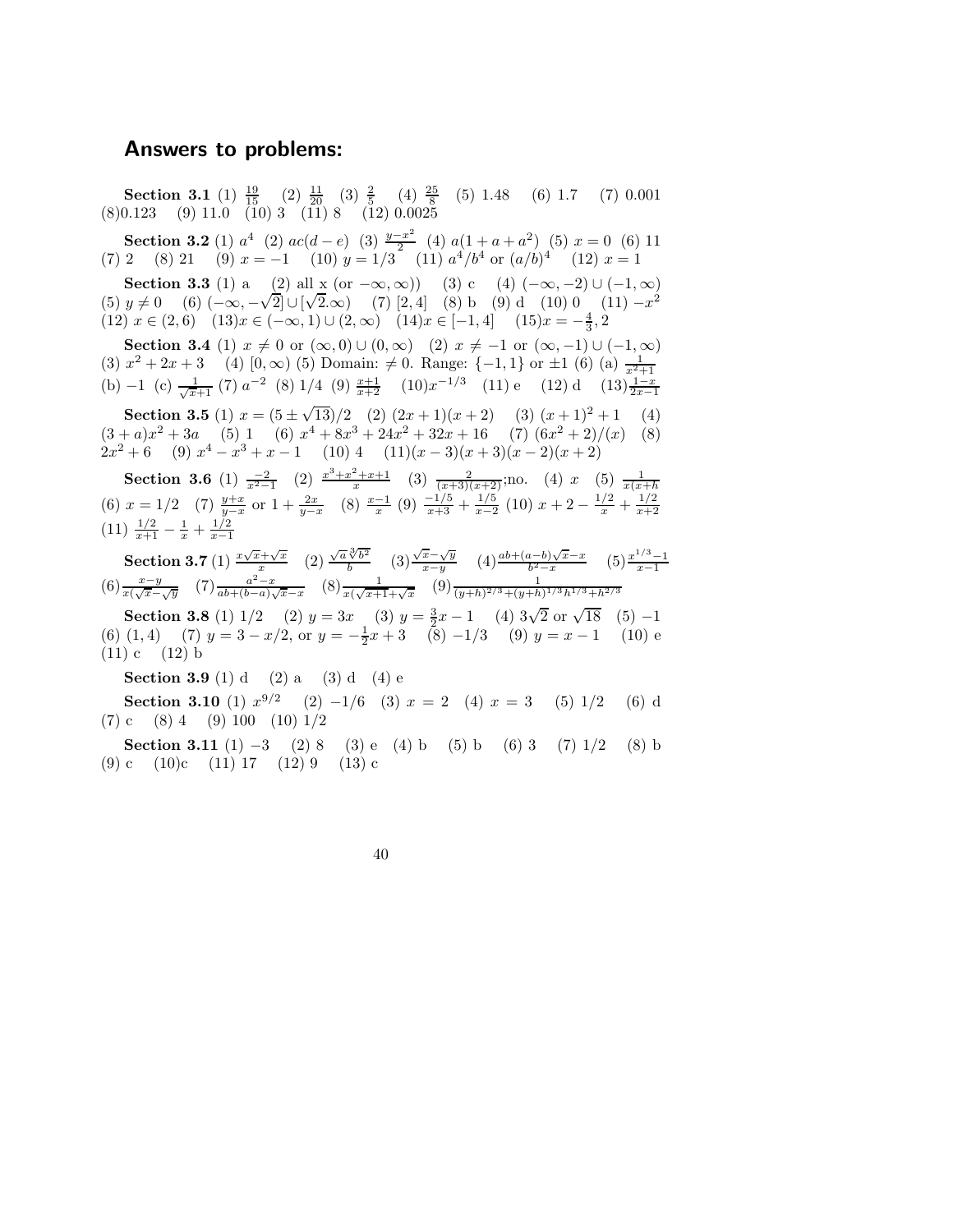**Section 3.12** (1) 90° (2) e (3) c (4) d (5) a (6)  $-1/\sqrt{2}$  or  $-0.707...$ **Section 3.12** (1) 90 (2) e (3) c (4) d (3) a (0)  $-1/\sqrt{2}$  or  $-0.101...$ <br>(7) 45° (8)  $\sqrt{3}$  (9) 75 $\pi$ /180 or  $5\pi/12$  (10) c (11) c (12)  $1/\sqrt{3}$ ) (13)  $\overrightarrow{b}$  (14) d

**Section 3.13** (1) e (2) c (3) e (4) e (5) b (6) c (7) b (8)  $-7/25$ (9) c (10) a

**Section 3.14** (1) c (2)  $24m^2$  (3)  $\sqrt{109}$  m (4) 13 m (5) a (6) f (7) 3 kg (8) d (9) 12:30 PM (10) 8:40 AM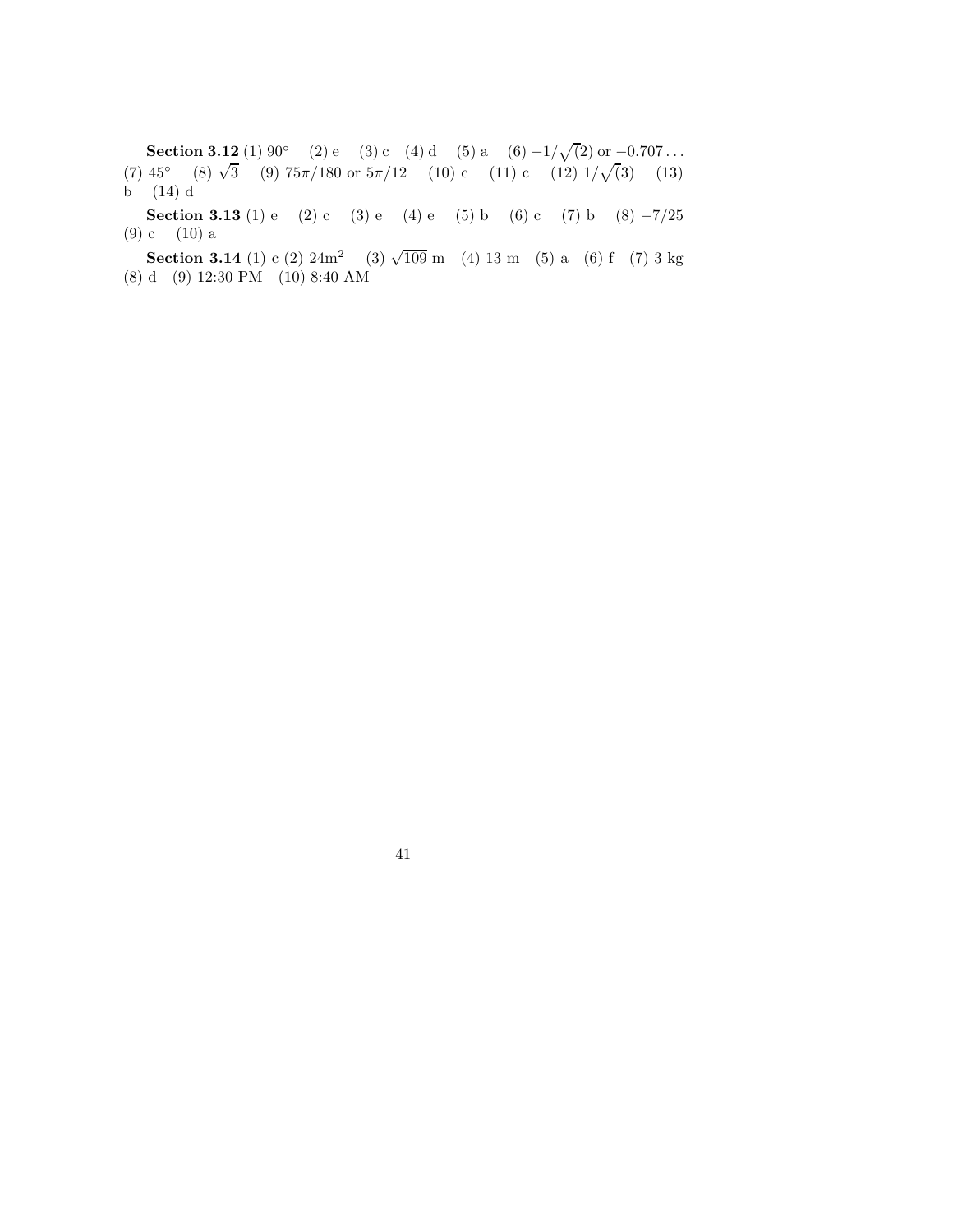# **Some useful facts:**

|                                                                                                                | Algebraic identities                                                                                                  |
|----------------------------------------------------------------------------------------------------------------|-----------------------------------------------------------------------------------------------------------------------|
|                                                                                                                |                                                                                                                       |
| $a^2 - b^2 = (a + b)(a - b)$<br>$a^3 - b^3 = (a^2 + ab + b^2)(a - b)$<br>$a^3 + b^3 = (a^2 - ab + b^2)(a + b)$ |                                                                                                                       |
|                                                                                                                | <b>Exponential identities</b>                                                                                         |
| $a^x b^x = (ab)^x$                                                                                             | $a^xa^y=a^{x+y}$                                                                                                      |
|                                                                                                                | $a^{-b} = 1/a^b = (1/a)^b$                                                                                            |
| $\frac{(a^b)^c = a^{bc}}{\sqrt[a]{b^a} = \left(\sqrt[a]{b}\right)^a = b}$<br>$\frac{a^{\log_a(b)} = b}{a}$     | $\sqrt[a]{b} = b^{1/a}$                                                                                               |
|                                                                                                                | $\ln(a) = \log_e(a), e = 2.71828$                                                                                     |
| $\log_a(b) + \log_a(c) = \log_a(bc)$                                                                           | $\log_a(b) - \log_a(c) = \log_a(b/c)$                                                                                 |
| $\log_a(b) \log_b(c) = \log_a(c)$                                                                              | $\log_a(1/b) = -\log_a(b)$                                                                                            |
| <b>Trigonometric facts</b>                                                                                     |                                                                                                                       |
|                                                                                                                | Let a triangle have sides of length $a, b, c$ opposite angles $A, B, C$ . Then                                        |
|                                                                                                                | <b>Pythagoras' Theorem:</b> If C is right, $a^2 + b^2 = c^2$ .                                                        |
| Sine Law:                                                                                                      | ine Law: $\frac{\sin(A)/a = \sin(B)/b = \sin(C)/c}{\text{Cosine Law:}}$<br>$\frac{c^2 = a^2 + b^2 - 2ab\cos(C)}{c^2}$ |
|                                                                                                                |                                                                                                                       |
|                                                                                                                | Trigonometric identities                                                                                              |
| $\tan(\alpha) = \sin(\alpha)/\cos(\alpha)$                                                                     | $\cot(\alpha) = \cos(\alpha)/\sin(\alpha)$                                                                            |
| $\cot(\alpha) = 1/\tan(\alpha)$                                                                                |                                                                                                                       |
| $\sec(\alpha) = 1/\cos(\alpha)$ $\csc(\alpha) = 1/\sin(\alpha)$<br>$\sin^2(\alpha) + \cos^2(\alpha) = 1$       |                                                                                                                       |
|                                                                                                                |                                                                                                                       |
| $\sec^2(\alpha) - \tan^2(\alpha) = 1$                                                                          | $\csc^2(\alpha) - \cot^2(\alpha) = 1$                                                                                 |
|                                                                                                                |                                                                                                                       |
|                                                                                                                | $\sin(A+B) = \sin(A)\cos(B) + \cos(A)\sin(B)$                                                                         |
| $\sin(A - B) = \sin(A)\cos(B) - \cos(A)\sin(B)$                                                                |                                                                                                                       |
| $\cos(A+B) = \cos(A)\cos(B) - \sin(A)\sin(B)$<br>$\cos(A-B) = \cos(A)\cos(B) + \sin(A)\sin(B)$                 |                                                                                                                       |